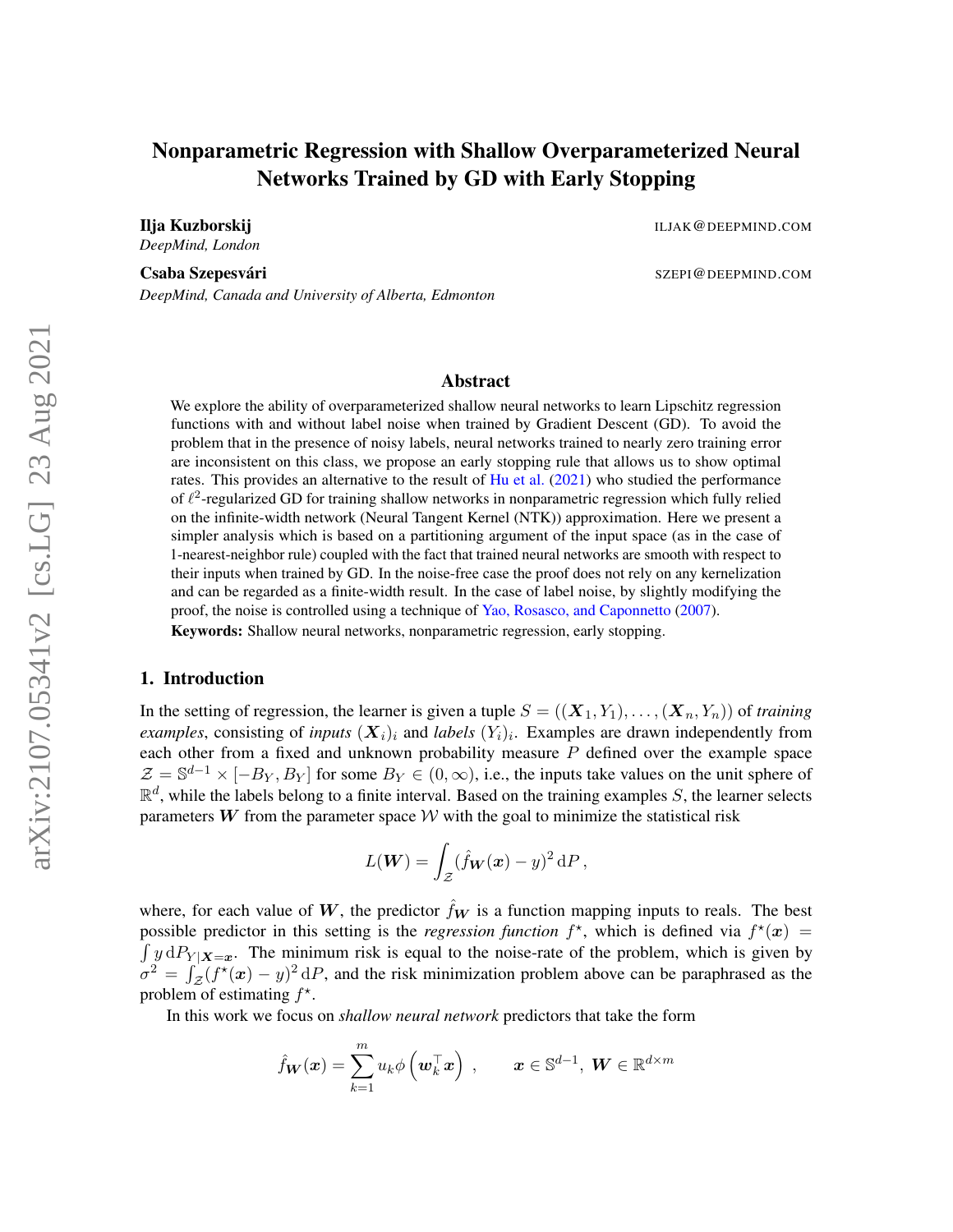defined with respect to a fixed *activation function*  $\phi : \mathbb{R} \to \mathbb{R}$ , and parameterized by an *output layer*, a (non-tunable) random weight vector  $\mathbf{u} \stackrel{\text{iid}}{\sim} \text{unif } (\{\pm 1/\sqrt{m}\})^m$  and a tunable *hidden layer* weight matrix  $W \in \mathbb{R}^{d \times m}$ , where m is the *width* of the network. In particular, we will consider  $\hat{f}_{W_T}$ , where  $W_T$  is obtained by approximately minimizing the *empirical risk* 

$$
\hat{L}(\boldsymbol{W}) = \frac{1}{n} \sum_{i=1}^{n} (\hat{f}_{\boldsymbol{W}}(\boldsymbol{X}_i) - Y_i)^2
$$

using the *Gradient Descent (GD)* procedure: That is, after  $W_0$  is obtained randomly so that its entries are sampled from  $\mathcal{N}(0,\nu_{\text{init}}^2)$  independently from each other,  $\bm{W}_T$  is obtained by the recursive update rule  $W_{t+1} = W_t - \eta \nabla \widetilde{L}_t(W_t)$  where  $t = 0, \ldots, T-1$  and  $\eta > 0$  is a fixed *step size*.

Understanding what governs the risk of such (and multi-layer) networks trained by GD has been a long-standing topic of interest [\(Anthony and Bartlett,](#page-14-0) [1999\)](#page-14-0). One of the standard arguments based on the uniform convergence over a class of networks (Rademacher complexity, VC-dimension, or metric-entropy based), readily gives us that with high probability (w.h.p.) over  $S$  [\(Bartlett and](#page-14-1) [Mendelson,](#page-14-1) [2002;](#page-14-1) [Golowich et al.,](#page-15-1)  $2018$  $2018$  $2018$ ,

$$
L(\boldsymbol{W}_T) \lesssim \hat{L}(\boldsymbol{W}_T) + \sqrt{\frac{\text{poly}(\|\boldsymbol{W}_T\|_F)}{n}}.
$$
 (1)

So, if one can simultaneously control the empirical risk and the "complexity" of the network through the norm of the hidden layer weights, one can control the risk. Unfortunately, this turns out to be rather challenging because of the minimization of the empirical risk due to its non-convexity — it is not obvious whether  $L(\cdot)$  can be minimized by GD up to a desired precision.

To this end, recently a tangible progress has been made by showing that GD can indeed reach a global minimum of  $\hat{L}(\cdot)$  when the network is massively *overparameterized* in a sense that  $m \gg n$ . More precisely, for  $m = \text{poly}(n)$ , numerous works have demonstrated [\(Du et al.](#page-15-2) [\(2018\)](#page-15-2); [Allen-Zhu](#page-14-2) [et al.](#page-14-2) [\(2019\)](#page-14-2); [Zou et al.](#page-16-1) [\(2020\)](#page-16-1) and [Oymak and Soltanolkotabi](#page-16-2) [\(2020\)](#page-16-2)) that the shallow networks trained by GD predict similarly as the Kernelized Least-Squares (KLS) estimator<sup>[2](#page-1-1)</sup> for a particular choice of a kernel function called the *Neural Tangent Kernel (NTK)* [\(Jacot et al.,](#page-15-3) [2018\)](#page-15-3). As the name suggests, NTK arises from a linearization of the neural network around its initialization, which gives a *random* feature map and a corresponding kernel function [\(Du et al.,](#page-15-2) [2018;](#page-15-2) [Cao and Gu,](#page-15-4) [2019\)](#page-15-4),

$$
\boldsymbol{\psi}^{\rm rf}(\boldsymbol{x}) = \text{vec}((\nabla_{\boldsymbol{W}}\hat{f}_{\boldsymbol{W}}(\boldsymbol{x}))(\boldsymbol{W}_0))\ ,\quad \kappa(\boldsymbol{x},\boldsymbol{x}') = \mathbb{E}[\boldsymbol{\psi}^{\rm rf}(\boldsymbol{x})^\top\boldsymbol{\psi}^{\rm rf}(\boldsymbol{x}')\mid \boldsymbol{u}]\ .
$$

Given the *coupling* between shallow neural networks and KLS, it should not be surprising that GD achieves an *exponential* convergence rate of the empirical risk, which is standard for linear least-squares:

$$
\hat{L}(\boldsymbol{W}_T) \lesssim (1 - \eta \lambda_\infty)^T.
$$

Here the speed of convergence is governed by  $\lambda_{\infty}$ , that is the smallest eigenvalue of the *normalized* NTK kernel matrix  $G_{\infty}$  with  $(i, j)$ -th entry given by  $\kappa(\bm{X}_i, \bm{X}_j)/n$ . As it turns out, under mild assumptions on the inputs, the smallest eigenvalue enjoys a lower bound  $\lambda_{\infty} \gtrsim d/n$  [\(Bartlett et al.,](#page-14-3)

<span id="page-1-0"></span><sup>1.</sup> Throughout this paper, we use  $f \lesssim g$  to say that there exists a universal constant  $c > 0$  such that  $f \le cg$  holds uniformly over all arguments.

<span id="page-1-1"></span><sup>2.</sup> See Appendix [B](#page-24-0) for a formal connection.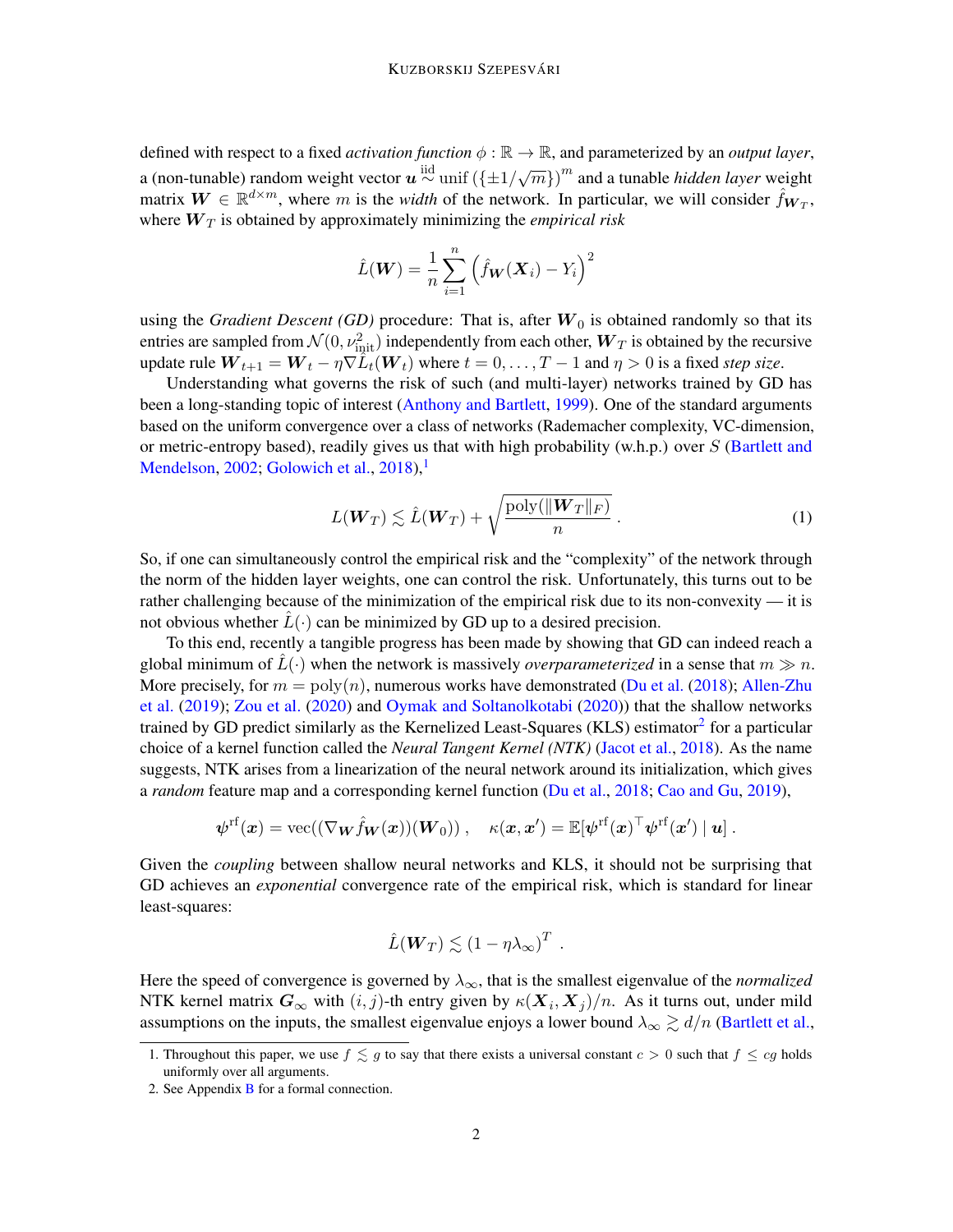$2021$ ),<sup>[3](#page-2-0)</sup> and naturally, the convergence can be exploited to state risk bounds. For instance, [Arora et al.](#page-14-4) [\(2019\)](#page-14-4) showed that in the noise-free setting,

$$
\lim_{T \to \infty} L(\mathbf{W}_T) = \mathcal{O}_{\mathbb{P}}\left(\sqrt{\frac{\boldsymbol{Y}^\top (n\boldsymbol{G}_\infty)^{-1}\boldsymbol{Y}}{n}}\right) \quad \text{as} \quad n \to \infty \,, \tag{2}
$$

where  $\bm{Y}=[Y_1,\ldots,Y_n]^\top.$  The quadratic form  $\bm{Y}^\top(n\bm{G}_\infty)^{-1}\bm{Y}$  is a squared norm of a KLS estimate, which can grow linearly with  $n$  in general. Assuming that the regression function belongs to the Reproducing kernel Hilbert space (RKHS) induced by the NTK, [Arora et al.](#page-14-4) [\(2019\)](#page-14-4) considered a well-specified *parametric* regression setting and demonstrated several examples of regression functions such that the quadratic form is controlled by the norm of the parameters. A similar route was also explored by [Ji and Telgarsky](#page-15-5) [\(2019\)](#page-15-5) who considered a hard-margin classification setting.

At the same time, it was also shown that *interpolating* neural networks trained by GD (achieving zero empirical risk) are in general *inconsistent* (Köhler and Krzyżak, [2019;](#page-15-6) [Hu et al.,](#page-15-0) [2021\)](#page-15-0). For example, Corollary 1 of Köhler and Krzyżak implies that as long as  $\hat{L}(W_T) = o(1/n)$ , for any n large enough there exists a distribution P with (say)  $\sigma^2 = 1/4$ , such that  $\mathbb{E}L(\mathbf{W}_T) - \sigma^2 \geq c$  for some universal constant  $c > 0$ , where the distribution can even be chosen to be "sufficiently regular", though the marginal of  $P$  with respect to the inputs will be an atomic distribution.

The focus of our work is consistency and non-asymptotic rates of convergence of shallow neural networks trained by GD when the regression function  $f^*$  is "complex". In particular, from now on we will focus on the *nonparametric* setting where the regression functions are  $Lip(f^*)$ -Lipschitz. In this case, as it is well known, given the sample size  $n$ , the minimax-optimal rate for the risk is  $\Theta(n^{-\frac{2}{2+d}})$  (Györfi et al., [2006\)](#page-15-7). It is also known that the shallow neural networks trained by the penalized Empirical Risk Minimization (ERM) procedure, that is by choosing  $\hat{W} \in$  $\arg \min\{\hat{L}(\boldsymbol{W}) + \text{pen}(\boldsymbol{W})\}\$ , satisfy this rate for the appropriate choice of penalization [\(Devroye](#page-15-8) [et al.,](#page-15-8) [1996;](#page-15-8) Györfi et al., [2006\)](#page-15-7). Here, a standard penalty function is a norm of parameters (usually  $\ell^2$  or  $\ell^1$ ) with a carefully tuned magnitude factor depending on  $(f^*, \sigma^2, S)$ . In this work we are interested in GD rather than ERM, and one might wonder whether GD used to minimize a penalized empirical risk should yield an optimal rate of convergence. This idea was recently explored by [Hu](#page-15-0) [et al.](#page-15-0) [\(2021\)](#page-15-0), who showed that for the regression function belonging to the RKHS induced by NTK (see Sections [2.1](#page-6-0) and [2.2](#page-7-0) for details), GD minimizing  $\ell^2$ -penalized empirical risk with careful tuning of hyper-parameters, can indeed achieve an optimal rate

$$
\mathcal{O}_{\mathbb{P}}\left(n^{-\frac{d}{2d-1}}\right) \qquad n \to \infty \; .
$$

However, in practical setting networks are rarely trained with "weight decay", which is the jargon in the neural network literature corresponding to using a squared 2-norm penalty. Yet, the networks trained without regularization still demonstrate a surprising ability to perform well on the entire population even in the presence of label noise [\(Zhang et al.,](#page-16-3) [2021\)](#page-16-3). A natural problem then is to rigorously demonstrate this. Several works in nonparametric literature have tried to approach this by studying interpolants (estimators achieving zero empirical risk) which are able to adapt to noise [\(Belkin et al.,](#page-14-5) [2019;](#page-16-4) [Rakhlin and Zhai,](#page-16-4) 2019; Mücke and Steinwart, [2019\)](#page-16-5), however, it

<span id="page-2-0"></span><sup>3.</sup> This is a tightest known bound to the best of our knowledge. [Oymak and Soltanolkotabi](#page-16-2) [\(2020\)](#page-16-2) prove a looser bound without distributional assumption on the inputs.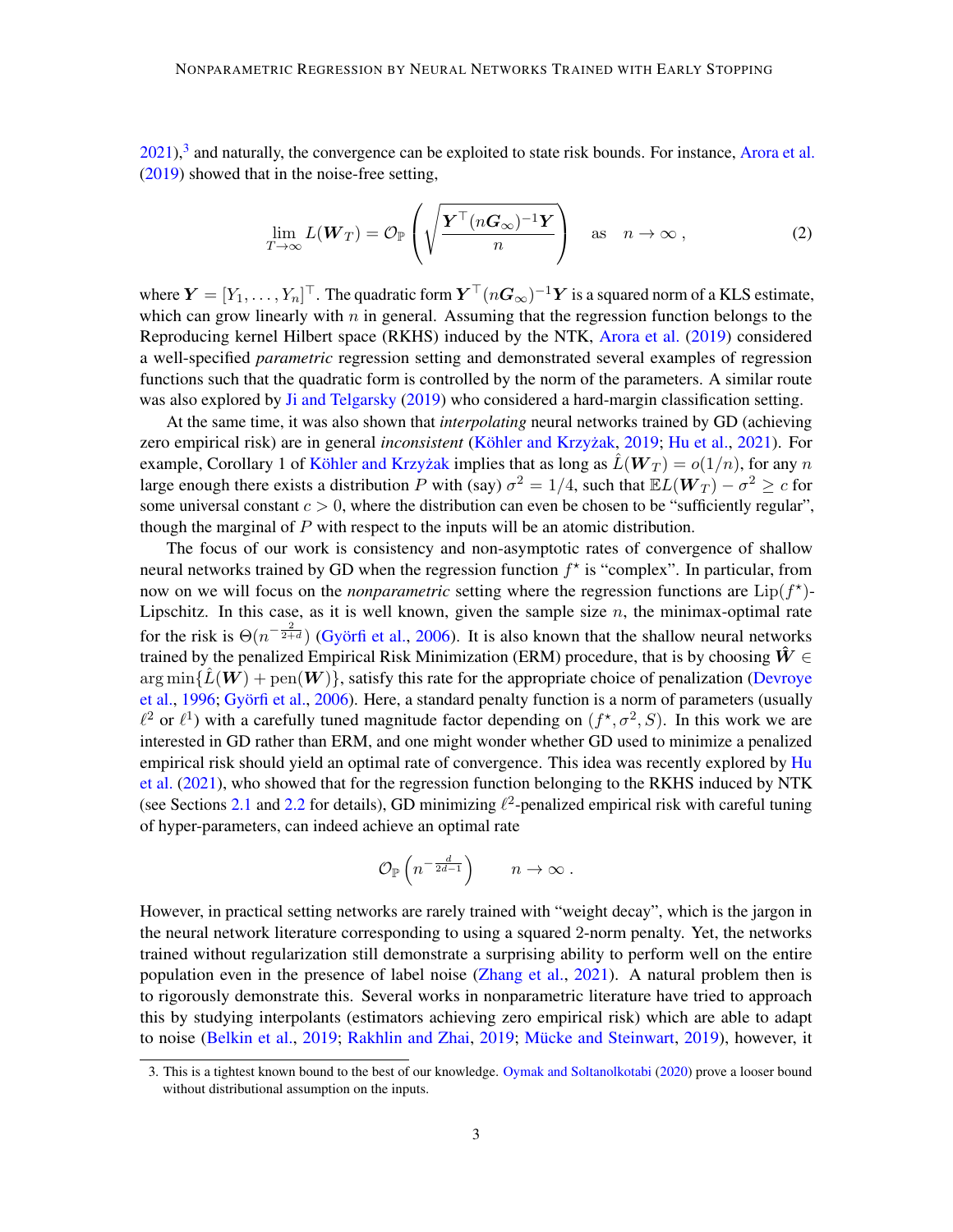is not clear whether training neural networks by GD indeed results in such adaptive interpolation (and these results critically depend on the absolute continuity of the input distribution, as the lower bound of Köhler and Krzyżak [\(2019\)](#page-15-6) shows). At the same time practitioners often do not run GD (or its stochastic variant) until *nearly*-zero empirical risk, but rather monitor the performance on a held-out validation sample, and stop training *early* when a minimum on the validation sample has been reached.

#### 1.1. Our contributions

In this work we revisit nonparametric regression with shallow overparameterized neural networks trained by GD with early stopping and show minimax optimal rates. We first consider the case without label noise, which does not require any NTK machinery. Here we can allow  $T \to \infty$ , yet the desired optimal rate is achieved simply because interpolating neural network is a good one (note that the predictor does not have to adapt to the noise). In the case with label noise, we require some NTK techniques (although, only for the proof, but not the algorithm), where the noise is controlled by a well-known early stopping technique from kernel literature [\(Yao et al.,](#page-16-0) [2007\)](#page-16-0). As it will be apparent from the proof (see Section [3](#page-7-1) for a sketch) both cases follow the same analysis up to a point where we have to control the noise.

Finite-width analysis and partitioning proof technique. All the tuning (such as of the width) will be done with respect to  $\lambda_0$ , that is the smallest eigenvalue of an *empirical Neural Tangent Random Feature (NTRF)* (normalized) Gram matrix  $G_0$ , whose  $(i, j)$ -entry is given by

$$
\tfrac{1}{n}\boldsymbol{\psi}^{\rm rf}(\boldsymbol{X}_i)^\top\boldsymbol{\psi}^{\rm rf}(\boldsymbol{X}_j)\ .
$$

In the following we assume that  $\bm{\psi}^{\text{rf}}(\cdot)$  is defined w.r.t. initialization  $(\bm{W}_0,\bm{u})$  and a differentiable activation function  $\phi$  which satisfies some boundedness conditions (see Assumption [1;](#page-9-0) we discuss the case of ReLU activation functions momentarily).

Note that this contrasts with the previous literature where instead of  $\lambda_0$  one has the smallest eigenvalue of the *kernel* matrix  $\lambda_{\infty} = \lambda_{\min}(\mathbf{G}_{\infty})$ : In some sense by performing analysis in terms of  $\lambda_0$  we are considering *finite*-width networks whereas in the case of  $\lambda_{\infty}$ , the analysis is elevated to the infinite-width networks through kernelization [\(Jacot et al.,](#page-15-3) [2018\)](#page-15-3).

This brings us to another important difference compared to the previous literature: Our proof technique allows us to show a nonparametric risk bound for shallow networks without kernelization arguments. Instead, our proof relies on the partitioning of the input space, similarly to what is done in the analysis of the 1-nearest neighbor rule. Here, to ensure that the network approximates the regression function in each cell of the partition sufficiently well, we have to ensure that it is smooth for any two inputs. To this end we note that this comes as a byproduct of training an *overparameterized* network (see Section [3](#page-7-1) which sketches the argument).

**Rate without label noise.** Let the regression function  $f^*$  be Lipschitz and the noise rate be  $\sigma^2 = 0$ . In our first result, Theorem [1,](#page-9-1) we show that by using activation as  $\phi(\cdot/\nu_{\rm init})$ , tuning the width as  $m \gtrsim 1/(\lambda_0^4 \nu_{\rm init}^2)$ , the step size  $\eta \lesssim 1$ , and the number of steps as  $T \geq \frac{2}{\eta \lambda}$  $\frac{2}{\eta\lambda_0}\cdot\frac{2}{2+}$  $\frac{2}{2+d} \cdot \ln(n)$  with high probability over the initial weights we have

$$
\mathbb{E}[L(\mathbf{W}_T) | \mathbf{W}_0, \mathbf{u}] = \mathcal{O}_{\mathbb{P}}\left((\text{Lip}(f^{\star})^2 + (1 + d\nu_{\text{init}}^2)^2)n^{-\frac{2}{2+d}}\right) \text{ as } n \to \infty.
$$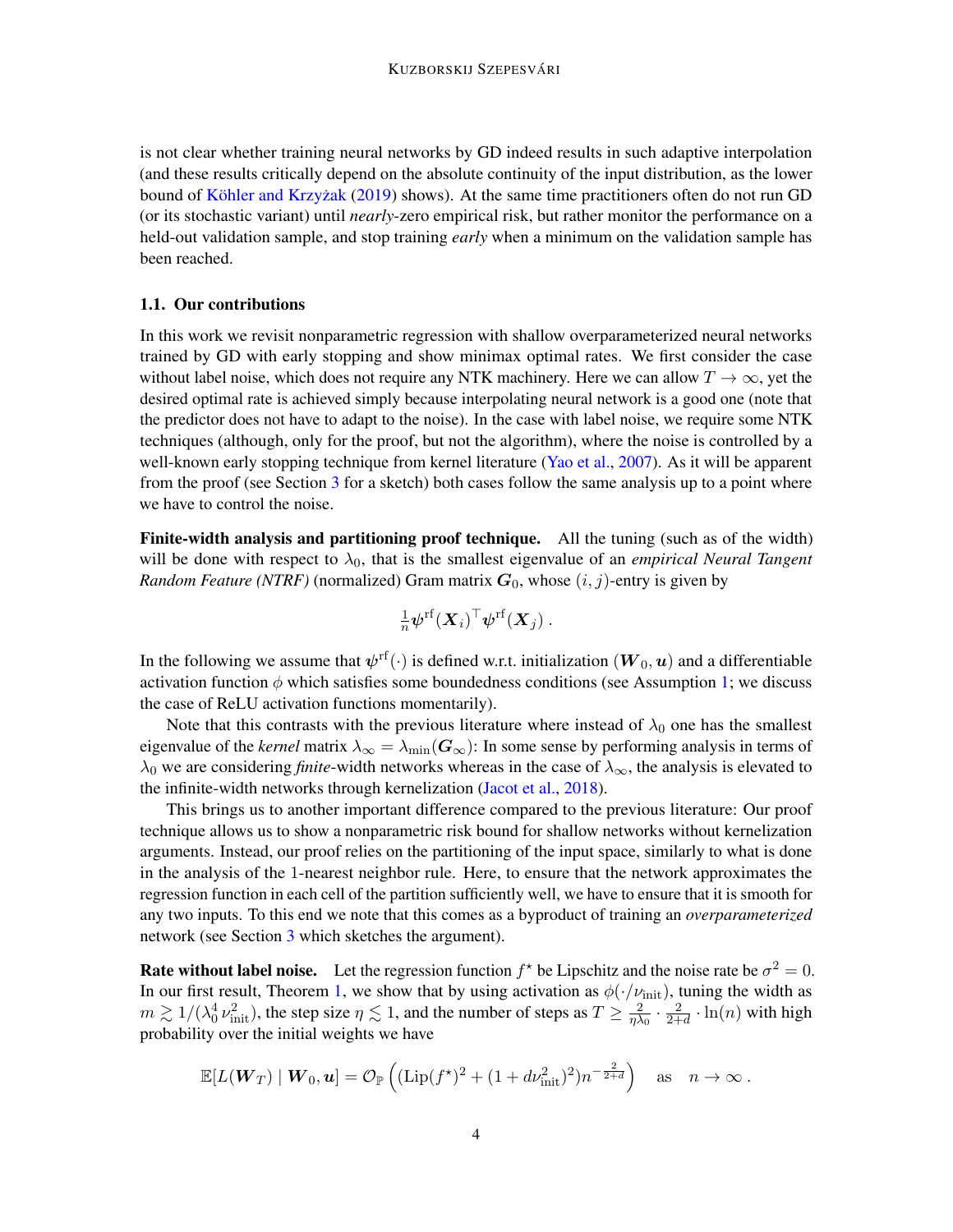Observe that we get an optimal dependence on the nonparametric rate  $n^{-\frac{2}{2+d}}$  for Lipschitz  $f^{\star}$  (Györfi [et al.,](#page-15-7) [2006\)](#page-15-7). On the other hand, dependence on the Lipschitz constant is suboptimal, which in our case is  $\text{Lip}(f^*)^2$  (in addition to an additive term) instead of  $\text{Lip}(f^*)^{\frac{2d}{2+d}}$ . This is because GD does not adapt to the Lipschitzness of  $f^*$ . We suspect that an optimal dependence can be achieved by tuning the parameters  $(m, \eta, T)$  as a function of  $Lip(f^*)$ , i.e., using cross-validation.

The setting of m and  $\eta$  calls for some comparison to the literature. Note that unlike most existing results, m has a polynomial dependence on  $1/\lambda_0$  instead of depending on the sample size directly. However, recalling that  $G_0$  is normalized, we recover the dependence of  $n^4$ . More specifically, [Bartlett et al.](#page-14-3) [\(2021,](#page-14-3) Lemma 5.3) show that under mild assumption on the inputs,  $\lambda_{\infty} \gtrsim d/n$  and so is  $\lambda_0$ , since  $\lambda_0 \approx \lambda_\infty$  by a standard (e.g. Matrix Chernoff) concentration argument. Note that the step size is constant, since we work with normalized empirical risk (this might have discrepancy compared to the literature [\(Du et al.,](#page-15-2) [2018\)](#page-15-2) where L is unnormalized). In particular, here,  $\eta$  as in the standard GD analysis, is of order  $1/H$ , where  $\tilde{L}$  has an H-Lipschitz gradient. We observe that it takes  $T \approx n \ln(n)$  steps to achieve the rate presented here. Finally, note that we used activation function as  $\phi(\cdot/\nu_{\text{init}})$ , that is we normalized by  $\nu_{\text{init}}$ : This is required for  $\lambda_0$  to be independent from  $\nu_{\text{init}}$  (since the variance of entries in  $W_0/\nu_{\text{init}}$  is 1). We discuss this in more detail after Theorem [1.](#page-9-1)

In the considered setting, avoiding the NTK-centered analysis has yet another advantage, as we do not need to control the approximation error  $\inf_{f \in \mathcal{H}} ||f - f^*||_{\mathcal{H}}$  and ensure that RKHS  $\mathcal{H}$  is rich enough to represent the regression function.

**Rate with label noise.** Now we turn our attention to the case  $\sigma^2 > 0$ . In this setting, as before, we assume that the regression function  $f^*$  is Lipschitz, and in addition we assume that it belongs to the RKHS of an associated NTK.<sup>[4](#page-4-0)</sup> The tuning is similar as in the noiseless case: We use activation as  $\phi(\cdot/\nu_{\rm init})$ , we assume that the width is  $m \gtrsim 1/(\lambda_0^4 \nu_{\rm init}^2)$ , the step size is  $\eta = 1$ , and in addition we set  $\nu_{\text{init}}^2 = \frac{1}{dx} n^{-\frac{2}{2+d}}$ , where our claim will hold with probability at least  $1 - \mathcal{O}(e^{-x})$ . However, now the number of steps is tuned as  $\hat{T} = \lceil n^{\frac{1}{2(r+1)}} \rceil$  where we have an additional parameter  $r > \frac{1}{2}$ , which loosely speaking controls how "complex" the regression function can be (more on that later), and observe that T never exceeds  $\sqrt[3]{n}$ . Then, in Theorem [2](#page-10-0) we show that w.h.p. over the initial weights,

$$
\mathbb{E}[L(\mathbf{W}_{\widehat{T}}) | \mathbf{W}_0, \mathbf{u}] = \sigma^2 + \mathcal{O}_{\mathbb{P}}\left( (\text{Lip}(f^*)^2 + 1) n^{-\frac{2}{2+d}} + (2r-1)^{2r-1} n^{-\frac{2r-1}{2r+2}} \right) \text{ as } n \to \infty.
$$

Observe that the complexity of  $f^*$  is now characterized by  $(\text{Lip}(f^*), \mathcal{H}, r)$ . More precisely, r is an exponent of an integral operator which maps a square-integrable function ball onto a subspace of an RKHS where  $f^*$  is allowed to reside (see Assumption [4](#page-10-1) and Theorem [2](#page-10-0) for a more precise statement). This introduces a notion of regularity for the regression function: As  $r$  increases we assume that  $f^*$  lies in a smaller subset of RKHS which is mostly represented by large eigenvalues of the kernel function (exponentiation pronounces the effect of large and mitigates the effect of small eigenvalues). As a consequence, as  $r \to \frac{1}{2}$  we consider larger subsets of H (approaching H) at a price of a worse rate, but an earlier stopping time. This assumption is inherited from [Yao et al.](#page-16-0) [\(2007\)](#page-16-0) whose early stopping technique we employ here. Note that for any fixed  $r$ , the nonparametric rate is

<span id="page-4-0"></span><sup>4.</sup> Throughout the paper we assume that the choice of  $\phi$  gives us NTK such that it is a Mercer kernel (see Section [2.1\)](#page-6-0).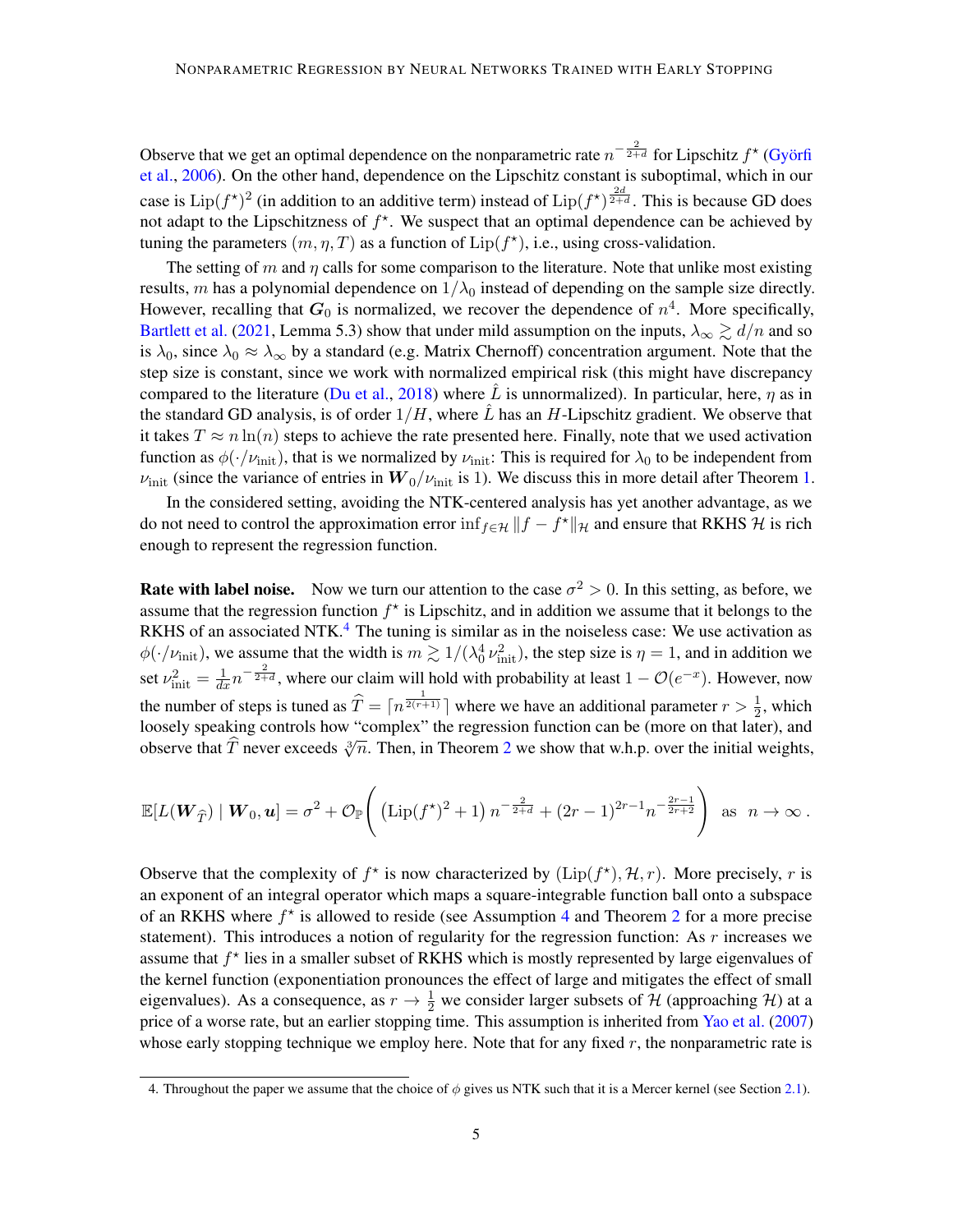asymptotically dominant, that is

$$
\mathbb{E}[L(\mathbf{W}_{\widehat{T}}) | \mathbf{W}_0, \mathbf{u}] = \sigma^2 + \mathcal{O}_{\mathbb{P}}\left( (\text{Lip}(f^{\star})^2 + 1) n^{-\frac{2}{2+d}} \right) \text{ as } d, n \to \infty.
$$

Here it is interesting to ask for which r we obtain a total nonparametric rate of  $n^{-\frac{2}{2+d}}$ . It turns out that this is the case for  $r = (2d+5)/(4d-2) > \frac{1}{2}$  $\frac{1}{2}$ , and so we are able to learn among larger subsets of H as d grows, and in a certain sense we approach learning on the entire H at a rate  $\mathcal{O}(\frac{1}{d})$  $\frac{1}{d}$ ).

Notably, as before, the tuning of  $(m, \eta, \nu_{\text{init}}^2)$  is fully data-dependent, whereas only the tuning of the stopping time relies on an unknown quantity r. While the assumption that r is known might appear strong, stopping the training using a validation set provides a clean alternative as this procedure (not analyzed here) would incur only an extra constant factor increase of the bound. A notable feature of our approach is that it avoids the need to know the noise rate  $\sigma^2$  or the eigenvalue profile of the kernel function, which are generally not available, and yet which were used in previously proposed stopping methods [\(Raskutti et al.,](#page-16-6) [2014;](#page-16-6) [Hu et al.,](#page-15-0) [2021\)](#page-15-0).

Finally, note that unlike the noise-free result of Theorem [1,](#page-9-1) here we had to restrict the Lipschitz class functions to the ones residing in the RKHS of NTK. Which functions can be represented there? It turns out that the RKHS is sufficiently rich to represent all even functions on the  $(d-1)$ -sphere when at least its first  $\lceil d/2 \rceil$  derivatives are bounded [\(Bietti and Mairal,](#page-15-9) [2019;](#page-15-9) [Bach,](#page-14-6) [2017\)](#page-14-6).

#### 1.2. Limitations and Future Work

In this work we presented a novel analysis of a shallow neural network trained by GD for nonparametric regression. Our analysis is based on the partitioning of the input space and showing that a trained neural network is Lipschitz within each cell of the partition. This notably differs from the existing fully NTK-based analyses where the shallow neural network is viewed as an element of RKHS. In the noise-free setting our arguments are completely kernelization-free, however in the case with label noise, a small part of our proof resorted to the early stopping technique of [Yao et al.](#page-16-0) [\(2007\)](#page-16-0) which is kernel-based. An open problem for future work is to completely avoid kernelization. Here, one possibility would be to follow the standard Least-Squares-type analysis for early stopping [\(Raskutti](#page-16-6) [et al.,](#page-16-6) [2014;](#page-16-6) [Ali et al.,](#page-14-7) [2019\)](#page-14-7) and employ a fully-empirical stopping rule which depends on the spectrum of the NTRF Gram matrix  $G_0$ . While this might yield better empirical performance, to analyze such a rule would require the characterization of the spectrum of the empirical matrix  $G_0$ , and we are not aware of such results [\(Hu et al.,](#page-15-0) [2021](#page-15-0) made a similar observation).

On the other hand, a partition-based analysis offers other interesting venues. For example, one could consider other notions of smoothness beyond Lipschitzness, such as Hölder continuity, or showing that for *p*-times differentiable  $f^*$  we can obtain rates of order  $n^{-\frac{2p}{2p+d}}$ .

In this work we assume that the activation function is differentiable, which seemingly precludes the use of a popular Rectified Linear Unit (ReLU) activation  $x \mapsto \max\{x, 0\}$  (albeit, some smooth activations seem to be experimentally superior [\(Ramachandran et al.,](#page-16-7) [2018\)](#page-16-7)). We note that the structure of the partition-based proof would remain the same except one needs to leverage ReLU techniques to ensure the convergence of  $L(\cdot)$  and Lipschitzness of the network [\(Arora et al.,](#page-14-4) [2019\)](#page-14-4).

Finally, while in this work we looked at the large class of Lipschitz regression functions, for a long time the nonparametric literature hypothesized [\(Horowitz and Mammen,](#page-15-10) [2007;](#page-15-10) Köhler and Krzyżak, [2016;](#page-15-11) Bauer and Köhler, [2019;](#page-14-8) [Schmidt-Hieber,](#page-16-8) [2020\)](#page-16-8) that the success of neural networks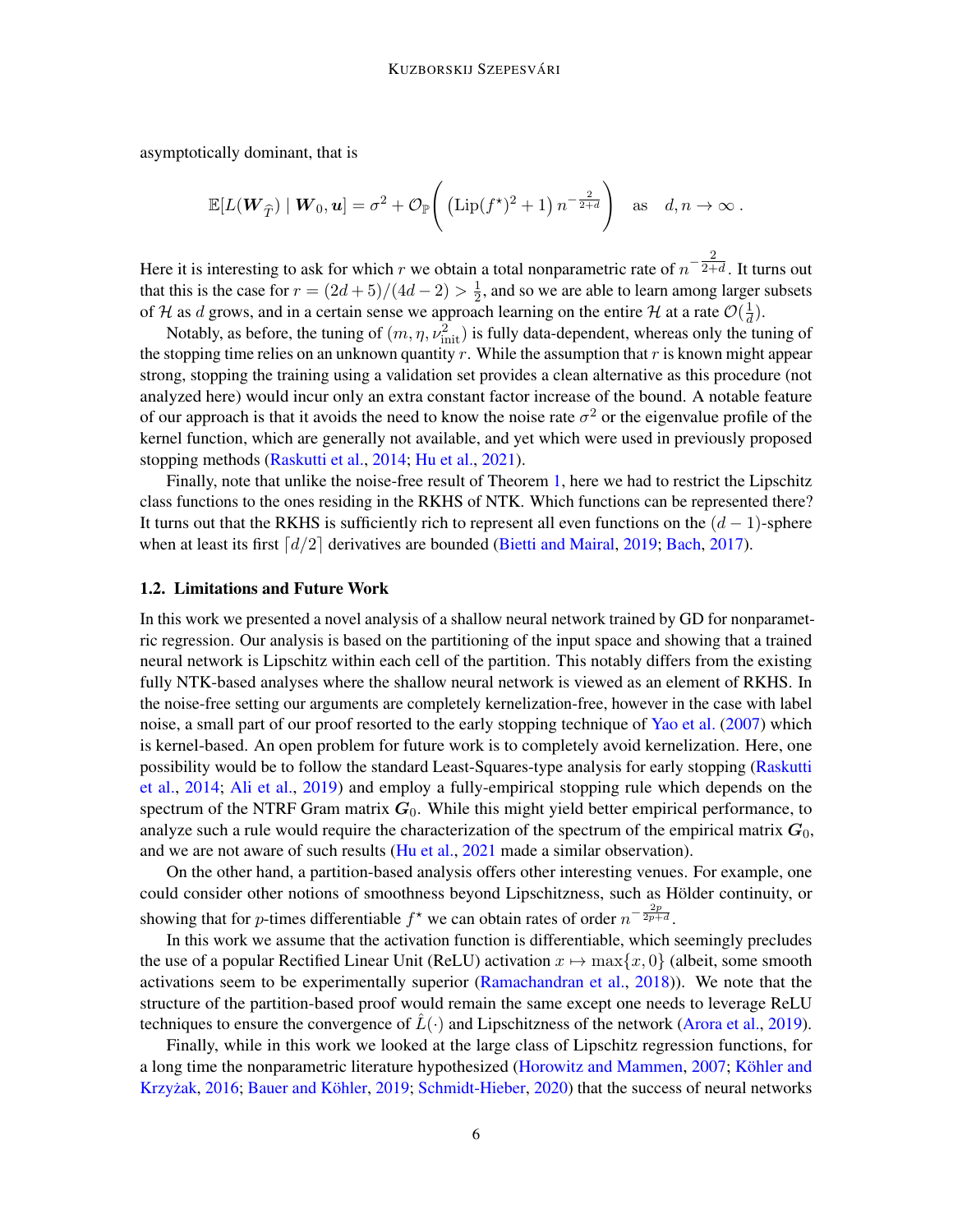might be attributed to their ability to model well regression functions of a hierarchical structure, and obtained rates much faster than  $n^{-\frac{2}{2+d}}$  for in a problem-dependent setting. A tempting problem is to extend our proof technique for such regression functions.

# 1.3. Additional Related Work

Consistency of early-stopped GD training overparameterized shallow networks was also recently shown by [\(Ji et al.,](#page-15-12) [2021;](#page-15-12) [Richards and Kuzborskij,](#page-16-9) [2021\)](#page-16-9) in the parameteric prediction setting.

Nonparametric learning with neural networks has been a long-lasting topic of interest [\(Devroye](#page-15-8) [et al.,](#page-15-8) [1996;](#page-15-8) Györfi et al., [2006\)](#page-15-7) for their good practical ability to approximate complex functions. Early works in the area revolved around analysis of the ERM for finding parameters of the predictor. Consistency and nonparametric rates in the regression setting with the label noise are established when complexity of the network (m or norms of W and u) is controlled [\(Devroye et al.,](#page-15-8) [1996\)](#page-15-8).

On the other hand, practitioners rely on gradient-based minimization of the empirical risk, which until recently, have not been studied in the nonparametric setting. In a recent work, Köhler and Krzyżak [\(2019\)](#page-15-6) demonstrated a no-free-lunch result (in a minimax sense) for any overparameterized model trained by GD until  $\lim_{T\to\infty} L(\mathbf{W}_T) = 0$ . Several papers proposed consistent alternatives to GD, such as projection pursuit [\(Braun et al.,](#page-15-13) [2019;](#page-15-13) Köhler et al., [2019\)](#page-15-14) for training networks in the nonparametric setting. To the best of our knowledge, the aforementioned work of [Hu et al.](#page-15-0) [\(2021\)](#page-15-0) is the first one showing consistency of GD, however only when used with  $\ell^2$  regularization. In the present paper we strengthen their result by proposing an early stopping rule and proposing an alternative, simpler proof.

**Organization.** We start by presenting the core intuition of our proof in Section [3,](#page-7-1) and then present main theorems in Section [4.](#page-9-2) In Section [5](#page-11-0) we present convergence results for GD and discuss Lipschitzness of shallow networks trained by GD. Finally, in Section [6](#page-12-0) we present the proof of a "master" theorem, which is the basis for bounds with and without label noise, and obtain a noise-free case right away. All the remaining proofs are deferred to the appendix. In particular, in Appendix [A](#page-17-0) we present a self-contained proof of convergence of GD. In Appendix [B](#page-24-0) we discuss the *coupling* between predictions of neural nets, NTRF, NTK, and their iterates. In Appendix [C](#page-31-0) we use previously established coupling results to show that a trained network is Lipschitz. Finally, in Appendix [D](#page-34-0) we prove the remaining case with the label noise.

# 2. Preliminaries

Throughout the paper, we use  $f \lesssim g$  to indicate that there exists a universal constant  $C > 0$  such that  $f \leq Cg$  holds uniformly over all arguments. Let  $\mathbb{S}^{d-1} = \{ \bm{x} \in \mathbb{R}^d \ : \ \|\bm{x}\|_2 = 1 \} \subset \mathbb{R}^d$  be the 2-norm unit sphere centered at 0. For a matrix  $M$ ,  $||M||_2$  denotes its spectral norm while  $||M||_F$ is its Frobenius norm. A function  $f : \mathbb{S}^{d-1} \to \mathbb{R}$  is  $\text{Lip}(f)$ -Lipschitz if there exists a constant  $\mathrm{Lip}(f) = \sup_{\bm{x} \in \mathbb{S}^{d-1}} |f'(\bm{x})| < \infty.$ 

In the following we will abbreviate the empirical risk at initialization by  $\hat{L}_0 = \hat{L}(\boldsymbol{W}_0)$ , the prediction of a network at step t on the *i*th input by  $\hat{Y}_{t,i} = \hat{f}_{\bm{W}_t}(\bm{X}_i)$  and so  $\hat{\bm{Y}}_t = [\hat{Y}_{t,1}, \dots, \hat{Y}_{t,n}]^\top$ .

# <span id="page-6-0"></span>2.1. Reproducing kernel Hilbert space

Recall that  $P_X \in M_1(\mathbb{S}^{d-1})$  is a distribution of inputs, and let  $\mathcal{L}^2(P_X)$  be the space of squareintegrable functions with respect to  $P_X$ , whose norm is  $||f||_{\mathcal{L}^2(P_X)} = (\int_{\mathbb{S}^{d-1}} f(x)^2 dP_X)^{\frac{1}{2}}$ . We then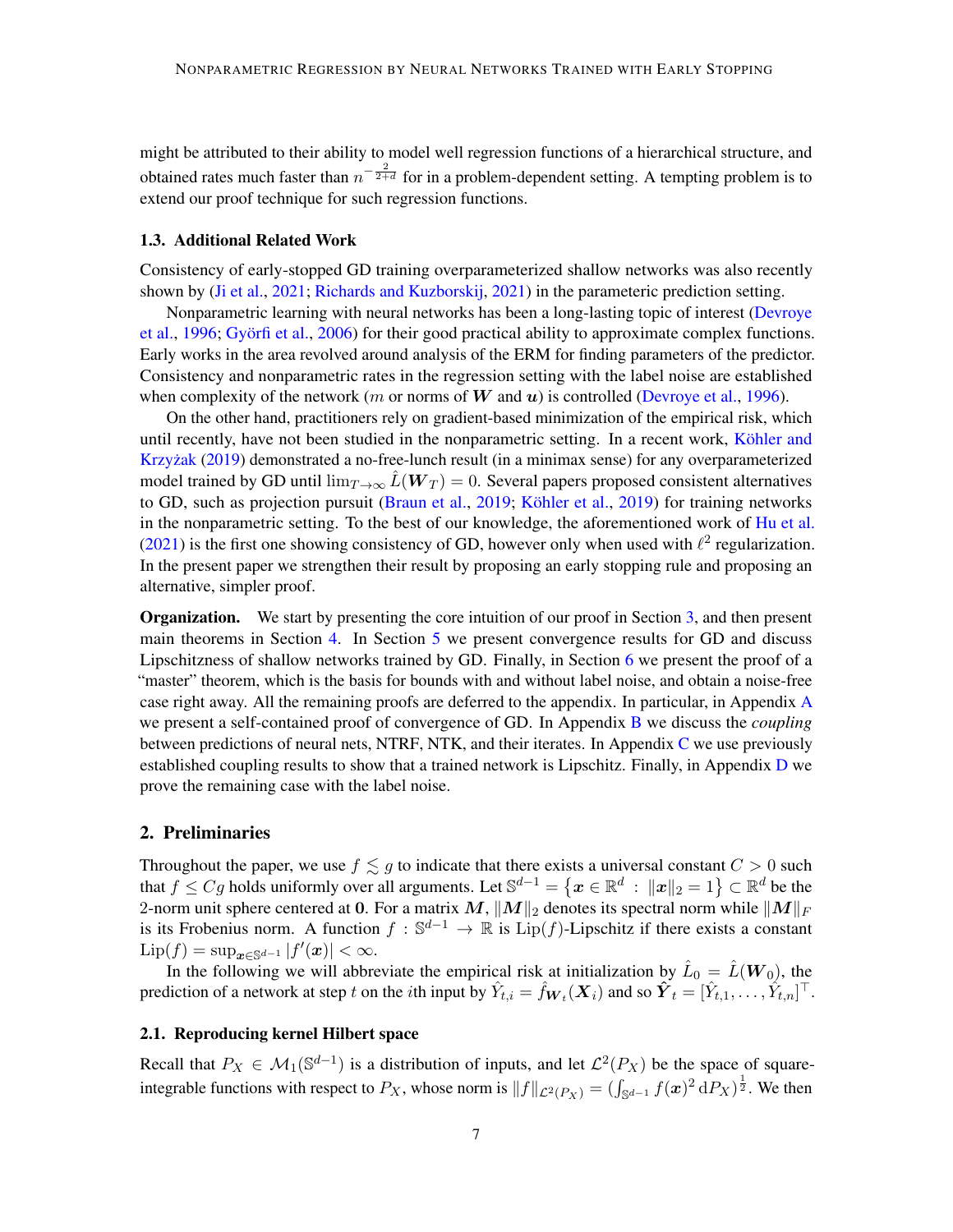consider a Hilbert space  $\mathcal{H} \subset \mathcal{L}^2(P_X)$ , which is a family of functions  $f : \mathbb{S}^{d-1} \to \mathbb{R}$  for which  $||f||_{L^2(P_Y)} < \infty$  and an associated inner product  $\langle \cdot, \cdot \rangle_H$  under which H is complete.

A function  $\kappa : \mathbb{S}^{d-1} \times \mathbb{S}^{d-1} \to \mathbb{R}_+$  is called a Mercer kernel if it is continuous, symmetric, and Positive Semi-Definite (PSD) in a sense that  $\sum_{i,j} \alpha_i \alpha_j \kappa(\boldsymbol{x}_i, \boldsymbol{x}_j) \ge 0$  for any  $\{\boldsymbol{x}_i\}_{i=1}^n \subset \mathbb{S}^{d-1}$ ,  $\alpha \in \mathbb{R}^n$ , and any  $n \in \mathbb{N}$ . Without loss of generality we will assume that  $\sup_{x \in \mathbb{S}^{d-1}} \kappa(x, x) \leq 1$ . Given a Mercer kernel, one can construct an associated RKHS such that for each  $x \in \mathbb{S}^{d-1}$ ,  $\kappa(\mathbf{x}, \cdot) \in \mathcal{H}$  and a *reproducing* relation holds, that is for all  $f \in \mathcal{H}$ ,  $f(\mathbf{x}) = \langle f, \kappa(\mathbf{x}, \cdot) \rangle_{\mathcal{H}}$ . Mercer's theorem [\(Mercer,](#page-16-10) [1909\)](#page-16-10) claims that under suitable conditions on  $\kappa$ , we have a spectral decomposition

$$
\kappa(\boldsymbol{x}, \boldsymbol{x}') = \sum_{i=1}^{\infty} \mu_i \Phi_i(\boldsymbol{x}) \Phi_i(\boldsymbol{x}'), \qquad \boldsymbol{x}, \boldsymbol{x}' \in \mathbb{S}^{d-1},
$$

where  $\mu_1 \geq \mu_2 \geq \ldots \geq 0$  are eigenvalues and  $\Phi_1, \Phi_2, \ldots$  are eigenfunctions which form an orthonormal basis in  $\mathcal{L}^2(P_X)$ . Alternatively, the basis can be described by an *integral operator*  $L_{\kappa}: \mathcal{L}^2(P_X) \to \mathcal{H}$  defined as  $(L_{\kappa})(\boldsymbol{x}') = \int \kappa(\boldsymbol{x}', \boldsymbol{x}) f(\boldsymbol{x}) dP_X$ .

# <span id="page-7-0"></span>2.2. Neural Tangent Kernel

For  $(W_0, u, \phi)$ , define the Neural Tangent Random Feature (NTRF) map [\(Cao and Gu,](#page-15-4) [2019\)](#page-15-4) as

$$
\boldsymbol{\psi}^{\mathrm{rf}}(\boldsymbol{x}) = \left[u_1 \phi'(\boldsymbol{W}_{0,1}^{\top} \boldsymbol{x}) \boldsymbol{x}^{\top}, \ldots, u_m \phi'(\boldsymbol{W}_{0,m}^{\top} \boldsymbol{x}) \boldsymbol{x}^{\top}\right]^{\top} , \qquad \boldsymbol{x} \in \mathbb{S}^{d-1} ,
$$

and throughout this paper we will consider the NTK function which is defined as

$$
\kappa(\bm{x}, \bm{x}') = \mathbb{E}\left[\psi^{\mathrm{rf}}(\bm{x})^{\top}\psi^{\mathrm{rf}}(\bm{x}')\bigm\vert \bm{u}\right] \qquad \bm{x}, \bm{x}' \in \mathbb{S}^{d-1}
$$

.

In order for  $\kappa$  to have an associated RKHS, it has to be a Mercer kernel. In the following we will assume the choice of  $\phi'$  ensures that NTK is a Mercer kernel (see [\(Jacot et al.,](#page-15-3) [2018\)](#page-15-3) for a discussion).

The empirical NTRF Gram matrix  $G_0 \in \mathbb{R}^{n \times n}$  is a matrix whose  $(i, j)$ -entry is defined as  $\psi^{\text{rf}}(\bm{X}_i)^\top \psi^{\text{rf}}(\bm{X}_j)/n$ , and the NTK matrix  $\bm{G}_{\infty}$  is its expectation with respect to  $\bm{W}_0$ , that is  $G_{\infty} = \mathbb{E}[G_0 \mid S, u].$ 

#### <span id="page-7-1"></span>3. Proof Sketches

Introduce a nearest-neighbor operator  $\pi(\bm{x}) = \argmin_{i\in[n]} \|\bm{x}-\bm{X}_i\|$  for  $\bm{x}\in\mathbb{S}^{d-1}$  (with ties broken arbitrarily). Our proof relies on the decomposition of the excess risk  $\mathbb{E}[L(\hat{f}_{\bm{W}_T})\mid \bm{W}_0,\bm{u}]-\sigma^2$ :

$$
\underbrace{\mathbb{E}\left(f^\star(\boldsymbol{X})-f^\star(\boldsymbol{X}_{\pi(\boldsymbol{X})})\right)^2}_{(i)}+\underbrace{\mathbb{E}\left(f^\star(\boldsymbol{X}_{\pi(\boldsymbol{X})})-\hat{f}_{\boldsymbol{W}_T}(\boldsymbol{X}_{\pi(\boldsymbol{X})})\right)^2}_{(ii)}+\underbrace{\mathbb{E}\left(\hat{f}_{\boldsymbol{W}_T}(\boldsymbol{X}_{\pi(\boldsymbol{X})})-\hat{f}_{\boldsymbol{W}_T}(\boldsymbol{X})\right)^2}_{(iii)}.
$$

Here  $(i)$  is controlled by the Lipschitzness of  $f^*$  (or, potentially, by other notion of smoothness),  $(ii)$  captures the closeness of the network to the regression function when measured on the training sample, while the last term  $(iii)$  is controlled by the Lipschitzness of a trained neural network with respect to its inputs. In particular,

$$
(i) \leq \text{Lip}(f^*) \mathbb{E}[\|\boldsymbol{X} - \boldsymbol{X}_{\pi(\boldsymbol{X})}\|^2], \qquad (iii) \leq \mathbb{E}\left[\text{Lip}(\hat{f}_{\boldsymbol{W}_T})\|\boldsymbol{X} - \boldsymbol{X}_{\pi(\boldsymbol{X})}\|^2\right],
$$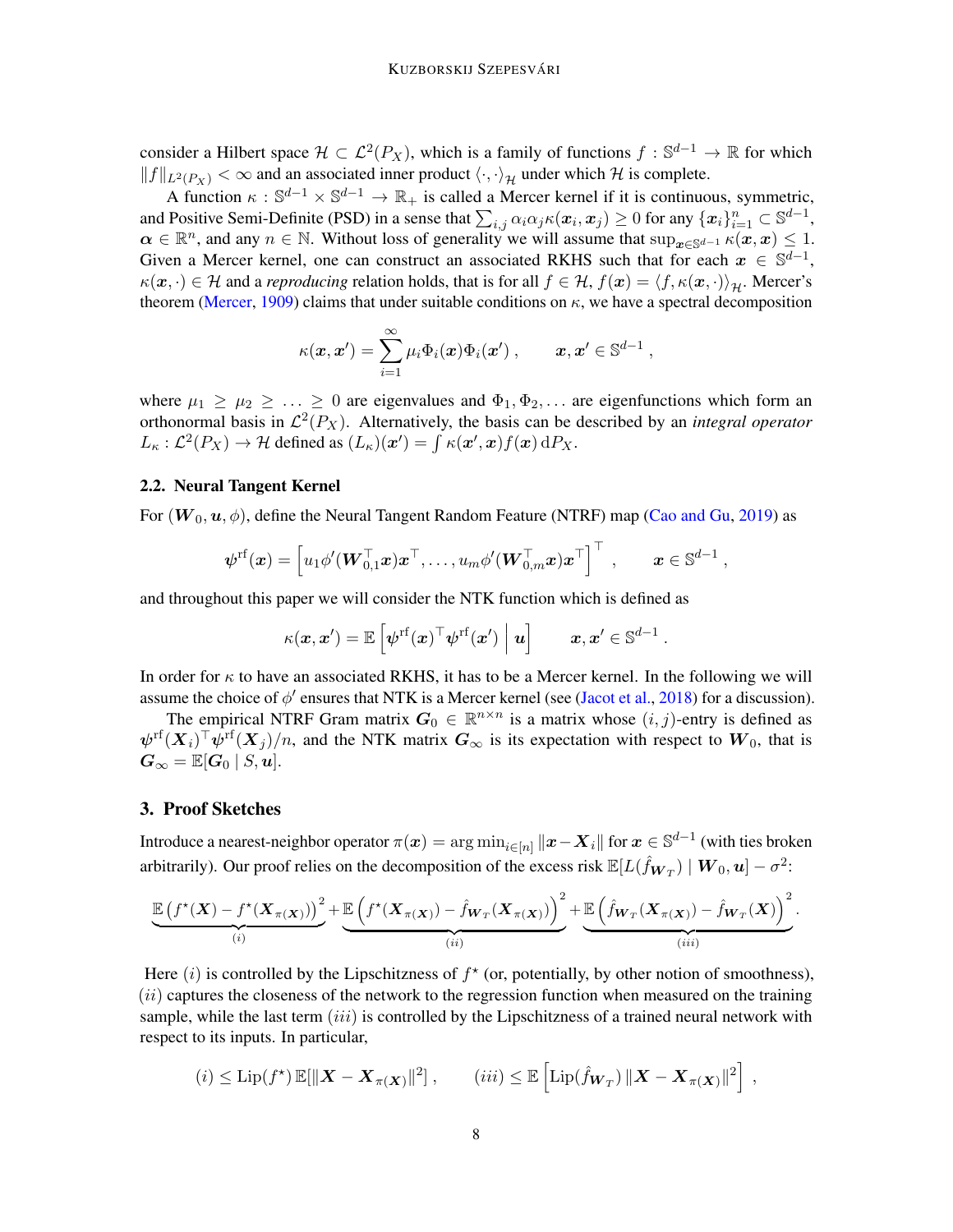where assume that  $\text{Lip}(\hat{f}_{\boldsymbol{W}_T})$  will be bounded by a data-independent (but initialization-dependent) constant. Now, from the standard partitioning analysis of the one nearest-neighbor rule, we have

$$
\mathbb{E}\,\|\boldsymbol X-\boldsymbol X_{\pi(\boldsymbol X)}\|^2\lesssim n^{-\frac{2}{2+d}}
$$

which yields an optimal rate (Lemma [7\)](#page-13-0). Two questions need attention at this point:

- 1) How small is term  $(ii)$ ?
- 2) Is  $\text{Lip}(\hat{f}_{\boldsymbol{W}_T})$  bounded by a constant (independent from n and T)?

For the noise-free setting ( $\sigma^2 = 0$ ) the answer to the first question is immediately given by the global convergence of GD (see Theorem [3\)](#page-11-1) which is based on known techniques [\(Du et al.,](#page-15-2) [2018;](#page-15-2) [Allen-Zhu](#page-14-2) [et al.,](#page-14-2) [2019;](#page-14-2) [Zou et al.,](#page-16-1) [2020\)](#page-16-1).

Lipschitzness of a trained network. We address the second question by appealing to recent results which show that the iterates  $(W_t)_t$  of a shallow network remain close to the NTRF-Least-Squares iterates  $(W_t^{\text{rf}})_t$  (here arranged as a matrix) throughout the training *if* the network is sufficiently overparameterized (see Appendix [B](#page-24-0) or [Cao and Gu](#page-15-4) [\(2019\)](#page-15-4); [Arora et al.](#page-14-4) [\(2019\)](#page-14-4); [Bartlett et al.](#page-14-3) [\(2021\)](#page-14-3)). That said, in Theorem [4](#page-11-2) (see also Corollary [1\)](#page-12-1) we show that  $x \mapsto \hat{f}_{W_T}(x)$  is Lipschitz for any T by making a straightforward observation:

$$
\begin{aligned} \mathrm{Lip}(\hat{f}_{\bm{W}_T}) &= \sup_{\bm{x} \in \mathbb{S}^{d-1}} \left\| \sum_{k=1}^m u_k \phi'(\bm{W}_{T,k}^\top \bm{x}) \bm{W}_{T,k} \right\|_2 \\ &\leq \frac{1}{\sqrt{m}} \sup_{\bm{x} \in \mathbb{S}^{d-1}} \sum_{k=1}^m |\phi'(\bm{W}_{T,k}^\top \bm{x})| \|\bm{W}_{T,k}\|_2 \\ &\leq \frac{B_{\phi''}}{\sqrt{m}} \sum_{k=1}^m \|\bm{W}_{T,k}\|_2^2 \\ &\leq \frac{2B_{\phi''}}{\sqrt{m}} \underbrace{\|\bm{W}_T - \bm{W}_T^{\mathrm{rf}}\|_F^2}_{(a)} + \frac{2B_{\phi''}}{\sqrt{m}} \underbrace{\|\bm{W}_T^{\mathrm{rf}}\|_F^2}_{(b)} \end{aligned}
$$

where we have assumed that the derivative of activation is linearly-dominated, see Assumption [1](#page-9-0) (for example,  $\phi'(x) = \tanh(x)$  or  $\phi'(x) = \sin(x)$ ). At this point (a) is controlled by the aforementioned closeness between shallow networks and NTRF-Least-Squares, while we show that (b) is small croseness between shanow networks and NTNT-Least-Squares, while we show that  $(v)$  is small relative to  $\sqrt{m}$ . The latter is done by observing that  $W_T^{\text{rf}}$  converges to the Moore-Penrose pseudoinverse solution and so  $\|\boldsymbol{W}_T^{\text{rf}}\|_F^2 \leq \boldsymbol{Y}^\top (n\boldsymbol{G}_0)^{-1} \boldsymbol{Y} \lesssim 1/\lambda_0$  while  $\sqrt{m} \gtrsim 1/\lambda_0^2$ .

Label noise. The case of regression with noise builds on the scheme we just described. While the handling of terms  $(i)$  and  $(iii)$  remains unchanged, the difference is in  $(ii)$  which now has to be controlled to avoid fitting of the noise. We do so by stopping GD *early*, that is at some step T. Consider a further decomposition of  $(ii)$ :

$$
(ii) = \frac{1}{n} \mathbb{E}[\|\hat{\boldsymbol{Y}}_{\widehat{T}} - \boldsymbol{Y}^{\star}\|_2^2 \mid \boldsymbol{W}_0, \boldsymbol{u}]
$$
  
\$\leq \frac{1}{n} \mathbb{E}\left[\underbrace{\|\hat{\boldsymbol{Y}}\_{\widehat{T}} - \hat{\boldsymbol{Y}}\_{\widehat{T}}^{\text{rf}}\|\_2^2}\_{(ii.a)} + \underbrace{\|\hat{\boldsymbol{Y}}\_{\widehat{T}}^{\text{rf}} - \hat{\boldsymbol{Y}}\_{\widehat{T}}^{\text{ntk}}\|\_2^2}\_{(ii.b)} + \underbrace{\|\hat{\boldsymbol{Y}}\_{\widehat{T}}^{\text{ntk}} - \boldsymbol{Y}^{\star}\|\_2^2}\_{(ii.c)} \mid \boldsymbol{W}\_0, \boldsymbol{u}\right]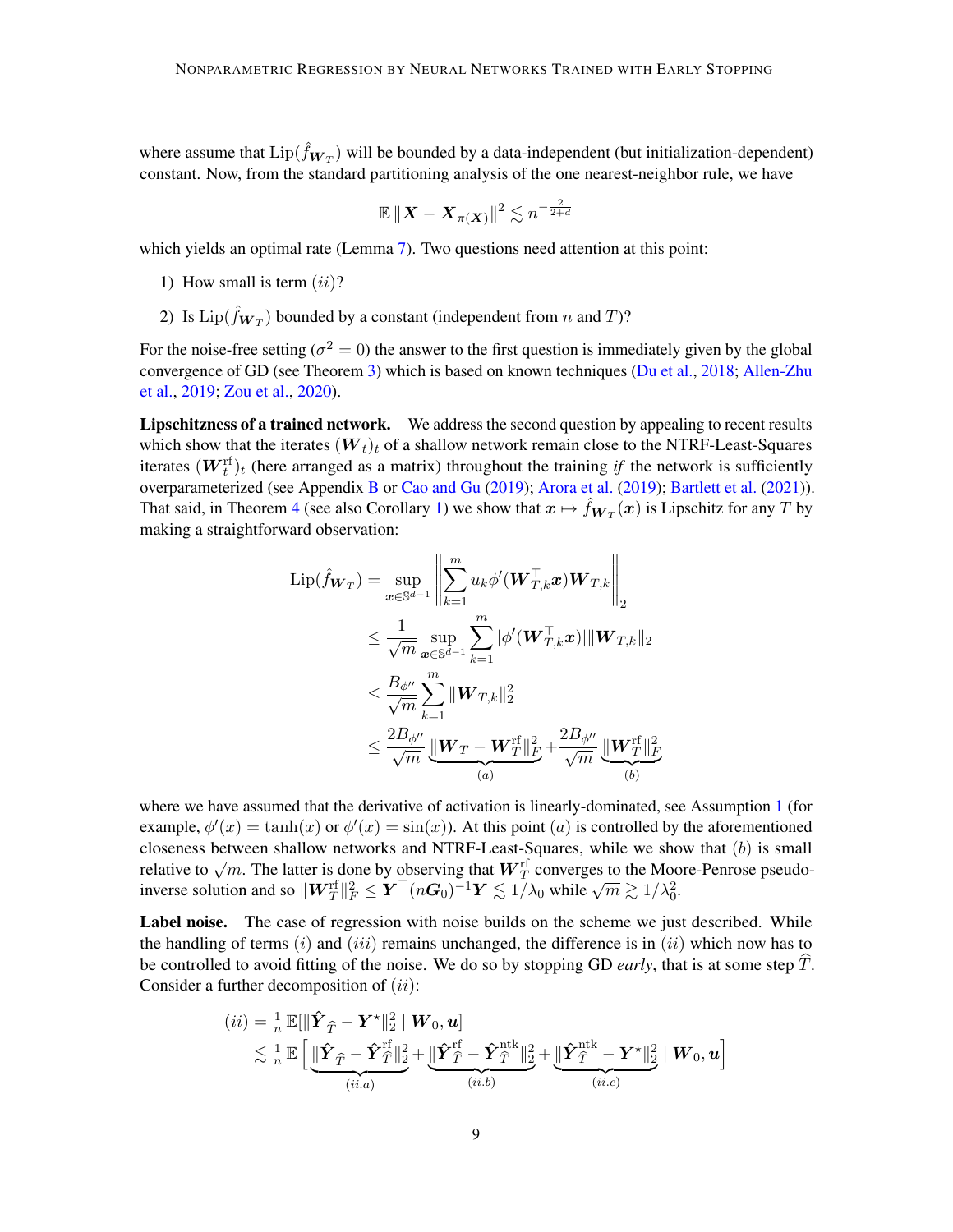where  $\hat{Y}_{\hat{T}}$  is a vector of network's predictions given training inputs at step  $\hat{T}$ , similarly  $\hat{Y}_{\hat{T}}^{\text{rf}}$  is a vector of predictions of the NTRF-Least-Squares estimator, and  $\hat{Y}_{\hat{T}}^{\text{ntk}}$  is a vector of predictions of the NTK-KLS estimator. Here, terms  $(ii.a)$  and  $(ii.b)$  are bounded thanks to the aforementioned closeness of iterates, and concentration of the NTRF Gram matrix around the NTK matrix. Finally,  $(ii.c)$  is related to the optimization error of KLS (as we can see from the reproducing property of  $\kappa$ ), which is bounded within the framework of [Yao et al.](#page-16-0)  $(2007)$  for the stopping time T.

# <span id="page-9-2"></span>4. Nonparametric Rates for Lipschitz Regression Functions

<span id="page-9-0"></span>We first introduce several technical assumptions.

**Assumption 1 (Activation function)** *Assume that activation function*  $\phi$  :  $\mathbb{R} \to \mathbb{R}$  *is at least twice differentiable with*  $B_{\phi'} = \sup_{z \in \mathbb{R}} |\phi'(z)|$  and  $B_{\phi''} = \sup_{z \in \mathbb{R}} |\phi''(z)|$ . Moreover, assume that  $|\phi'(z)| \leq B_{\phi''}|z|$  *for any*  $z \in \mathbb{R}$ *.* 

Examples of activation functions satisfying Assumption [1](#page-9-0) are  $\phi(x) = -\cos(x)$  and functions whose derivatives are  $\phi'(x) = \sqrt{2/\pi} \operatorname{erf}(x)$  or  $\phi'(x) = \tanh(x)$ . A closely related *smooth ReLU* activation, such as the one with derivative  $\phi'(x) = \sqrt{2/\pi} \,\text{erf}(\max\{x, 0\})$ , strictly speaking does not satisfy the above since  $\phi'(\cdot)$  is not differentiable at 0, however our proofs should hold for it with minor modifications (by considering Taylor's theorem on differentiable intervals) as long as  $\phi''(\cdot)$  is bounded on R.

<span id="page-9-3"></span>**Assumption 2 (Initialization)** Assume that  $\boldsymbol{u} \sim$  unif  $(\{\pm 1/\sqrt{m}\})^m$  and entries of  $\boldsymbol{W}_0 \in \mathbb{R}^{d \times m}$ *are sampled from*  $\mathcal{N}(0, \nu_{\text{init}}^2)$  *with*  $\nu_{\text{init}}^2 > 0$ , *independently from each other and other randomness.* 

<span id="page-9-4"></span>**Assumption 3 (Inputs and labels)** Assume that inputs and labels  $(X_i, Y_i)_i$  are drawn indepen*dently from each other and other sources of randomness from a fixed probability measure*  $P \in \mathcal{M}_1(\mathcal{Z})$ where the example space is  $\mathcal{Z}=\mathbb{S}^{d-1}\times[-B_Y,B_Y]$  for some  $B_Y\in(0,\infty)$ . Assume that the regression function  $f^{\star}(\boldsymbol{x}) = \int y \, dP_{Y|\boldsymbol{X}=\boldsymbol{x}}$  is  $Lip(f^{\star})$ -Lipschitz.

Finally, recall that  $\lambda_0$  is the smallest eigenvalue of empirical matrix  $G_0$  whose entries are

$$
(\boldsymbol{G}_0)_{i,j} = \frac{1}{nm} \sum_{k=1}^m \phi'(\boldsymbol{X}_i^\top \boldsymbol{W}_{0,k}) \phi'(\boldsymbol{X}_j^\top \boldsymbol{W}_{0,k}) \cdot (\boldsymbol{X}_i^\top \boldsymbol{X}_j) \qquad (i,j) \in [n]^2.
$$
 (3)

We first present our result for the setting without label noise.

**Theorem 1** *Consider Assumption [1,](#page-9-0) [2,](#page-9-3) and [3](#page-9-4) with*  $\sigma^2 = 0$ *. Fix the parameter of a failure probability*  $x > 0$ , denote  $C<sub>init</sub> = 2(B<sub>Y</sub><sup>2</sup> + d\nu<sub>init</sub><sup>2</sup>x)$  and assume parameter setting

<span id="page-9-5"></span><span id="page-9-1"></span>
$$
m \geq 64^2 B_{\phi'}^4 B_{\phi''}^2 \cdot \frac{C_{\rm init}}{\lambda_0^4} \ , \quad \eta \leq \min\left\{\frac{2}{\lambda_0}, \frac{1}{2B_{\phi'}^2 + 2B_{\phi''}\sqrt{\frac{2\hat{L}_0}{m}}}\right\} \ ,
$$

*Then, after running GD for*  $T \in \mathbb{N}$  *steps, with probability at least*  $1 - 3ne^{-x}$  *over*  $(\mathbf{W}_0, \mathbf{u})$  *we have*  $\mathbb{E}[L(\boldsymbol{W}_T)\mid \boldsymbol{W}_0, \boldsymbol{u}] \leq 3C_d \Big(\text{Lip}(f^\star)^2 + C_{\phi'}^2(1+C_{\text{init}})^2\Big)\,n^{-\frac{2}{2+d}} + 3C_{\text{init}}\,\mathbb{E}\,\Big[(1-\tfrac{1}{2})^{2}\Big]\,.$  $\left[\frac{1}{2}\eta\lambda_{0}\right]^{T}\,\Big\vert\,\bm{W}_{0},\bm{u}\right]$ *where*  $C_d$  *depends only on d and*  $C_{\phi}$  *depends only on*  $B_{\phi}$ *.*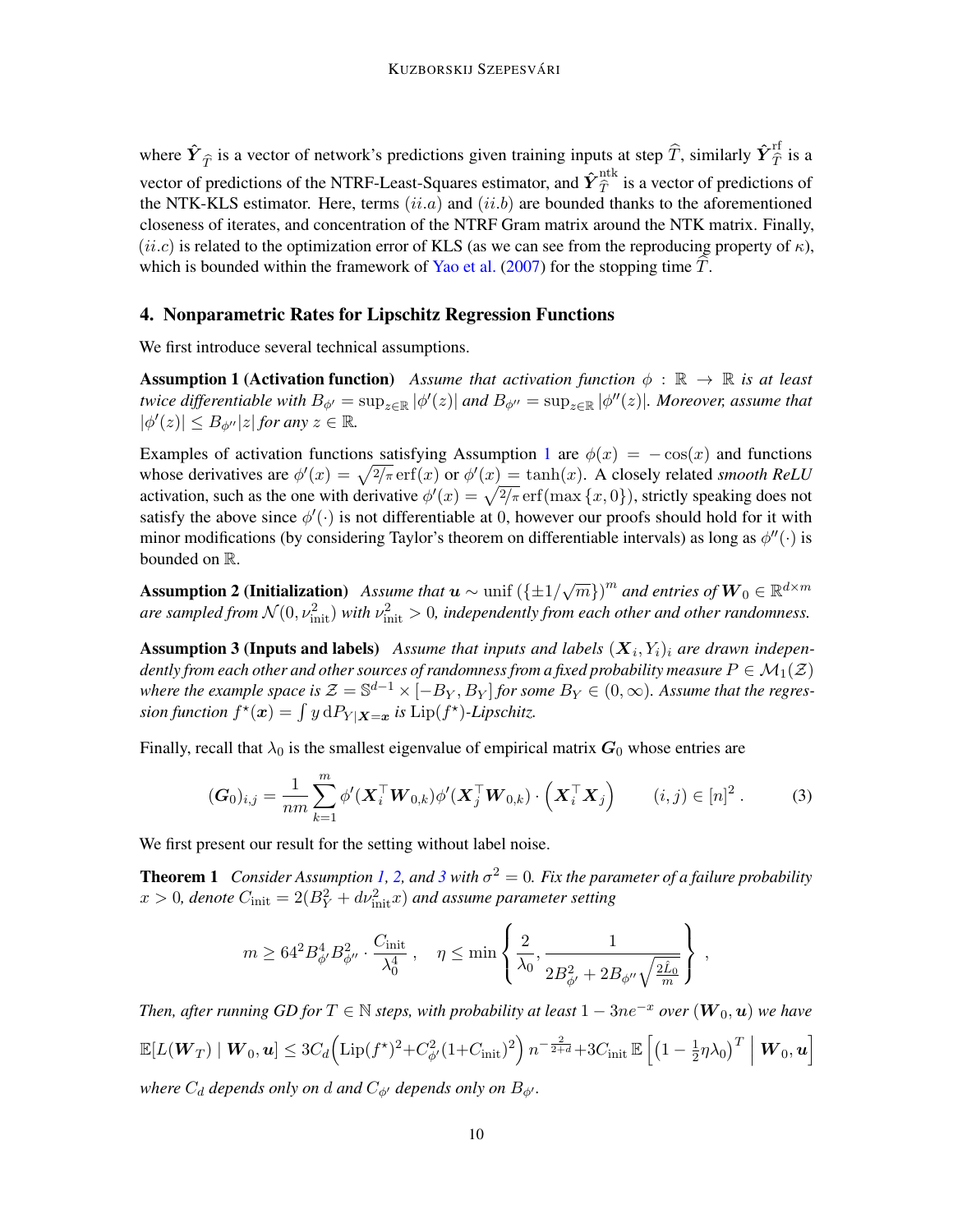П

Proof The proof is given in Section [6.](#page-12-0)

The first term in the shown upper bound is an approximation error that the predictor suffers when learning the Lipschitz regression function. The second term, exponentially decaying in  $T$ , is an optimization-induced rate of convergence to the interpolating neural network. Note that the bound has an optimal nonparametric rate even as  $T \to \infty$ , which is attributed to the lack of the label noise. However, it is sufficient to stop GD *early*, that is at any step  $T \geq \frac{2}{n\lambda}$  $rac{2}{\eta\lambda_0}\cdot\frac{2}{2+}$  $\frac{2}{2+d} \cdot \ln(n)$ , for the last term to become of order  $n^{-\frac{2}{2+d}}$ , which recovers the bound reported in the introduction.

We have assumed that the activation function satisfies  $\phi'(z) \leq B_{\phi''}|z|$  for  $z \in \mathbb{R}$  (Assumption [1\)](#page-9-0), which is crucial for the proof of Lipschitzness of a trained neural net (see Section [3\)](#page-7-1). As a consequence of this we have that  $\lambda_0 \to 0$  as  $\nu_{\text{init}}^2 \to 0$  which we can see from the definition of  $G_0$  (see Eq. [\(3\)](#page-9-5)). To prevent this while still have the ability to decrease  $\nu_{\text{init}}^2$ , we have to adjust the steepness of  $\phi'(\cdot)$ around zero: Namely using activation function with normalization, namely as  $\phi(\cdot/\nu_{\rm init})$  will mitigate the issue, however now  $B_{\phi''(\cdot/\nu_{\rm init})} \propto 1/\nu_{\rm init}$ , which incurs an increased overparameterization  $m \gtrsim 1/(\nu_{\rm init}^2 \lambda_0^4)$  (interestingly, this matches the dependence on  $\nu_{\rm init}$  of [Arora et al.](#page-14-4) [\(2019\)](#page-14-4)).

#### 4.1. Regression with Label Noise

In this section we will assume that labels are corrupted by the independent noise, in other words  $\sigma^2 > 0$  (as defined in Assumption [3\)](#page-9-4), however they remain in  $[-B_Y, B_Y]$  almost surely. Despite the noise, we will show that GD with early stopping is able to estimate  $f^*$  essentially at an optimal nonparametric rate. To do so we will employ a result of [Yao et al.](#page-16-0) [\(2007\)](#page-16-0) (see Section [3](#page-7-1) for the sketch on how it is used), which concerns estimation of a regression function belonging to RKHS by early stopping of GD solving a KLS objective. Therefore, this requires to impose an additional technical assumption on the regression function, namely, we will assume that  $f^*$  belongs to RKHS of a NTK. To ensure this, we will require the activation function  $\phi$  be such that NTK is a Mercer kernel. To this end, [Jacot et al.](#page-15-3) [\(2018,](#page-15-3) Proposition 2) shows that any non-polynomial and Lipschitz  $\phi$  satisfies the above. An example of activation function which simultaneously satisfies Assumption [1](#page-9-0) and gives us a Mercer NTK is the one with derivative  $\phi'(x) = \sqrt{\frac{2}{\pi}} \,\text{erf}(x)$  [\(Williams,](#page-16-11) [1996\)](#page-16-11).

Assumption 4 (Space of regression functions)  $Let B(\rho) = \{f \in L^2(P_X) : ||f||_{L^2(P_X)} \leq \rho\}$  be *a function ball in*  $\mathcal{L}^2(P_X)$  *with radius*  $\rho > 0$  *centered at the origin. For some*  $r > 0$ *, assume that* the regression function  $f^\star \in L_\kappa^r(\mathcal{B}_R)$ , that is  $f^\star$  lies in the image of the ball  $\mathcal{B}(\rho)$  under the integral *operator*  $L_{\kappa}^r$ , where  $\cdot^r$  means exponentiation of its eigenvalues.

The assumption introduces a notion of regularity for the regression function  $f^*$ : As r increases we assume that  $f^*$  lies in a smaller subset of RKHS which is mostly represented by the large eigenvalues of the kernel function (exponentiation pronounces the effect of large and mitigates the effect of small eigenvalues). Note that  $r = \frac{1}{2}$  $\frac{1}{2}$  implies that any function in H can be a regression function.

**Theorem 2** Assume that  $\phi$  is such that NTK is a Mercer kernel. Consider Assumption [1,](#page-9-0) [2,](#page-9-3) [3](#page-9-4) with *label noise*  $\sigma^2 > 0$ , and [4](#page-10-1) with  $r > \frac{1}{2}$ . Fix the parameter of a failure probability  $x > 0$ , and let *variance of initialization be*  $\nu_{\text{init}}^2 = \frac{1}{dx} n^{-\frac{2}{2+d}}$ . Assume the parameter setting

<span id="page-10-1"></span><span id="page-10-0"></span>
$$
m \geq 2 \cdot 64^2 B_{\phi'}^4 B_{\phi''}^2 \cdot \frac{B_Y^2 + n^{-\frac{2}{2+d}}}{\lambda_0^4} \ , \quad \eta = 1 \ ,
$$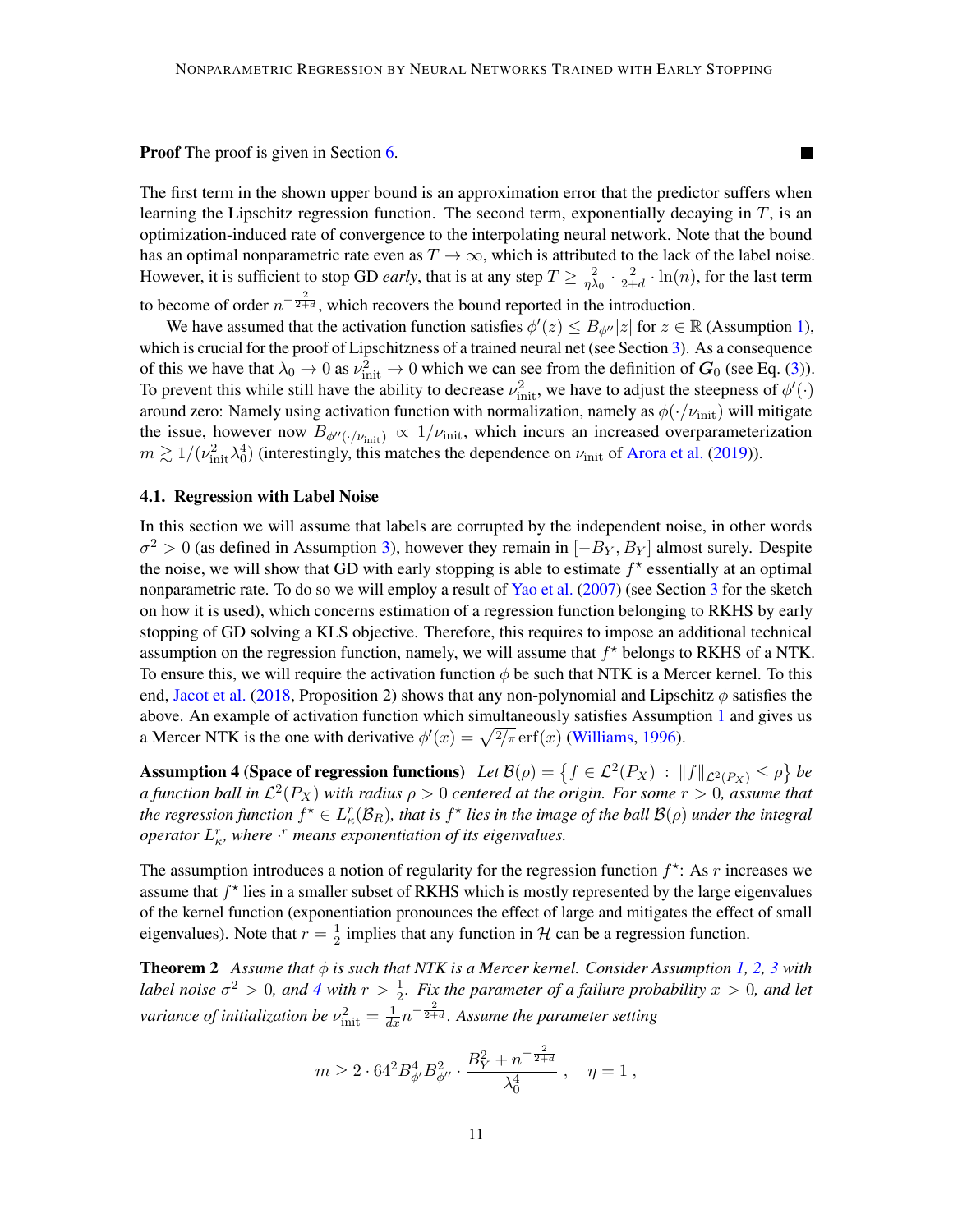and set the stopping time as 
$$
\hat{T} = \left[ n^{\frac{1}{2(r+1)}} \right]
$$
. Then, w.p. at least  $1 - (3n + 2n^2)e^{-x}$  over  $(\mathbf{W}_0, \mathbf{u})$ ,  
\n
$$
\mathbb{E}[L(\mathbf{W}_{\hat{T}}) | \mathbf{W}_0, \mathbf{u}] - \sigma^2 \leq C_d \left( \text{Lip}(f^*) + C_{\phi',Y} \right) n^{-\frac{2}{2+d}} + \left( \rho^2 (2r-1)^{2r-1} + C_{\phi',Y}' \right) n^{-\frac{2r-1}{2r+2}} + \frac{\sqrt{x}}{128B_{\phi''}} \cdot \frac{\lambda_0}{n}
$$

where  $C_d$  depends only on  $d$  and constants  $C_{\phi',Y}, C'_{\phi',Y}$  depend only on  $B_{\phi'}, B_Y$ .

**Proof** The proof is given in Appendix [D.](#page-34-0)

Observe that similarly as in Theorem [1](#page-9-1) the upper bound includes the usual approximation term of order  $n^{-\frac{2}{2+d}}$  and noise rate  $\sigma^2$  as expected. Unlike in the noiseless case we do not have optimizationinduced convergence rate, and instead we have a term of order  $\rho^2(2r-1)^{2r-1}n^{-\frac{2r-1}{2r+1}}$ , which is an error incurred due to optimization on RKHS with early stopping: As was discussed in Section [3](#page-7-1) our analysis establishes a connection between shallow networks and KLS for this purpose. Recall that  $||f^*||_{\mathcal{L}_2(P_X)} \leq \rho$ , and so  $\rho$  captures the smoothness of  $f^*$  under measure  $P_X$ . Finally, the last, lower order term  $\sqrt{x}$  $\frac{\sqrt{x}}{128B_{\phi''}} \cdot \frac{\lambda_0}{n}$  arises due to the concentration of the NTRF Gram matrix  $G_0$  around the matrix  $G_{\infty}$ .

#### <span id="page-11-0"></span>5. Convergence of Gradient Descent for Shallow Neural Nets and their Lipschitzness

In this work we provide a complete proof of convergence for GD when training shallow neural networks with square loss function (the argument used here is similar to the one in [\(Du et al.,](#page-15-2) [2018;](#page-15-2) [Allen-Zhu et al.,](#page-14-2) [2019;](#page-14-2) [Zou et al.,](#page-16-1) [2020;](#page-16-1) [Oymak and Soltanolkotabi,](#page-16-2) [2020\)](#page-16-2)). We show the following generalized convergence result under parametrization which depends on the smallest eigenvalue of  $G_0$ :

<span id="page-11-1"></span>**Theorem 3 (Convergence of GD)** Consider Assumption [1.](#page-9-0) Fix output parameters  $u \in \mathbb{R}^m$  and hidden parameters  $\boldsymbol{W}_0 \in \mathbb{R}^{d \times m}$ . Moreover, assume

$$
64^{2} B_{\phi'}^{4} B_{\phi''}^{2} \cdot \frac{\hat{L}_0}{\lambda_0^4} \leq \left( \|\boldsymbol{u}\|_{4}^{4} \|\boldsymbol{u}\|_{\infty}^{2} m \right)^{-1} \;,\quad \eta \leq \min\left\{ \frac{2}{\lambda_0}, \frac{1}{2 B_{\phi'}^{2} \|\boldsymbol{u}\|_{2} + 2\sqrt{2} \hat{L}_0} B_{\phi''} \|\boldsymbol{u}\|_{\infty} \right\}
$$

.

 $\blacksquare$ 

٠

*Then, for any*  $T \in \mathbb{N}$ *, almost surely we have* 

<span id="page-11-2"></span>
$$
\hat{L}(\boldsymbol{W}_T) \leq \hat{L}_0 \left(1 - \frac{1}{2} \eta \lambda_0\right)^T.
$$

Proof The proof is given in Appendix [A.](#page-17-0)

Note that Theorem [3](#page-11-1) is slightly more general compared to existing literature, such as [\(Oymak and](#page-16-2) [Soltanolkotabi,](#page-16-2) [2020\)](#page-16-2), as it holds almost surely with respect to all randomness and does not require precise setting of the output layer  $u$ : Instead the condition of the theorem depends on norms of  $u$ . By choosing  $u \in {\pm 1/\sqrt{m}}^m$  we get that  $m \gtrsim 1/\lambda_0^4$  and thus parametrization depends polynomially on the smallest eigenvalue of  $G_0$ . According to the definition of  $G_0$ ,  $\lambda_0 \gtrsim 1/n$ , and so we recover a polynomial dependence of  $m$  on the sample size.

Next we turn our attention to the Lipschitzness of a trained network, which we show by relying on Theorem [3](#page-11-1) and the fact that iterates of the shallow network and NTRF-Least-Squares iterates remain close (this is summarized in Appendix [B\)](#page-24-0).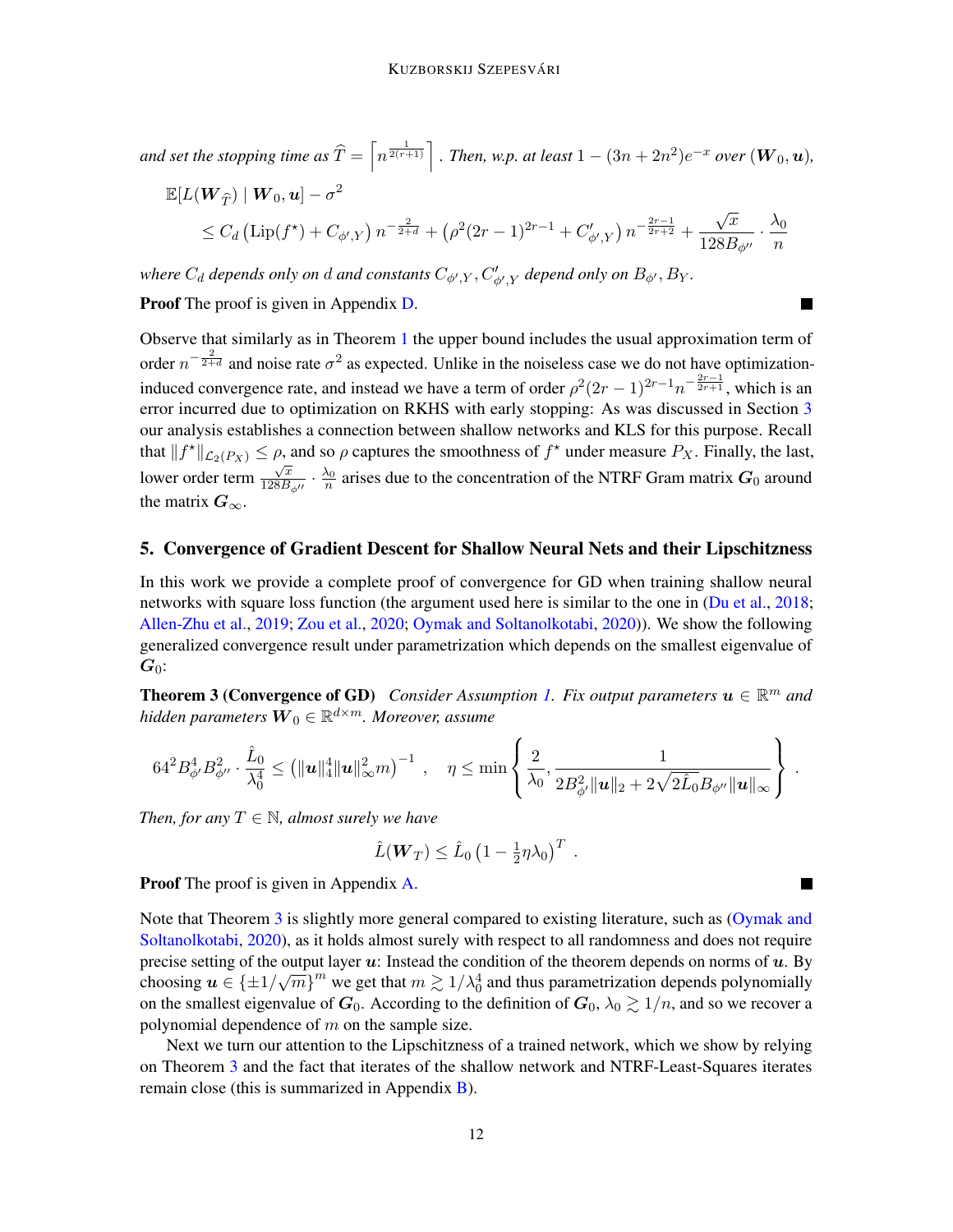Theorem 4 (Lipschitzness of a Shallow Trained Network) *Consider Assumption [1,](#page-9-0) assume that* **1** Heorem 4 (Eipschitzness of a shanow 11 a<br> $u \in \{\pm 1/\sqrt{m}\}^m$ , and that for some  $C_0 > 0$ ,

$$
m \geq \frac{C_0^2 B_{\phi''}^2}{\lambda_0^4} \; , \quad \eta \leq \frac{1}{2 B_{\phi'} + \frac{2}{C_0} \cdot \lambda_0^2 \sqrt{2 \hat{L}_0}} \; .
$$

*Then, for any*  $T \in \mathbb{N}$ *, almost surely we have* 

$$
\mathrm{Lip}(\hat{f}_{\mathbf{W}_T}) \leq \frac{12 \cdot 64^2 \hat{L}_0^2}{C_0^3} \left( B_{\phi'}^4 \cdot \lambda_0 + B_{\phi'}^2 \cdot \lambda_0^2 + \frac{1}{16} \cdot \lambda_0^3 \right) + \frac{2}{C_0} \left( 2B_{\phi'} \cdot \frac{\|\hat{\mathbf{Y}}_0\|_2^2}{n} + \frac{\|\mathbf{Y}\|_2^2}{n} \cdot \lambda_0 \right) .
$$

<span id="page-12-2"></span>L.

<span id="page-12-1"></span> $\overline{\phantom{a}}$ 

Proof The proof is given in Appendix [C.](#page-31-0)

Theorem [4](#page-11-2) tells us that  $x \mapsto \hat{f}_{\mathbf{W}_T}(x)$  is Lipschitz as long as average of squared predictions at initialization  $\|\hat{Y}_0\|_2^2/n$  is constant (and so is  $\hat{L}_0$ ). Note that in the worst case, for instance setting  $W_0 = 1$ ,  $\|\hat{Y}_0\|_2^2 \lesssim m$  and so  $\hat{f}_{W_T}$  is not Lipschitz anymore. To prevent this, one can resort to a randomized initialization as typically done in the related literature:

**Proposition 1** ( $\hat{L}_0$  for randomized initialization) Assume that  $\boldsymbol{u} \sim \text{unif}(\{\pm 1/\sqrt{m}\})^m$  indepen*dently from each other and other sources of randomness. Fix* x > 0*. Then,*

- If  $\sup_{z\in \mathbb R} \phi(z)=B_\phi$ , then with probability at least  $1-ne^{-x}$  over  $u$ ,  $\frac{\|\hat{\mathbf{Y}}_0\|_2^2}{n}\leq \frac{1}{2}B_\phi^2x$ ,
- *If*  $\phi$  *is unbounded but obeys*  $\phi(z) \leq |z|$  *for all*  $z \in \mathbb{R}$ *, and entries of*  $W_0$  *are sampled* from  $\mathcal{N}(0,\nu_{\text{init}}^2)$  independently from each other and other sources of randomness, then with *probability at least*  $1 - 3ne^{-x}$  *over*  $(\boldsymbol{W}_0, \boldsymbol{u})$  *we have*  $\frac{\| \hat{\boldsymbol{Y}}_0 \|_2^2}{n} \le d \nu_{\mathrm{init}}^2 x$ .

Proof The proof is given in Appendix [C.1.](#page-32-0)

Then, the following is the corollary of Theorem [4](#page-11-2) and Proposition [1](#page-12-2) (see Appendix [C.1\)](#page-32-0).

Corollary 1 *Consider Assumption [1](#page-9-0) and let initialization be randomized according to Assumption [2.](#page-9-3) Fix the parameter of a failure probability*  $x > 0$ , and let m and  $\eta$  be set as in Theorem [4](#page-11-2) with  $C_0=64B_{\phi'}^2\sqrt{2(B_Y^2+dv_{\rm init}^2x)}.$  Then, with probability at least  $1-3ne^{-x}$  over  $(\boldsymbol{W}_0,\boldsymbol{u}),$ 

<span id="page-12-3"></span>
$$
\mathrm{Lip}(\hat{f}_{\mathbf{W}_T}) \leq C_{\phi'} (B_Y^2 + d\nu_{\mathrm{init}}^2 x) .
$$

*where*  $C_{\phi}$  *depends only on*  $B_{\phi}$ *.* 

#### <span id="page-12-0"></span>6. Master Theorem and Proof of a Noise-Free Rate

Our risk bounds are based on the following "master" theorem which decouples (nonparametric) approximation error and the optimization error as discussed in Section [3.](#page-7-1)

Theorem 5 (Nonparametric rate without noise control) *Consider Assumption [1,](#page-9-0) [2,](#page-9-3) and [3.](#page-9-4) Then, with probability at least*  $1 - 3ne^{-x}$  *for any*  $x > 0$  *over*  $(\boldsymbol{W}_0, \boldsymbol{u})$ *, we have* 

$$
\mathbb{E}[L(\mathbf{W}_T) | \mathbf{W}_0, \mathbf{u}] \leq \sigma^2 + 3C_d \left( \text{Lip}(f^{\star})^2 + C_{\phi'}^2 \left( d\nu_{\text{init}}^2 x + B_Y^2 \right)^2 \right) n^{-\frac{2}{2+d}} + 3R(\sigma^2) ,
$$
  
where 
$$
R(\sigma^2) = \frac{1}{n} \sum_{i=1}^n \mathbb{E}\left[ \left( f^{\star}(\mathbf{X}_i) - \hat{f}_{\mathbf{W}_T}(\mathbf{X}_i) \right)^2 \middle| \mathbf{W}_0, \mathbf{u} \right]
$$

*and*  $C_{\phi'}$  *depends only on*  $B_{\phi'}$  *and*  $C_d$  *depends only on d.*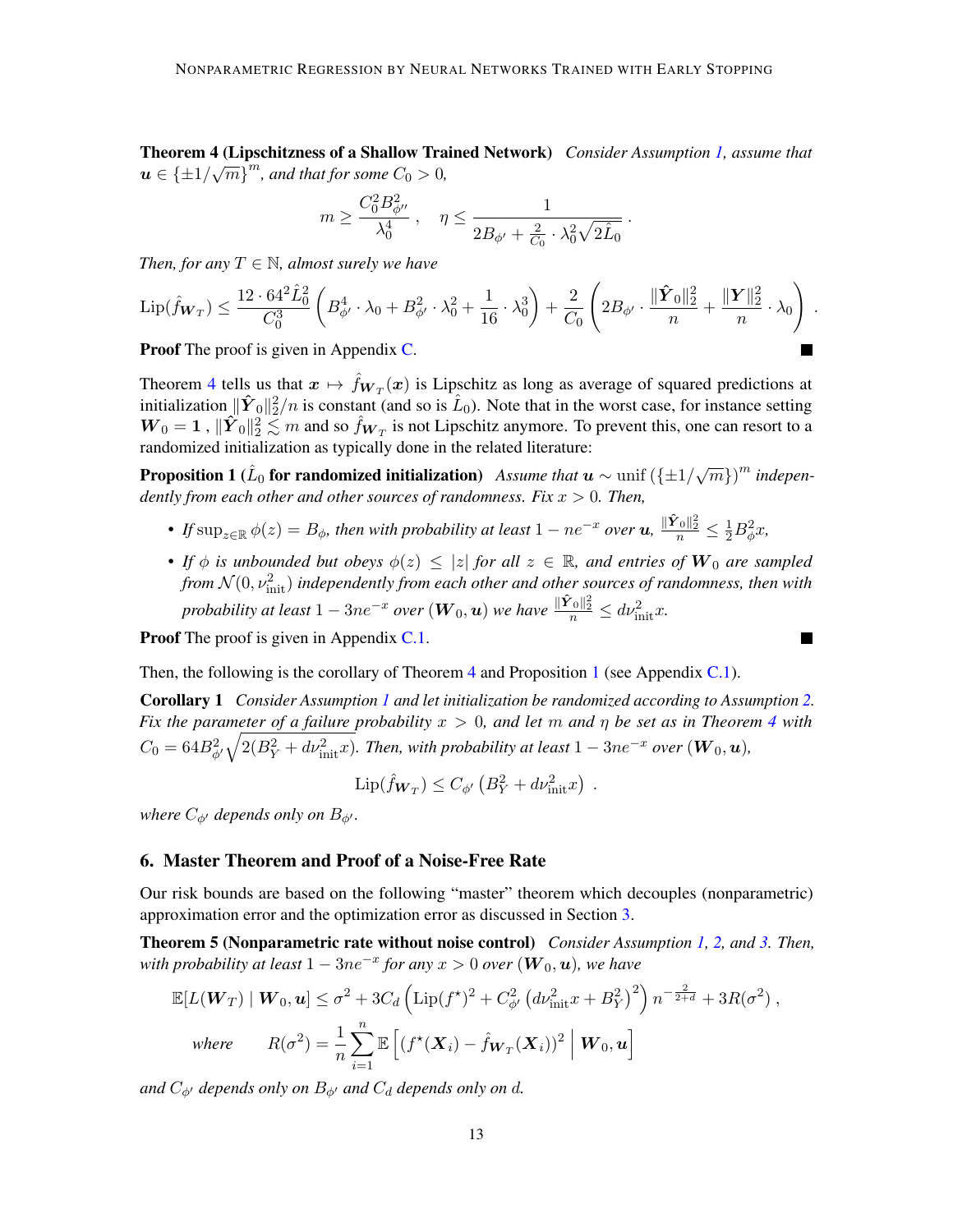In the rest of the section, expectation is understood with conditioning on initialization and we will abbreviate  $\mathbb{E}[\cdot] = \mathbb{E}[\cdot | \mathbf{W}_0, \mathbf{u}].$ 

Note that the excess risk is controlled by the usual nonparametric rate of order  $n^{-\frac{2}{2+d}}$  and term  $R(\sigma^2)$ . The latter crucially depends on the way we handle the noise. When  $\sigma^2 = 0$ ,  $R(0)$  is expected optimization error, which is immediately bounded by Theorem [3,](#page-11-1)

$$
R(0) = \mathbb{E}[\hat{L}(\boldsymbol{W}_T)] \le \mathbb{E}[\hat{L}_0(1 - \frac{1}{2}\eta\lambda_0)^T] \le 2(B_Y^2 + d\nu_{\text{init}}^2 x) \mathbb{E}[(1 - \frac{1}{2}\eta\lambda_0)^T]
$$

where we bounded  $\hat{L}_0$  using Proposition [1.](#page-9-1) This completes the proof of Theorem 1.

# 6.1. Proof of Theorem [5](#page-12-3)

We first show the following fact about the expected loss on a point included in a training sample:

**Proposition 2** For any  $(i, j) \in [n]^2$ ,  $\mathbb{E}[(\hat{f}_{\mathbf{W}_T}(\mathbf{X}_i) - f^*(\mathbf{X}_i))^2] = \mathbb{E}[(\hat{f}_{\mathbf{W}_T}(\mathbf{X}_j) - f^*(\mathbf{X}_j))^2]$ . Proof The proof is given in Appendix [E.](#page-37-0)  $\blacksquare$ 

Define  $\pi(x) = \arg \min_{i \in [n]} ||x - X_i||_2$  with ties broken arbitrarily. Let  $X \sim P_X$  independently from  $(S, \mathbf{W}_0, \mathbf{u})$ , and consider a decomposition

$$
\mathbb{E}\left[\left(f^{*}(\boldsymbol{X}) - \hat{f}_{\boldsymbol{W}_{T}}(\boldsymbol{X})\right)^{2}\right] \n= \mathbb{E}\left[\left(f^{*}(\boldsymbol{X}) - f^{*}(\boldsymbol{X}_{\pi(\boldsymbol{X})}) + f^{*}(\boldsymbol{X}_{\pi(\boldsymbol{X})}) - \hat{f}_{\boldsymbol{W}_{T}}(\boldsymbol{X}_{\pi(\boldsymbol{X})}) + \hat{f}_{\boldsymbol{W}_{T}}(\boldsymbol{X}_{\pi(\boldsymbol{X})}) - \hat{f}_{\boldsymbol{W}_{T}}(\boldsymbol{X})\right)^{2}\right] \n\leq 3 \text{Lip}(f^{*})^{2} \mathbb{E}\left[\|\boldsymbol{X} - \boldsymbol{X}_{\pi(\boldsymbol{X})}\|_{2}^{2}\right] + 3 \mathbb{E}\left[\left(f^{*}(\boldsymbol{X}_{\pi(\boldsymbol{X})}) - \hat{f}_{\boldsymbol{W}_{T}}(\boldsymbol{X}_{\pi(\boldsymbol{X})})\right)^{2}\right] \n(a) \n+ 3 \mathbb{E}\left[\text{Lip}(\hat{f}_{\boldsymbol{W}_{T}})^{2}\|\boldsymbol{X}_{\pi(\boldsymbol{X})} - \boldsymbol{X}\|_{2}^{2}\right] \n(b)
$$

where so far we have used elementary inequality  $(x+z+y)^2 \leq 3(x^2+y^2+z^2)$  and assumptions that  $f^*$ ,  $\hat{f}_{\mathbf{W}_T}$  are Lipschitz. Now, according to Proposition [2,](#page-13-1)  $(a) = \frac{1}{n} \sum_{i=1}^n \mathbb{E}[(f^*(\mathbf{X}_i) - \hat{f}_{\mathbf{W}_T}(\mathbf{X}_i))^2]$ . Finally, by Corollary [1,](#page-12-1) w.p. at least  $1 - 3ne^{-x}$  over  $(W_0, u)$ ,

$$
(b) = \mathbb{E}\left[\mathrm{Lip}(\hat{f}_{\boldsymbol{W}_T})^2 \| \boldsymbol{X}_{\pi(\boldsymbol{X})} - \boldsymbol{X}\|_2^2\right] \le C_{\phi'}^2 \left(d\nu_{\mathrm{init}}^2 x + B_Y^2\right)^2 \mathbb{E}\left[\|\boldsymbol{X}_{\pi(\boldsymbol{X})} - \boldsymbol{X}\|_2^2\right]
$$

<span id="page-13-1"></span>.

All that is left is to bound the distance between the test point X and it's nearest neighbor  $X_{\pi(X)}$  in the training sample. This is done in the following Lemma  $7$  (shown in Appendix [E\)](#page-37-0), which requires some basic definitions.

**Definition 6 (Cover and Metric dimension)** *An*  $\varepsilon$ -cover of a set S w.r.t. some metric  $\|\cdot\|$  is a set  $\{\boldsymbol{x}'_1,\ldots,\boldsymbol{x}'_n\}\subseteq\mathcal{S}$  such that for each  $\boldsymbol{x}\in\mathcal{S}$  there exists  $i\in\{1,\ldots,n\}$  such that  $\|\boldsymbol{x}-\boldsymbol{x}'_i\|\leq\varepsilon$ .

<span id="page-13-0"></span>*The metric space*  $(X, \|\cdot\|)$  *has a metric dimension d, if there exists*  $D_{\|\cdot\|}$  *such that for all*  $\varepsilon > 0$ *,*  $\mathcal X$  has an  $\varepsilon$ -cover of size at most  $D_{\|\cdot\|} \varepsilon^{-d}$ .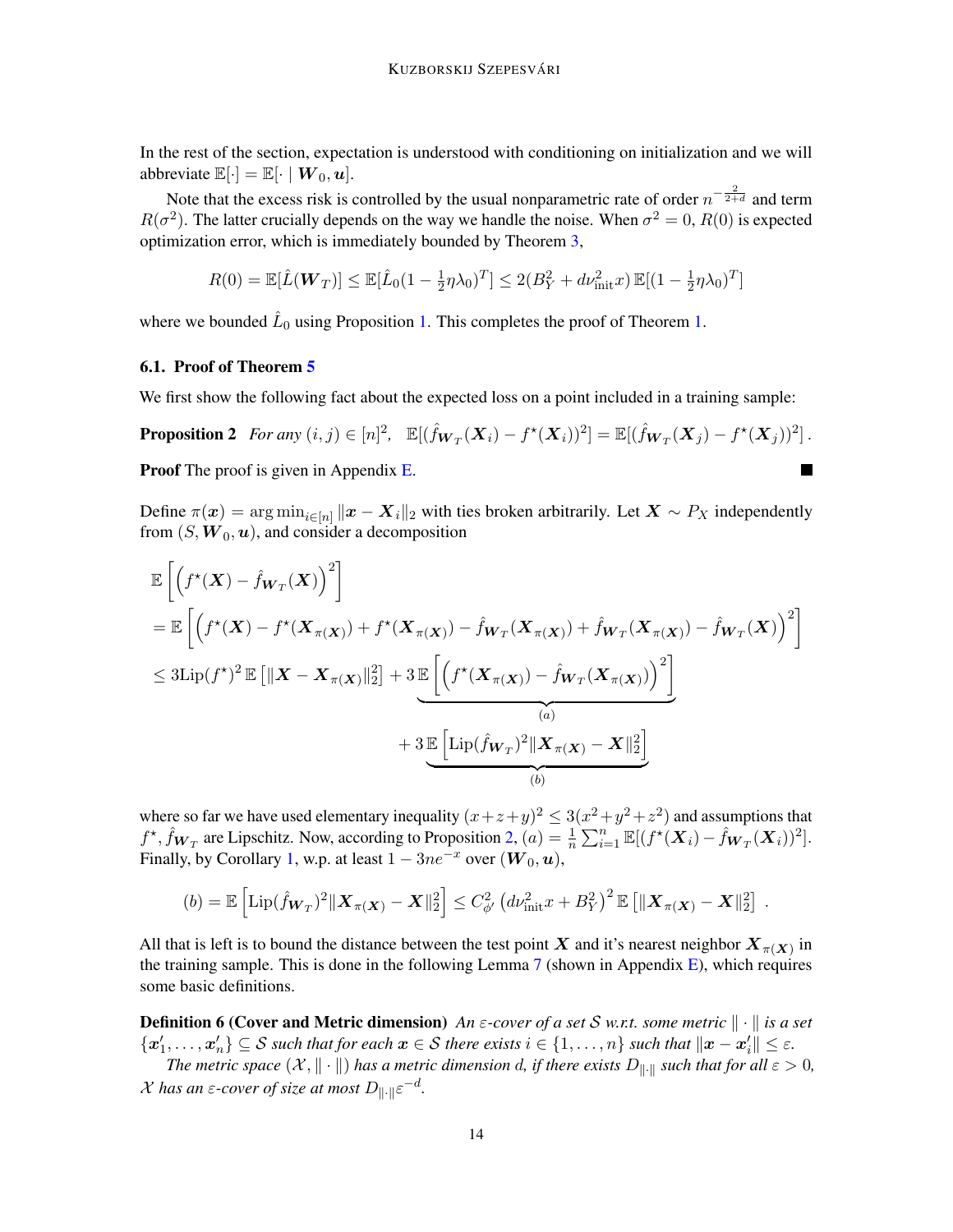**Lemma 7** Let  $(X, \|\cdot\|)$  be a metric space with metric dimension d and let  $P_X \in \mathcal{M}_1(X)$ . Let  $X, X_1, \ldots, X_n \sim P_X$  *independently from each other. Then, for any*  $\beta > 0$ *,* 

$$
\mathbb{E}\left[\|\boldsymbol{X} - \boldsymbol{X}_{\pi(\boldsymbol{X})}\|^\beta\right] \leq C_d n^{-\frac{\beta}{d+\beta}}
$$
\nwhere\n
$$
C_d = 2^\beta e^{-\frac{\beta}{d+\beta}} \left(\frac{2^\beta}{d}\right)^{-\frac{\beta}{d+\beta}} \left(1 + \frac{1}{d} \operatorname{diam}(\mathcal{X})^\beta D_{\|\cdot\|}\right).
$$

#### Acknowledgements

We thank the anonymous reviewers for their helpful comments. We thank Tommaso Cesari for stimulating discussions on the topic. Csaba Szepesvari gratefully acknowledges funding from the ´ Canada CIFAR AI Chairs Program, Amii and NSERC.

# **References**

- <span id="page-14-7"></span>A. Ali, J. Z. Kolter, and R. J. Tibshirani. A continuous-time view of early stopping for least squares regression. In *International Conference on Artificial Intelligence and Statistics (AISTATS)*, pages 1370–1378. PMLR, 2019.
- <span id="page-14-2"></span>Z. Allen-Zhu, Y. Li, and Z. Song. A convergence theory for deep learning via over-parameterization. In *International Conference on Machine Learing (ICML)*, pages 242–252. PMLR, 2019.
- <span id="page-14-0"></span>M. Anthony and P. L. Bartlett. *Neural network learning: Theoretical foundations*. Cambridge University Press, 1999.
- <span id="page-14-4"></span>S. Arora, S. Du, W. Hu, Z. Li, and R. Wang. Fine-grained analysis of optimization and generalization for overparameterized two-layer neural networks. In *International Conference on Machine Learing (ICML)*, 2019.
- <span id="page-14-6"></span>F. Bach. Breaking the curse of dimensionality with convex neural networks. *Journal of Machine Learning Research*, 18(1):629–681, 2017.
- <span id="page-14-1"></span>P. L. Bartlett and S. Mendelson. Rademacher and gaussian complexities: Risk bounds and structural results. *Journal of Machine Learning Research*, 3(Nov):463–482, 2002.
- <span id="page-14-3"></span>P. L. Bartlett, A. Montanari, and A. Rakhlin. Deep learning: a statistical viewpoint. *Acta Numerica*, 2021. URL <https://arxiv.org/abs/2103.09177>. To appear.
- <span id="page-14-8"></span>B. Bauer and M. Köhler. On deep learning as a remedy for the curse of dimensionality in nonparametric regression. *Annals of Statistics*, 47(4):2261–2285, 2019.
- <span id="page-14-5"></span>M. Belkin, A. Rakhlin, and A. B. Tsybakov. Does data interpolation contradict statistical optimality? In *International Conference on Artificial Intelligence and Statistics (AISTATS)*, 2019.
- <span id="page-14-10"></span>A. Ben-Israel and A. Charnes. Contributions to the theory of generalized inverses. *Journal of the Society for Industrial and Applied Mathematics*, 11(3):667–699, 1963.
- <span id="page-14-9"></span>R. Bhatia. *Matrix Analysis*, volume 169. Springer, 1996.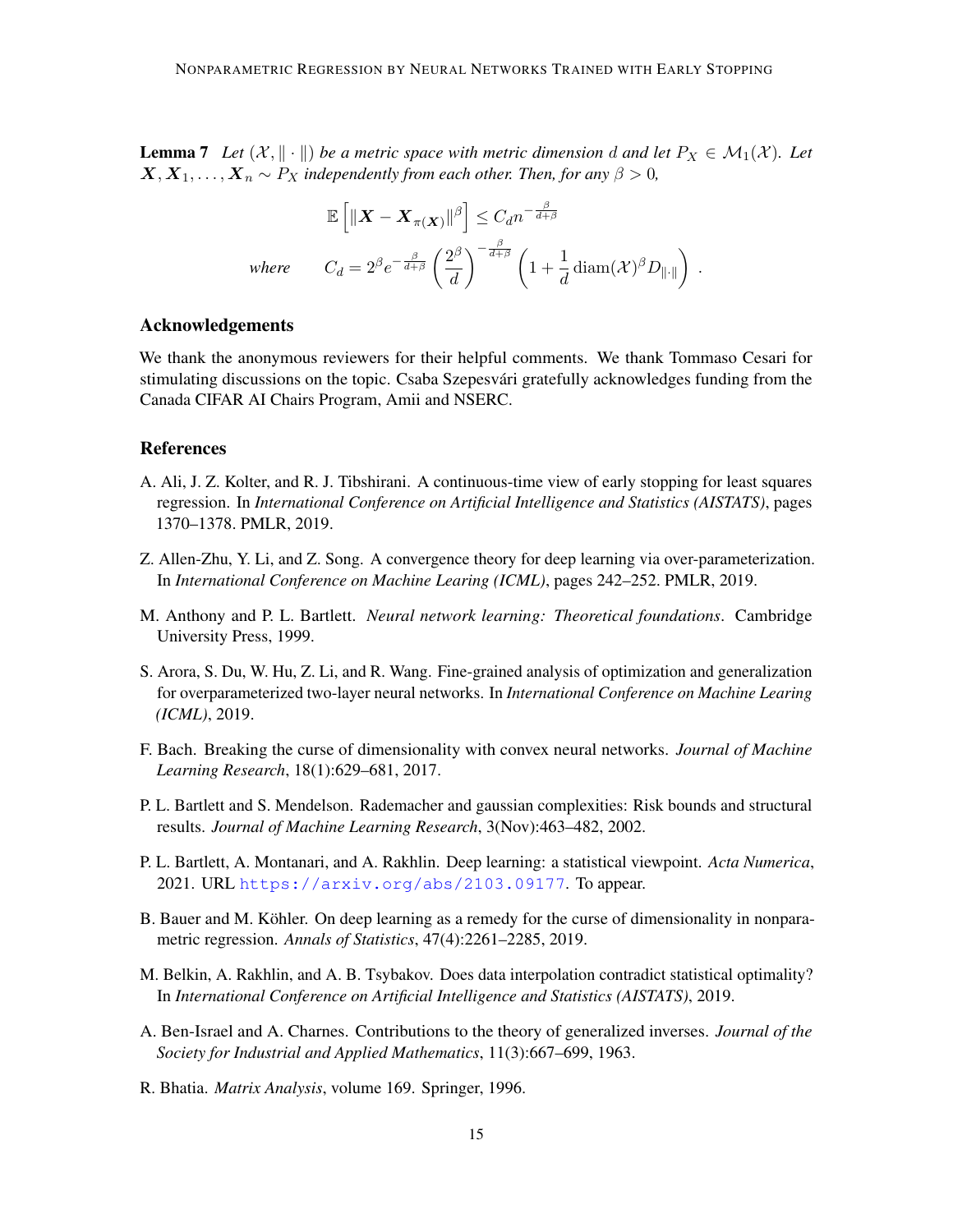- <span id="page-15-9"></span>A. Bietti and J. Mairal. On the inductive bias of neural tangent kernels. In *Conference on Neural Information Processing Systems (NeurIPS)*, 2019.
- <span id="page-15-13"></span>A. Braun, M. Köhler, and A. Krzyżak. Analysis of the rate of convergence of neural network regression estimates which are easy to implement. *arXiv preprint arXiv:1912.05436*, 2019.
- <span id="page-15-4"></span>Y. Cao and Q. Gu. Generalization bounds of stochastic gradient descent for wide and deep neural networks. *Conference on Neural Information Processing Systems (NeurIPS)*, 32:10836–10846, 2019.
- <span id="page-15-8"></span>L. Devroye, L. Györfi, and G. Lugosi. A *probabilistic theory of pattern recognition*, volume 31. Springer, 1996.
- <span id="page-15-2"></span>S. S. Du, X. Zhai, B. Poczos, and A. Singh. Gradient descent provably optimizes over-parameterized neural networks. In *International Conference on Learning Representations (ICLR)*, 2018.
- <span id="page-15-1"></span>N. Golowich, A. Rakhlin, and O. Shamir. Size-independent sample complexity of neural networks. In *Conference on Computational Learning Theory (COLT)*, 2018.
- <span id="page-15-7"></span>L. Györfi, M. Köhler, A. Krzyżak, and H. Walk. A distribution-free theory of nonparametric *regression*. Springer, 2006.
- <span id="page-15-10"></span>J. L. Horowitz and E. Mammen. Rate-optimal estimation for a general class of nonparametric regression models with unknown link functions. *Annals of Statistics*, 35(6):2589–2619, 2007.
- <span id="page-15-0"></span>T. Hu, W. Wang, C. Lin, and G. Cheng. Regularization matters: A nonparametric perspective on overparametrized neural network. In *International Conference on Artificial Intelligence and Statistics (AISTATS)*, pages 829–837. PMLR, 2021.
- <span id="page-15-3"></span>A. Jacot, F. Gabriel, and C. Hongler. Neural tangent kernel: convergence and generalization in neural networks. In *Conference on Neural Information Processing Systems (NeurIPS)*, 2018.
- <span id="page-15-5"></span>Z. Ji and M. Telgarsky. Polylogarithmic width suffices for gradient descent to achieve arbitrarily small test error with shallow ReLU networks. *International Conference on Learning Representations (ICLR)*, 2019.
- <span id="page-15-12"></span>Z. Ji, J. D. Li, and M. Telgarsky. Early-stopped neural networks are consistent, 2021.
- <span id="page-15-15"></span>H. Karimi, J. Nutini, and M. Schmidt. Linear convergence of gradient and proximal-gradient methods under the polyak-łojasiewicz condition. In *Joint European Conference on Machine Learning and Knowledge Discovery in Databases*, pages 795–811. Springer, 2016.
- <span id="page-15-11"></span>M. Köhler and A. Krzyżak. Nonparametric regression based on hierarchical interaction models. *IEEE Transactions on Information Theory*, 63(3):1620–1630, 2016.
- <span id="page-15-6"></span>M. Köhler and A. Krzyżak. Over-parametrized deep neural networks do not generalize well. *arXiv preprint arXiv:1912.03925*, 2019.
- <span id="page-15-14"></span>M. Köhler, A. Krzyżak, and S. Langer. Estimation of a function of low local dimensionality by deep neural networks. *arXiv preprint arXiv:1908.11140*, 2019.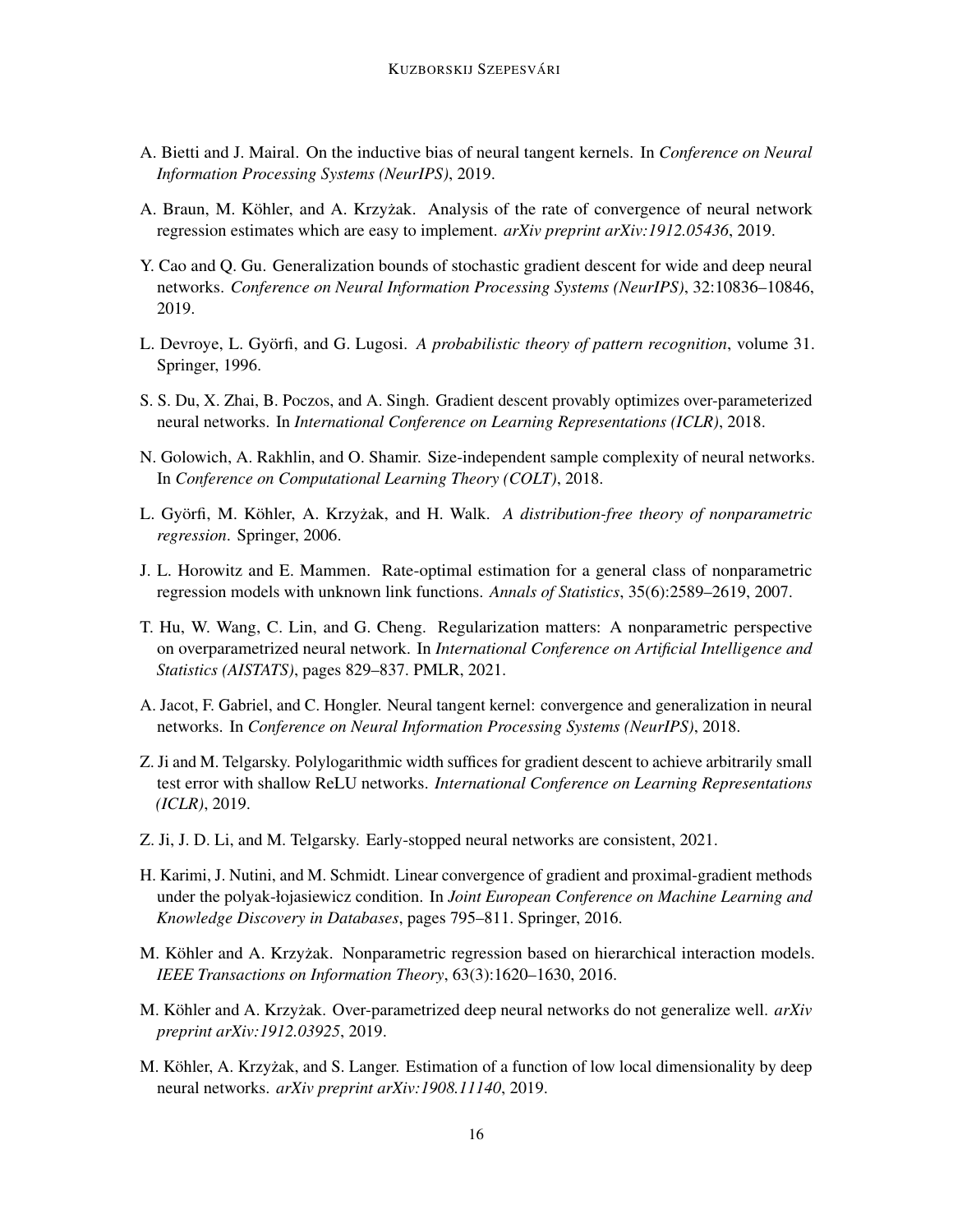- <span id="page-16-10"></span>J. Mercer. Xvi. functions of positive and negative type, and their connection the theory of integral equations. *Philosophical transactions of the royal society of London. Series A, containing papers of a mathematical or physical character*, 209(441-458):415–446, 1909.
- <span id="page-16-5"></span>N. Mücke and I. Steinwart. Global minima of DNNs: The plenty pantry. *arXiv preprint arXiv:1905.10686*, 2019.
- <span id="page-16-12"></span>F. Orabona. Simultaneous model selection and optimization through parameter-free stochastic learning. In *Conference on Neural Information Processing Systems (NIPS)*, pages 1116–1124, 2014.
- <span id="page-16-2"></span>S. Oymak and M. Soltanolkotabi. Towards moderate overparameterization: global convergence guarantees for training shallow neural networks. *IEEE Journal on Selected Areas in Information Theory*, 2020.
- <span id="page-16-4"></span>A. Rakhlin and X. Zhai. Consistency of interpolation with Laplace kernels is a high-dimensional phenomenon. In *Conference on Computational Learning Theory (COLT)*, 2019.
- <span id="page-16-7"></span>P. Ramachandran, B. Zoph, and Q. V. Le. Searching for activation functions. International Conference on Learning Representations (ICLR) – Workshop Track, 2018.
- <span id="page-16-6"></span>G. Raskutti, M. J. Wainwright, and B. Yu. Early stopping and non-parametric regression: an optimal data-dependent stopping rule. *Journal of Machine Learning Research*, 15(1):335–366, 2014.
- <span id="page-16-9"></span>D. Richards and I. Kuzborskij. Stability & generalisation of gradient descent for shallow neural networks without the neural tangent kernel, 2021.
- <span id="page-16-8"></span>J. Schmidt-Hieber. Nonparametric regression using deep neural networks with ReLU activation function. *Annals of Statistics*, 48(4):1875–1897, 2020.
- <span id="page-16-13"></span>S. Shalev-Shwartz and S. Ben-David. *Understanding machine learning: From theory to algorithms*. Cambridge University Press, 2014.
- <span id="page-16-11"></span>C.K.I Williams. Computing with infinite networks. In *Conference on Neural Information Processing Systems (NIPS)*, 1996.
- <span id="page-16-0"></span>Y. Yao, L. Rosasco, and A. Caponnetto. On early stopping in gradient descent learning. *Constructive Approximation*, 26(2):289–315, 2007.
- <span id="page-16-3"></span>C. Zhang, S. Bengio, M. Hardt, B. Recht, and O. Vinyals. Understanding deep learning (still) requires rethinking generalization. *Communications of the ACM*, 64(3):107–115, 2021.
- <span id="page-16-1"></span>D. Zou, Y. Cao, D. Zhou, and Q. Gu. Gradient descent optimizes over-parameterized deep relu networks. *Machine Learning*, 109(3):467–492, 2020.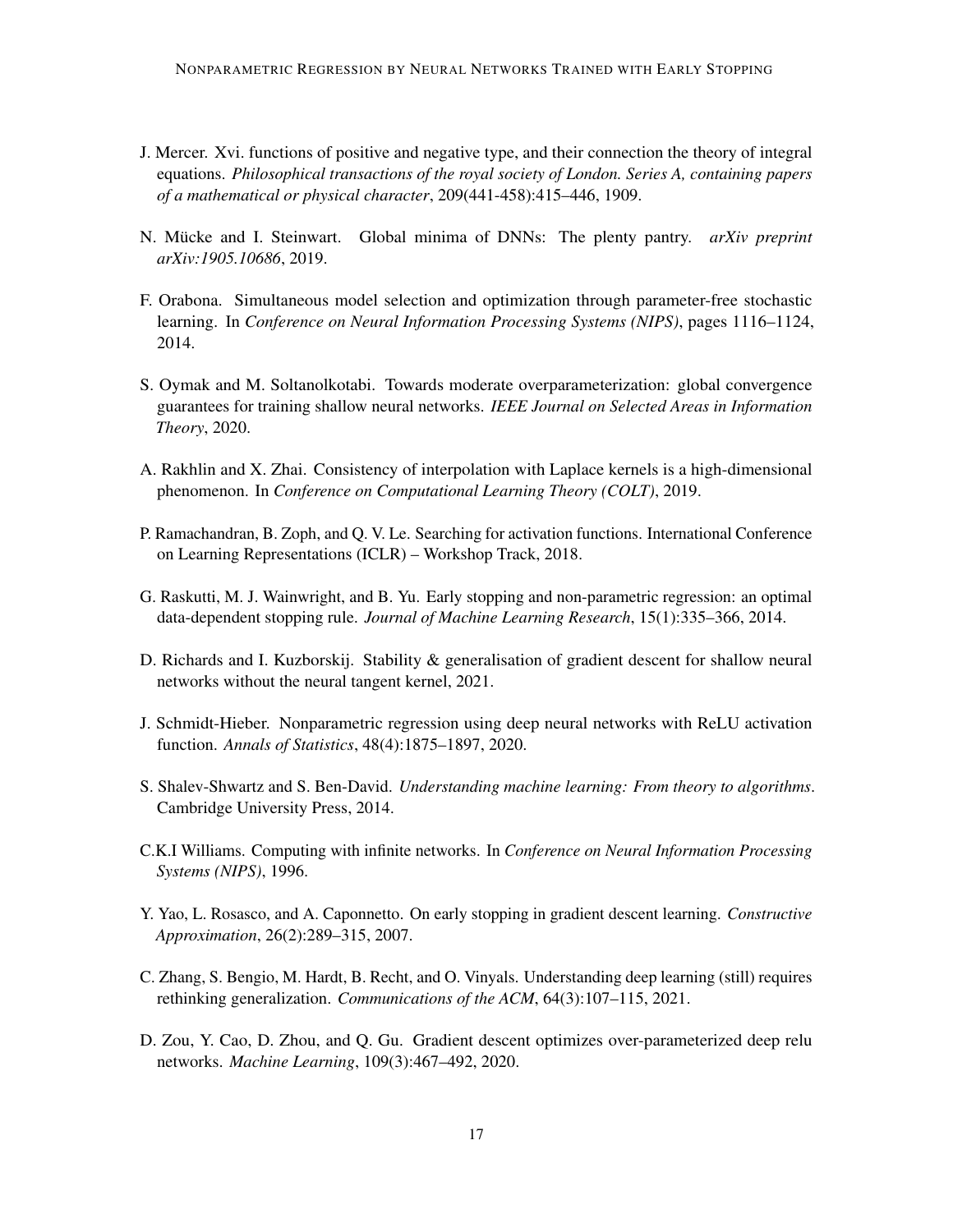# <span id="page-17-0"></span>Appendix A. Convergence of Gradient Descent for Shallow Neural Nets

In this section we provide a complete proof of convergence for GD when training shallow neural networks with square loss function. We show the following generalized convergence result under parametrization which depends on the smallest eigenvalue of  $G_0$ :

**Theorem [3](#page-11-1) (restated)** Consider Assumption [1.](#page-9-0) Fix output parameters  $u \in \mathbb{R}^m$  and hidden param*eters* W<sup>0</sup> ∈ R <sup>d</sup>×m*. Moreover, assume*

$$
64^{2} B_{\phi'}^{4} B_{\phi''}^{2} \cdot \frac{\hat{L}_0}{\lambda_0^4} \leq \left( \|\boldsymbol{u}\|_4^4 \|\boldsymbol{u}\|_\infty^2 m \right)^{-1} \;,\quad \eta \leq \min\left\{\frac{2}{\lambda_0}, \frac{1}{2 B_{\phi'}^2 \|\boldsymbol{u}\|_2 + 2\sqrt{2} \hat{L}_0} B_{\phi''} \|\boldsymbol{u}\|_\infty \right\}
$$

.

*Then, for the output of GD after* T *steps we have*

$$
\hat{L}(\boldsymbol{W}_T) \leq \hat{L}_0 \left(1 - \frac{1}{2} \eta \lambda_0\right)^T.
$$

Throughout this section, all random variables are fixed, and so they are denoted by lowercase letters. For the activation function  $\phi$ , boldface  $\phi$  is understood as an element-wise application of  $\phi$  to vectors and matrices (and similarly for derivatives  $\phi', \phi''$ ). We will also make use of a vector notation, that is  $\boldsymbol{X} = [\boldsymbol{x}_1, \dots, \boldsymbol{x}_n], \boldsymbol{y} = [y_1, \dots, y_n]^\top,$  and  $\hat{f}_{\boldsymbol{W}}(\boldsymbol{x}) = \boldsymbol{u}^\top \boldsymbol{\phi}(\boldsymbol{W}^\top \boldsymbol{x}).$ 

**Proof outline of Theorem [3.](#page-11-1)** The proof of Theorem [3](#page-11-1) relies on some ideas from [Oymak and](#page-16-2) [Soltanolkotabi](#page-16-2) [\(2020\)](#page-16-2); [Du et al.](#page-15-2) [\(2018\)](#page-15-2); [Allen-Zhu et al.](#page-14-2) [\(2019\)](#page-14-2); [Zou et al.](#page-16-1) [\(2020\)](#page-16-1), but largely gives a simplified view whenever possible. In particular, the proof follows an inductive argument, that is we assume that the hypothesis

$$
\hat{L}(\boldsymbol{W}_{\tau}) \leq \hat{L}_0 \left(1 - \frac{1}{2} \eta \lambda_0\right)^{\tau}
$$

holds for  $\tau \leq t$ . Thus, we have to establish the base case and the t to  $t + 1$  case. We proceed by employing the standard descent lemma argument for smooth objective functions combined with the convenient fact that  $\hat{L}(\bm{W}_t)\lambda_{\min}(\bm{G}_t)\lesssim \|\nabla \hat{L}(\bm{W}_t)\|_F^2$  (shown in Appendix [A.1\)](#page-18-0), which is reminis-cent of the convergence proof for functions satisfying Polyak-Łojasiewicz (PL) condition [\(Karimi](#page-15-15) [et al.,](#page-15-15) [2016\)](#page-15-15). In order to apply the descent lemma we first establish that the objective function is indeed locally smooth around  $W_t$  in Lemma [10.](#page-19-0) For  $t = 1$  this already shows the base case of induction. Next, the difference compared to the PL condition is in the fact that the gradient domination here holds w.r.t.  $1/\lambda_{\min}(G_t)$  instead of a constant. To this end we prove a variational inequality in Lemma [11](#page-20-0) which lower bounds the gap  $\lambda_{\min}(\mathbf{G}_t) - \lambda_0$  in terms of the distance between their corresponding parameters  $\|\boldsymbol{W}_t - \boldsymbol{W}_0\|_F$ . Thus, we have to control the length of the path parameters take from initialization, which is done by relying on the induction hypothesis in Lemma [12.](#page-21-0) Combining all together we get

$$
\hat{L}(\boldsymbol{W}_{t+1}) \lesssim \hat{L}(\boldsymbol{W}_{t}) \left(1 - \eta \lambda_0 + \frac{1}{\sqrt{m} \lambda_0}\right)
$$

where we just have to choose m to arrive at the desired result to the t to  $t + 1$  case of induction.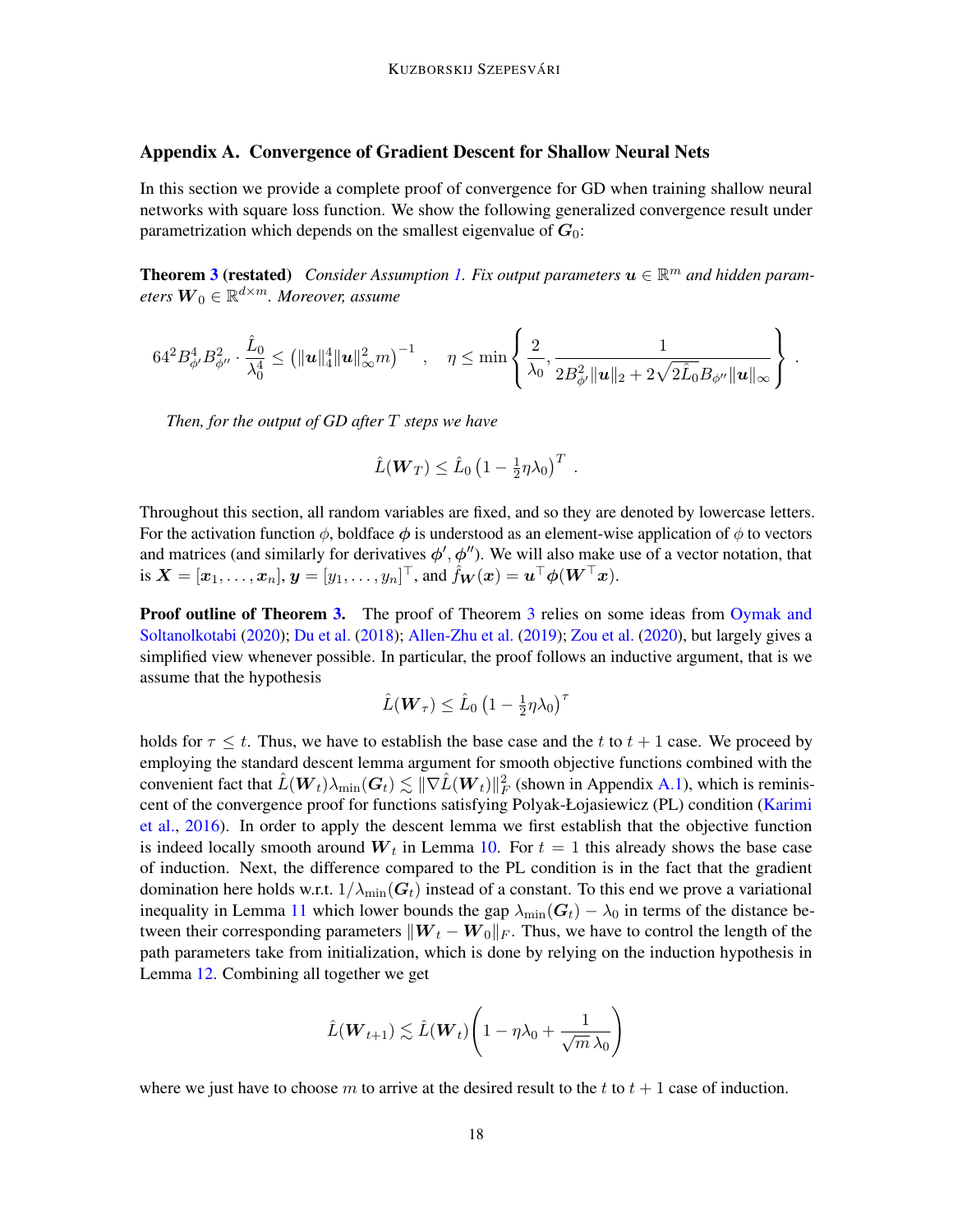# <span id="page-18-0"></span>A.1. Lemmata

We first describe few useful facts about the empirical loss. Observe that the *vectorized* gradient of  $\hat{L}$ can be written as

$$
\text{vec}(\nabla \hat{L}(\boldsymbol{W})) = \boldsymbol{J}(\boldsymbol{W}) \boldsymbol{r}(\boldsymbol{W}) \quad \text{where} \quad \boldsymbol{J}(\boldsymbol{W}) = \begin{bmatrix} u_1 \boldsymbol{X} \, \text{diag}\left(\boldsymbol{\phi}'(\boldsymbol{X}^\top \boldsymbol{w}_1)\right) \\ \vdots \\ u_m \boldsymbol{X} \, \text{diag}\left(\boldsymbol{\phi}'(\boldsymbol{X}^\top \boldsymbol{w}_m)\right) \end{bmatrix} \in \mathbb{R}^{dm \times n}
$$
\n
$$
\text{and} \quad r_i(\boldsymbol{W}) = \frac{2}{n} \left( \sum_{k=1}^m u_k \phi(\boldsymbol{x}_i^\top \boldsymbol{w}_k) - y_i \right) \text{ for } i \in [n].
$$

Note that  $\|\boldsymbol{r}(\boldsymbol{W})\|_2^2 = \frac{4}{n}$  $\frac{4}{n}\hat{L}(\boldsymbol{W})$ . Moreover define the following Neural Tangent Random Feature (NTRF) Gram Matrix:

**Definition 8 (NTRF Gram Matrix)** *NTRF Gram matrix w.r.t. parameters*  $(W, u) \in \mathbb{R}^{d \times m} \times \mathbb{R}^m$ *is defined as*

<span id="page-18-3"></span>
$$
\boldsymbol{G} = \frac{1}{n} \sum_{k=1}^{m} u_k^2 \operatorname{diag}\left(\boldsymbol{\phi}'(\boldsymbol{X}^\top \boldsymbol{w}_k)\right) \boldsymbol{X}^\top \boldsymbol{X} \operatorname{diag}\left(\boldsymbol{\phi}'(\boldsymbol{X}^\top \boldsymbol{w}_k)\right)
$$

*and equivalently*

$$
\boldsymbol{G} = \sum_{k=1}^m u_k^2 \boldsymbol{\phi}'(\boldsymbol{X}^\top \boldsymbol{w}_k) \boldsymbol{\phi}'(\boldsymbol{X}^\top \boldsymbol{w}_k)^\top \circ \left(\frac{1}{n} \boldsymbol{X}^\top \boldsymbol{X}\right) ,
$$

*where* ○ *is a Hadamard (element-wise) matrix product.* 

In the following NTRF Gram matrix  $\boldsymbol{G}_t$  is defined w.r.t. parameters  $(\boldsymbol{W}_t, \boldsymbol{u})$ .

<span id="page-18-1"></span>Using the above definition we make an elementary observation about the gradient of the empirical risk:

Proposition 3 *For* G *w.r.t. parameters* (W,u) *we have,*

$$
4\hat{L}(\boldsymbol{W})\lambda_{\min}(\boldsymbol{G}) \leq \|\nabla \hat{L}(\boldsymbol{W})\|_F^2 \leq 4\hat{L}(\boldsymbol{W})\lambda_{\max}(\boldsymbol{G})\,,
$$

where  $\lambda_{\min}$  is the smallest *eigenvalue (possibly zero). Moreover for any*  $\bm{W} \in \mathbb{R}^{d \times m}$ ,  $\bm{u} \in \mathbb{R}^m$ ,

$$
\lambda_{\max}(\boldsymbol{G}) \leq m \|\boldsymbol{u}\|_{\infty}^2 B_{\phi'}^2 \lambda_{\max} \left(\frac{1}{n} \boldsymbol{X}^\top \boldsymbol{X}\right) .
$$

Proof Note that

$$
\begin{aligned} \|\nabla \hat{L}(\boldsymbol{W})\|_F^2 &= \boldsymbol{r}(\boldsymbol{W})^\top \boldsymbol{J}(\boldsymbol{W})^\top \boldsymbol{J}(\boldsymbol{W}) \boldsymbol{r}(\boldsymbol{W}) \\ &\geq \| \boldsymbol{r}(\boldsymbol{W})\|_2^2 \lambda_{\min} \left( \boldsymbol{J}(\boldsymbol{W})^\top \boldsymbol{J}(\boldsymbol{W}) \right) \\ &= 4 \hat{L}(\boldsymbol{W}) \lambda_{\min}(\boldsymbol{G}) \end{aligned}
$$

and similarly for the upper bound. The second result comes by applying Cauchy-Schwartz inequality.  $\blacksquare$ 

<span id="page-18-2"></span>Our proof of convergence will rely on a local smoothness of  $\hat{L}$  around parameters  $W_t$  at step t (Lemma [10\)](#page-19-0). Just before, we prove a handy lemma about smoothness of operator  $J(\cdot)$  in spectral norm.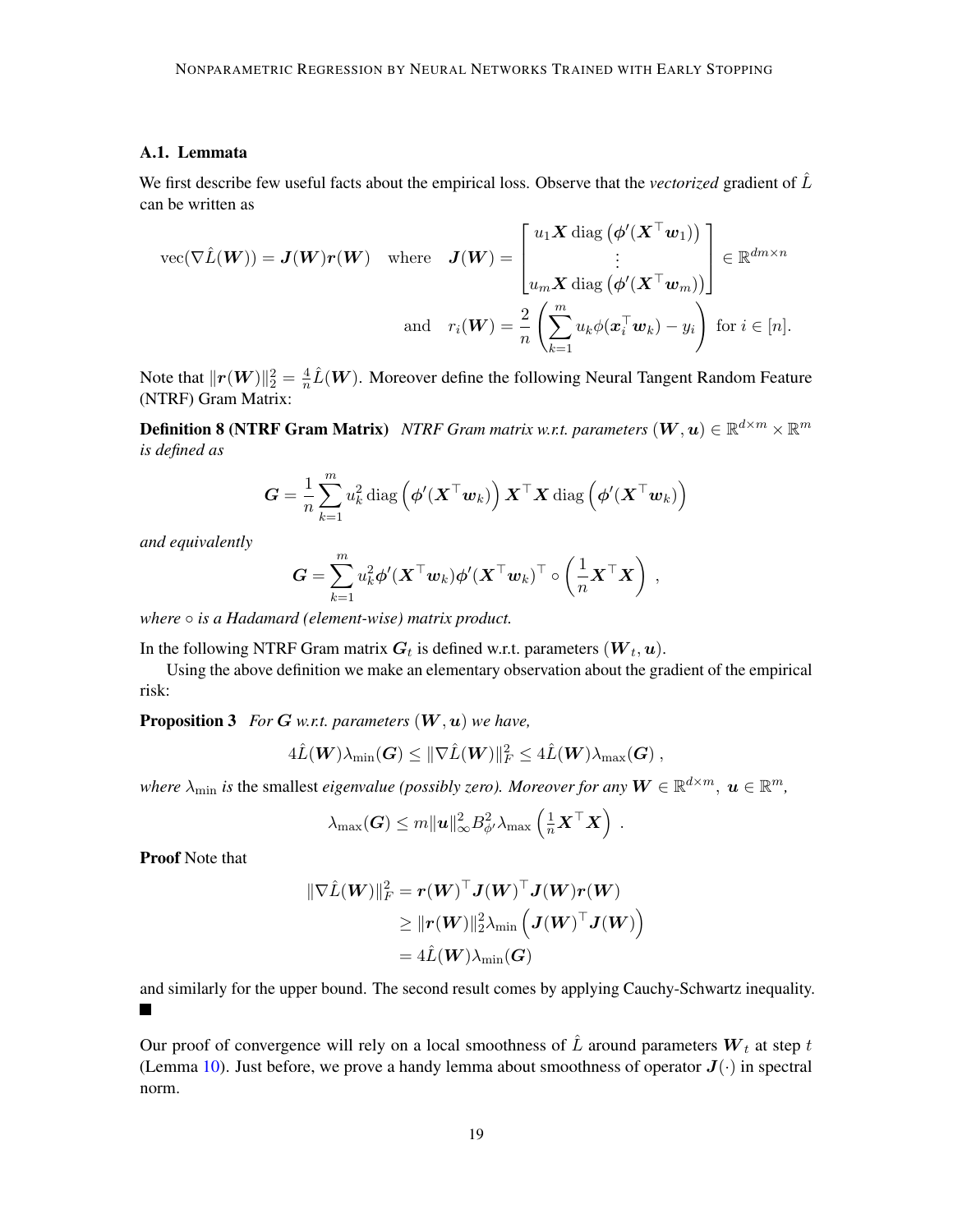**Lemma 9 (Smoothness of**  $J(\cdot)$ **)** For any  $\tilde{W}, \tilde{W} \in \mathbb{R}^{d \times m}$ ,

$$
\left\| \bm{J}(\tilde{\bm{W}}) - \bm{J}(\bm{W}) \right\|_2 \leq \sqrt{n} \|\bm{u}\|_\infty B_{\phi''} \|\tilde{\bm{W}} - \bm{W}\|_F~.
$$

Proof Observe that

$$
\boldsymbol{J}(\tilde{\boldsymbol{W}}) - \boldsymbol{J}(\boldsymbol{W}) = \begin{bmatrix} u_1 \boldsymbol{X} \operatorname{diag} (\boldsymbol{\phi}'(\boldsymbol{X}^\top \tilde{\boldsymbol{w}}_1) - \boldsymbol{\phi}'(\boldsymbol{X}^\top \boldsymbol{w}_1)) \\ \vdots \\ u_m \boldsymbol{X} \operatorname{diag} (\boldsymbol{\phi}'(\boldsymbol{X}^\top \tilde{\boldsymbol{w}}_m) - \boldsymbol{\phi}'(\boldsymbol{X}^\top \boldsymbol{w}_m)) \end{bmatrix}
$$

and so

$$
\left(\boldsymbol{J}(\tilde{\boldsymbol{W}}) - \boldsymbol{J}(\boldsymbol{W})\right)^{\top} \left(\boldsymbol{J}(\tilde{\boldsymbol{W}}) - \boldsymbol{J}(\boldsymbol{W})\right)
$$
\n
$$
= \sum_{k=1}^{m} u_k^2 \operatorname{diag}\left(\boldsymbol{\phi}'(\boldsymbol{X}^{\top}\tilde{\boldsymbol{w}}_k) - \boldsymbol{\phi}'(\boldsymbol{X}^{\top}\boldsymbol{w}_k)\right) \boldsymbol{X}^{\top}\boldsymbol{X} \operatorname{diag}\left(\boldsymbol{\phi}'(\boldsymbol{X}^{\top}\tilde{\boldsymbol{w}}_k) - \boldsymbol{\phi}'(\boldsymbol{X}^{\top}\boldsymbol{w}_k)\right)
$$
\n
$$
\preceq \lambda_{\max}(\boldsymbol{X}^{\top}\boldsymbol{X}) \sum_{k=1}^{m} u_k^2 \operatorname{diag}\left(\boldsymbol{\phi}'(\boldsymbol{X}^{\top}\tilde{\boldsymbol{w}}_k) - \boldsymbol{\phi}'(\boldsymbol{X}^{\top}\boldsymbol{w}_k)\right)^2.
$$

Taking the spectral norm on both sides and applying Cauchy-Schwartz inequality we get

$$
\begin{aligned} & \left\| \left(\boldsymbol{J}(\tilde{\boldsymbol{W}}) - \boldsymbol{J}(\boldsymbol{W})\right)^\top \left(\boldsymbol{J}(\tilde{\boldsymbol{W}}) - \boldsymbol{J}(\boldsymbol{W})\right) \right\|_2 \\ & \leq \lambda_{\max}(\boldsymbol{X}^\top \boldsymbol{X}) \left\| \sum_{k=1}^m u_k^2 \operatorname{diag}\left(\boldsymbol{\phi}'(\boldsymbol{X}^\top \tilde{\boldsymbol{w}}_k) - \boldsymbol{\phi}'(\boldsymbol{X}^\top \boldsymbol{w}_k)\right)^2 \right\|_2 \\ & = \lambda_{\max}(\boldsymbol{X}^\top \boldsymbol{X}) \|\boldsymbol{u}\|_{\infty}^2 \max_{i \in [n]} \sum_{k=1}^m \left(\phi'(\boldsymbol{x}_i^\top \tilde{\boldsymbol{w}}_k) - \phi'(\boldsymbol{x}_i^\top \boldsymbol{w}_k)\right)^2 \\ & \leq \lambda_{\max}(\boldsymbol{X}^\top \boldsymbol{X}) \max_{i \in [n]} \| \boldsymbol{x}_i \|^2 \|\boldsymbol{u}\|_{\infty}^2 B_{\phi''}^2 \left\| \tilde{\boldsymbol{W}} - \boldsymbol{W} \right\|_F^2 \end{aligned}
$$

 $\blacksquare$ 

where the last inequality comes by Lipschitzness of  $\phi'$  and Cauchy-Schwartz inequality.

<span id="page-19-0"></span>Lemma 10 (Smoothness of  $\hat{L}$ ) *For any*  $\tilde{W} \in \mathbb{R}^{d \times m}$ ,

$$
\begin{aligned}\n\|\nabla \hat{L}(\mathbf{W}) - \nabla \hat{L}(\tilde{\mathbf{W}})\|_{F} &\le H \|\mathbf{W} - \tilde{\mathbf{W}}\|_{F} \,, \\
where \qquad H &= 2B_{\phi'}^2 \|\mathbf{u}\|_{2} + 2\sqrt{\hat{L}(\tilde{\mathbf{W}})} B_{\phi''} \|\mathbf{u}\|_{\infty} \,.\n\end{aligned}
$$

Proof Observe that

$$
\begin{aligned}\|\nabla \tilde{L}(\boldsymbol{W})-\nabla \hat{L}(\tilde{\boldsymbol{W}})\|_{F} &= \|\boldsymbol{J}(\boldsymbol{W})\boldsymbol{r}(\boldsymbol{W})-\boldsymbol{J}(\tilde{\boldsymbol{W}})\boldsymbol{r}(\tilde{\boldsymbol{W}})\|_{2}\\ &= \|\boldsymbol{J}(\boldsymbol{W})\left(\boldsymbol{r}(\boldsymbol{W})-\boldsymbol{r}(\tilde{\boldsymbol{W}})\right)+\left(\boldsymbol{J}(\boldsymbol{W})-\boldsymbol{J}(\tilde{\boldsymbol{W}})\right)\boldsymbol{r}(\tilde{\boldsymbol{W}})\|_{2}\\ &\leq \underbrace{\|\boldsymbol{J}(\boldsymbol{W})\|_{2}\|\boldsymbol{r}(\boldsymbol{W})-\boldsymbol{r}(\tilde{\boldsymbol{W}})\|_{2}}_{(a)}+\underbrace{\|\boldsymbol{J}(\boldsymbol{W})-\boldsymbol{J}(\tilde{\boldsymbol{W}})\|_{2}\|\boldsymbol{r}(\tilde{\boldsymbol{W}})\|_{2}}_{(b)}\ .\end{aligned}
$$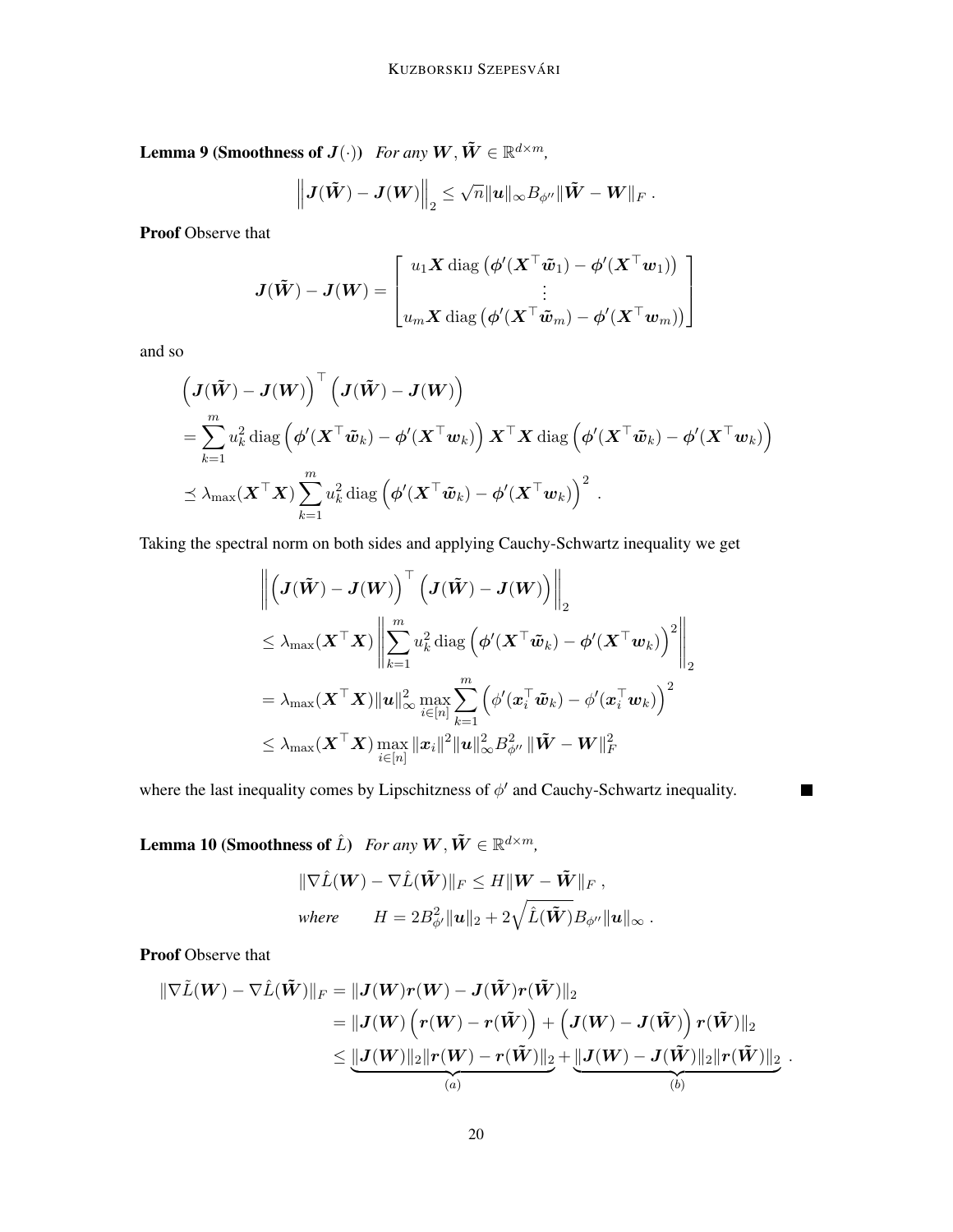Term (*a*) is bounded as follows: Recalling that  $G = \frac{1}{n}$  $\frac{1}{n}$  $J(W)^\top J(W)$  (where G is defined w.r.t.  $(W, u)$ ), Proposition [3](#page-18-1) gives us

$$
\|\mathbf{J}(\mathbf{W})\|_2 = \sqrt{n\lambda_{\max}(\mathbf{G})} \leq B_{\phi'}\sqrt{n} \,.
$$

Next, using triangle and Cauchy-Schwartz inequalities we get

$$
\begin{aligned}\n\|\boldsymbol{r}(\boldsymbol{W}) - \boldsymbol{r}(\tilde{\boldsymbol{W}})\|_{2} &= \frac{2}{n} \left\| \sum_{k=1}^{m} u_{k} \left( \phi(\boldsymbol{X}^{\top} \boldsymbol{w}_{k}) - \phi(\boldsymbol{X}^{\top} \boldsymbol{w}_{t,k}) \right) \right\|_{2} \\
&\leq \frac{2}{n} \sum_{k=1}^{m} |u_{k}| \left\| \phi(\boldsymbol{X}^{\top} \boldsymbol{w}_{k}) - \phi(\boldsymbol{X}^{\top} \boldsymbol{w}_{t,k}) \right\|_{2} \\
&= \frac{2}{n} \sum_{k=1}^{m} |u_{k}| \sqrt{\sum_{i=1}^{n} \left( \phi(\boldsymbol{x}_{i}^{\top} \boldsymbol{w}_{k}) - \phi(\boldsymbol{x}_{i}^{\top} \boldsymbol{w}_{t,k}) \right)^{2}} \\
&\leq \frac{2B_{\phi'} \|\boldsymbol{X}\|_{F}}{n} \sum_{k=1}^{m} |u_{k}| \|\boldsymbol{w}_{k} - \boldsymbol{w}_{t,k}\|_{2} \\
&\leq \frac{2B_{\phi'} \|\boldsymbol{X}\|_{F}}{n} \|\boldsymbol{u}\|_{2} \|\boldsymbol{W} - \tilde{\boldsymbol{W}}\|_{F} \,.\n\end{aligned}
$$

Now we turn our attention to the term  $(b)$ . Note that by the basic property of  $r(\cdot)$ :

$$
\|\boldsymbol{r}(\boldsymbol{\tilde{W}})\|_2 \leq \sqrt{\frac{4}{n}\hat{L}(\boldsymbol{\tilde{W}})}.
$$

Moreover, Lemma [9](#page-18-2) implies that

$$
\left\| \bm{J}(\bm{W})-\bm{J}(\tilde{\bm{W}}) \right\|_2 \leq \sqrt{n} \|\bm{u}\|_\infty B_{\phi''} \|\bm{W}-\tilde{\bm{W}}\|_F~.
$$

Putting all together completes the proof.

Moreover, we have the following eigenvalue perturbation result for any pair of feature Gram matrices:

**Lemma 11 (Eigenvalue perturbation)** Suppose that  $G$  and  $\tilde{G}$  are defined w.r.t. parameters  $(W, u)$ *and*  $(\tilde{W}, u)$  *respectively. Then,* 

$$
\lambda_{\min}(\tilde{\bm G}) \geq \lambda_{\min}(\bm G) - 2 B_{\phi'} B_{\phi''} \|\bm u\|_4^2 \|\tilde{\bm W} - \bm W\|_F~.
$$

*Moreover,*

$$
\|\boldsymbol{G}-\tilde{\boldsymbol{G}}\|_2 \leq 2B_{\phi'}B_{\phi''}\|\boldsymbol{u}\|_4^2 \|\tilde{\boldsymbol{W}}-\boldsymbol{W}\|_F.
$$
 (4)

<span id="page-20-1"></span><span id="page-20-0"></span>П

**Proof** Since  $\tilde{G}$  − G is symmetric, Weyl's inequality [\(Bhatia,](#page-14-9) [1996,](#page-14-9) Exercise III.2.5) gives

$$
\lambda_{\min}(\tilde{\boldsymbol{G}}-\boldsymbol{G}+\boldsymbol{G})\geq\lambda_{\min}(\boldsymbol{G})-\|\tilde{\boldsymbol{G}}-\boldsymbol{G}\|_2
$$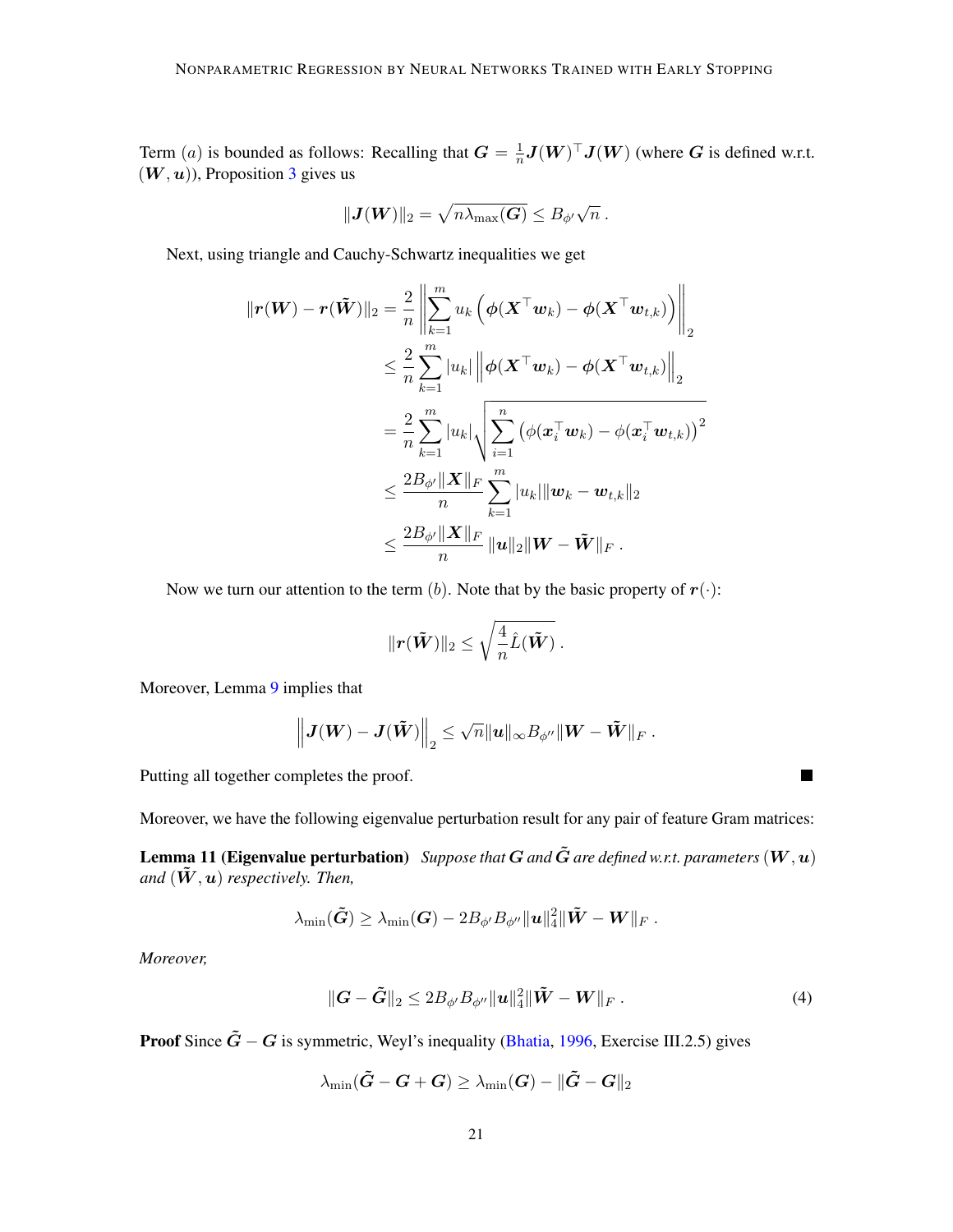where  $\|\cdot\|_2$  is a spectral norm. Abbreviating  $\tilde{\bm{D}}_k = \text{diag}(\phi'(\bm{X}^\top \tilde{\bm{w}}_k))$  and  $\bm{D}_k = \text{diag}(\phi'(\bm{X}^\top \bm{w}_k))$ we have

$$
\begin{aligned} \|\tilde{\boldsymbol{G}}-\boldsymbol{G}\|_2 &= \frac{1}{n} \left\| \sum_{k=1}^m u_k^2 \left( \tilde{\boldsymbol{D}}_k \boldsymbol{X}^\top \boldsymbol{X} \tilde{\boldsymbol{D}}_k - \boldsymbol{D}_k \boldsymbol{X}^\top \boldsymbol{X} \boldsymbol{D}_k \right) \right\|_2 \\ & \leq \frac{1}{n} \sum_{k=1}^m u_k^2 \left\| \tilde{\boldsymbol{D}}_k \boldsymbol{X}^\top \boldsymbol{X} \tilde{\boldsymbol{D}}_k - \boldsymbol{D}_k \boldsymbol{X}^\top \boldsymbol{X} \boldsymbol{D}_k \right\|_2 \, . \end{aligned}
$$

Now we handle summands in the above by making use of the following proposition:

Proposition 4 Let A be any d-by-d matrix and D and D' be d-by-d diagonal matrices. Then,

<span id="page-21-1"></span>
$$
\|\bm{D}\bm{A}\bm{D} - \bm{D}'\bm{A}\bm{D}'\|_2 \leq \|(\bm{D} - \bm{D}')\bm{A}(\bm{D} + \bm{D}')\|_2~.
$$

Proof of Proposition [4](#page-21-1) Observe that

$$
DAD-D'AD'=\frac{1}{2}(D-D')A(D+D')+\frac{1}{2}(D+D')A(D-D')\ .
$$

Taking the spectral norm, applying triangle inequality, and noting that the spectral norm is invariant under transposition completes the proof. П

Applying Proposition [4](#page-21-1) gives us

$$
\begin{aligned} \left\| \tilde{\boldsymbol{D}}_k \boldsymbol{X}^\top \boldsymbol{X} \tilde{\boldsymbol{D}}_k - \boldsymbol{D}_k \boldsymbol{X}^\top \boldsymbol{X} \boldsymbol{D}_k \right\|_2 &\leq \| (\tilde{\boldsymbol{D}}_k - \boldsymbol{D}_k) \boldsymbol{X}^\top \boldsymbol{X} (\tilde{\boldsymbol{D}}_k + \boldsymbol{D}_k) \|_2 \\ &\overset{(a)}{\leq} 2 \lambda_{\max} (\boldsymbol{X}^\top \boldsymbol{X}) B_{\phi'} \| \tilde{\boldsymbol{D}}_k - \boldsymbol{D}_k \|_2 \\ &\leq 2 B_{\phi'} \max_{i \in [n]} \left| \phi' (\boldsymbol{x}_i^\top \tilde{\boldsymbol{w}}_k) - \phi' (\boldsymbol{x}_i^\top \boldsymbol{w}_k) \right| \\ &\leq 2 B_{\phi'} B_{\phi''} \| \tilde{\boldsymbol{w}}_k - \boldsymbol{w}_k \|_2 \ . \end{aligned}
$$

which follows from the fact that  $\phi'$  is  $B_{\phi''}$ -Lipschitz and where in step  $(a)$  we used the fact that  $\lambda_{\max}(\tilde{\bm{D}}_k) \leq B_{\phi'}$  and  $\lambda_{\max}(\bm{D}_k) \leq B_{\phi'}$ . Finally, Cauchy-Schwartz inequality gives us

$$
\begin{aligned}\n\|\tilde{\mathbf{G}} - \mathbf{G}\|_2 &\le 2B_{\phi'}B_{\phi''}\sum_{k=1}^m u_k^2 \|\tilde{\mathbf{w}}_k - \mathbf{w}_k\|_2 \\
&\le 2B_{\phi'}B_{\phi''}\|\mathbf{u}\|_4^2 \|\tilde{\mathbf{W}} - \mathbf{W}\|_F\n\end{aligned}
$$

Next, we prove a simple lemma which controls the length of the path taken by GD in  $t$  steps (this result is later improved in Theorem [13\)](#page-23-0).

 $\blacksquare$ 

**Lemma 12** Fix  $t \geq 0$ . Assume that  $\mathbf{W}_0 \in \mathbb{R}^{d \times m}$ , and assume that  $\eta \leq 2/\lambda_0$ , and that

<span id="page-21-0"></span>
$$
\hat{L}(\boldsymbol{W}_{\tau}) \leq \hat{L}_0 \left(1 - \frac{1}{2} \eta \lambda_0\right)^{\tau} \quad \text{for} \quad \tau \leq t .
$$

*Then,*

$$
\|\boldsymbol{W}_0 - \boldsymbol{W}_t\|_F \leq 8B_{\phi'}(\sqrt{m}\|\boldsymbol{u}\|_{\infty})\cdot \frac{\sqrt{\hat{L}_0}}{\lambda_0}.
$$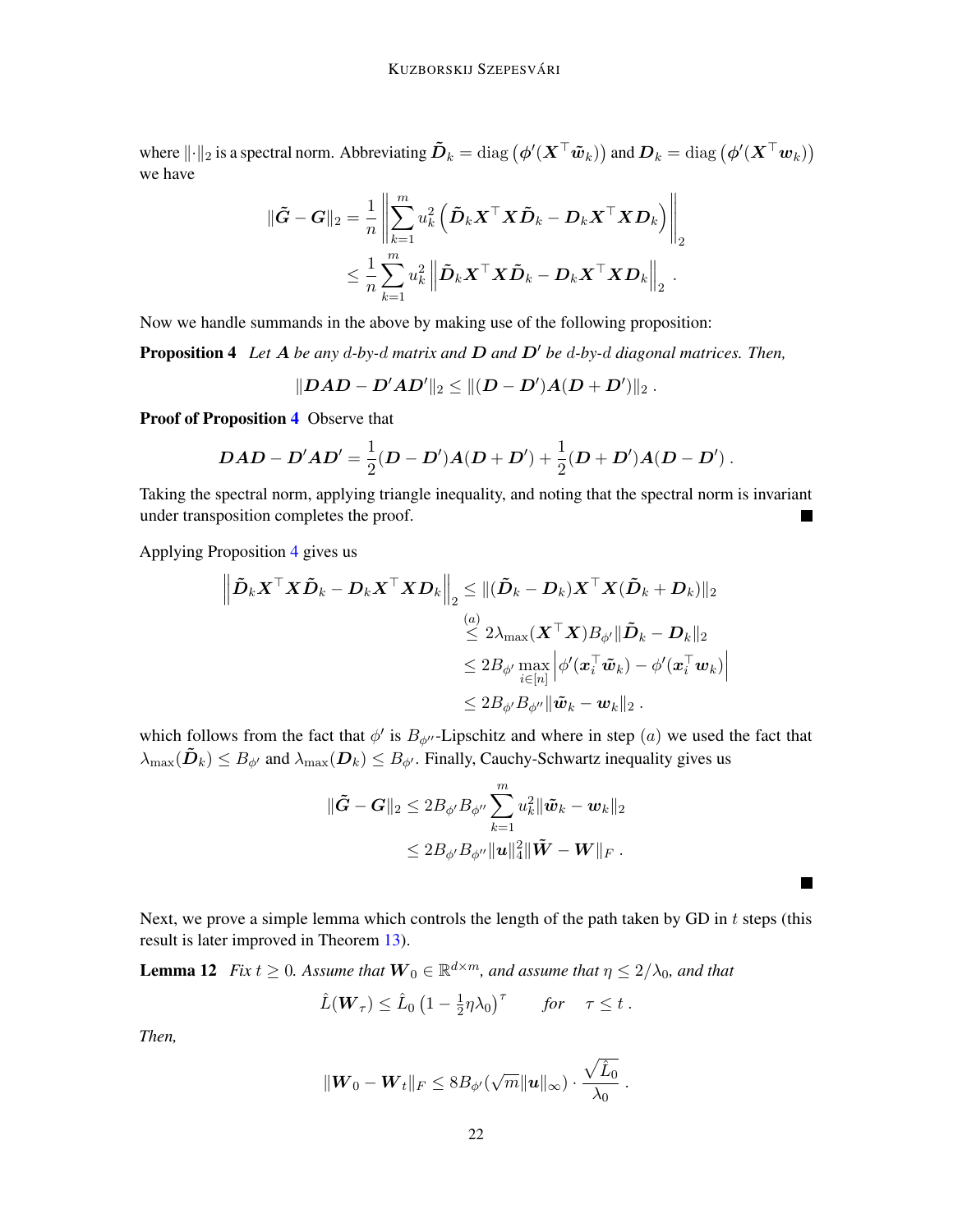Proof The bound we show is based on the GD update, triangle inequality, and Proposition [3:](#page-18-1)

$$
\|W_0 - W_t\|_F \leq \eta \sum_{\tau=0}^t \|\nabla \hat{L}(W_\tau)\|_F
$$
  
\n
$$
\leq 2\eta \sum_{\tau=0}^t \sqrt{\lambda_{\max}(G_\tau) \hat{L}(W_\tau)}
$$
  
\n
$$
\leq 2\eta B_{\phi'}(\sqrt{m} \|u\|_\infty) \sum_{\tau=0}^t \sqrt{\hat{L}(W_\tau)}
$$
 (Proposition 3)  
\n
$$
\leq 2\eta B_{\phi'}(\sqrt{m} \|u\|_\infty) \sqrt{\hat{L}_0} \sum_{\tau=0}^t (1 - \frac{1}{2}\eta \lambda_0)^{\frac{\tau}{2}}
$$
 (By assumption of the lemma)  
\n
$$
\leq 2B_{\phi'}(\sqrt{m} \|u\|_\infty) \sqrt{\hat{L}_0} \cdot \frac{\eta}{1 - \sqrt{1 - \frac{1}{2}\eta \lambda_0}}
$$
  
\n
$$
\leq 8B_{\phi'}(\sqrt{m} \|u\|_\infty) \cdot \frac{\sqrt{\hat{L}_0}}{\lambda_0}
$$
 (5)

where in (*a*) we have assumed that  $\frac{1}{2}\eta\lambda_0 \leq 1$  and (*b*) follows since  $1$ at  $\frac{1}{2}\eta\lambda_0 \leq 1$  and (b) follows since  $1 - \sqrt{1 - x} \geq x/2$  for all real  $\frac{x}{2}$ (which comes by expanding  $1 - \sqrt{1 - x}$  around 0).

# A.2. Proof of Theorem [3](#page-11-1) (Convergence rate of GD)

Throughout the proof  $\bm{W}_t$  is an iterate of GD at step  $t$  and a feature gram matrix  $\bm{G}_t$  is w.r.t.  $(\bm{W}_t, \bm{u})$ . The theorem will be shown by induction. The hypothesis for step  $t$  is that

<span id="page-22-0"></span>
$$
\hat{L}(\boldsymbol{W}_{\tau}) \leq \hat{L}_0 \left(1 - \frac{1}{2} \eta \lambda_0\right)^{\tau} \qquad \text{for } \tau \leq t \tag{6}
$$

holds. All that is left to do is to show the same for the base case of  $t = 1$  and for the step  $t + 1$ .

Assuming hypothesis [\(6\)](#page-22-0),  $\hat{L}(\bm{W}_t) \leq \hat{L}_0$  and combined with Lemma [10](#page-19-0) we have that  $\hat{\bar{L}}$  is smooth around  $W_t$  with smoothness constant

$$
H = 2B_{\phi'}^2 \|\mathbf{u}\|_2 + 2\sqrt{2\hat{L}_0}B_{\phi''}\|\mathbf{u}\|_{\infty} .
$$

Smoothness implies that

$$
\hat{L}(\boldsymbol{W}_{t+1}) = \hat{L}(\boldsymbol{W}_{t} - \eta \nabla \hat{L}(\boldsymbol{W}_{t}))
$$
\n
$$
\leq \hat{L}(\boldsymbol{W}_{t}) - \eta \|\nabla \hat{L}(\boldsymbol{W}_{t})\|_{F}^{2} + \frac{H\eta^{2}}{2} \|\nabla \hat{L}(\boldsymbol{W}_{t})\|_{F}^{2}
$$
\n(Smoothness around  $\boldsymbol{W}_{t}$ )\n
$$
= \hat{L}(\boldsymbol{W}_{t}) - \left(\eta - \frac{H\eta^{2}}{2}\right) \|\nabla \hat{L}(\boldsymbol{W}_{t})\|_{F}^{2}
$$
\n
$$
\leq \hat{L}(\boldsymbol{W}_{t}) \left(1 - 4\left(\eta - \frac{H\eta^{2}}{2}\right) \lambda_{\min}(\boldsymbol{G}_{t})\right)
$$
\n
$$
\leq \hat{L}(\boldsymbol{W}_{t}) \left(1 - 2\eta \lambda_{\min}(\boldsymbol{G}_{t})\right)
$$
\n(Proposition 3)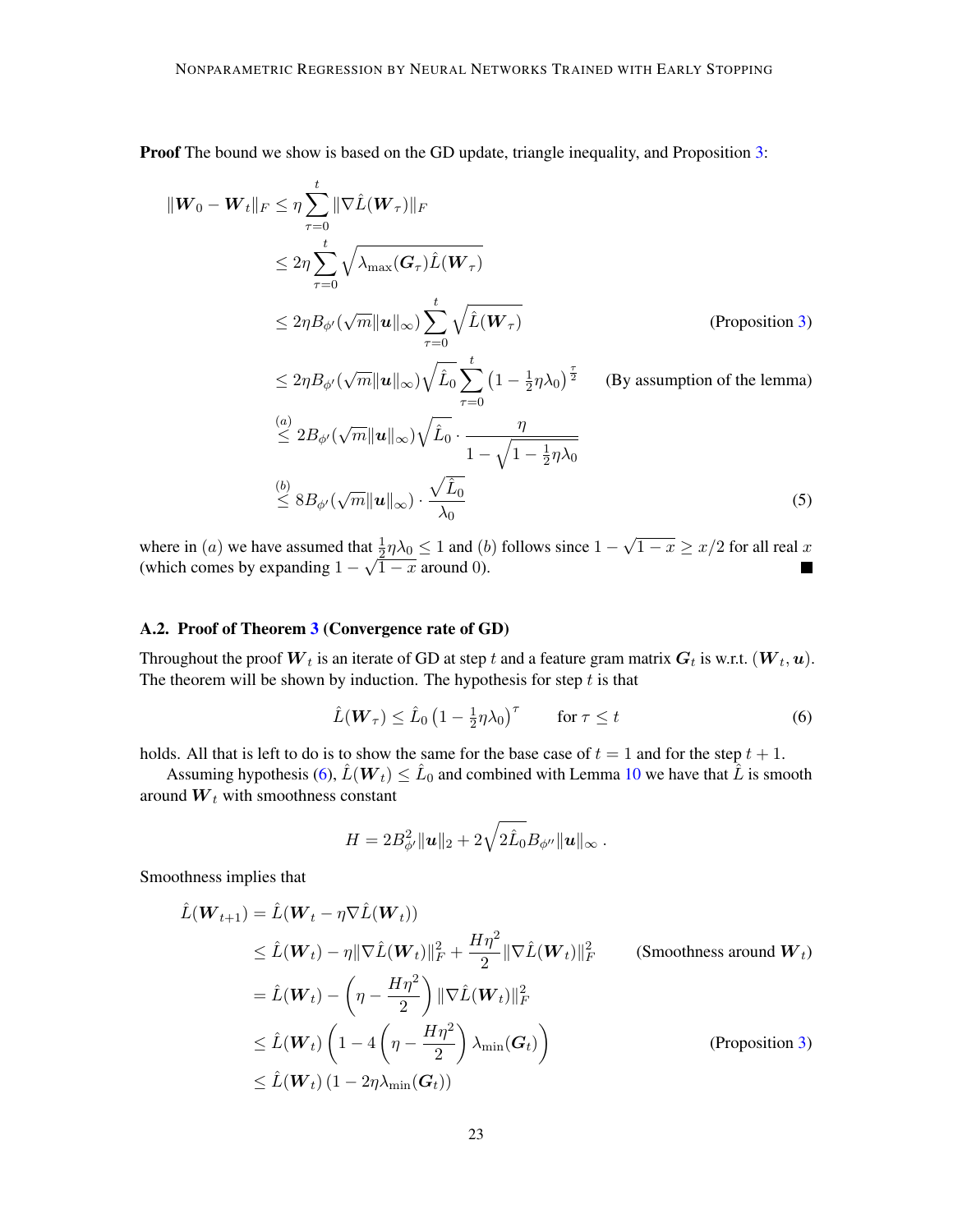where we assumed that  $\eta \leq 1/H$ . Note that the above implies

$$
\hat{L}(\boldsymbol{W}_1) \leq \hat{L}_0 \left(1 - \frac{1}{2} \eta \lambda_0\right)
$$

and proves the base case of induction. Now we turn our attention to the  $t + 1$  case. Using the eigenvalue perturbation (Lemma [11\)](#page-20-0) we get

$$
\hat{L}(\boldsymbol{W}_{t+1}) \leq \hat{L}(\boldsymbol{W}_{t}) \left(1 - \eta \lambda_0 + 4 \eta B_{\phi'} B_{\phi''} ||\boldsymbol{u}||_4^2 ||\boldsymbol{W}_0 - \boldsymbol{W}_t||_F \right) .
$$

This suggests that we need to control the path of GD up to step  $t$ . We do so through the second result of Lemma [12](#page-21-0) which makes use of the induction hypothesis [\(6\)](#page-22-0). Thus, we have

$$
\hat{L}(\boldsymbol{W}_{t+1}) \leq \hat{L}(\boldsymbol{W}_{t}) \left(1 - \eta \lambda_0 + \eta \cdot 32 B_{\phi'}^2 B_{\phi''} \|\boldsymbol{u}\|_{4}^2 (\sqrt{m} \|\boldsymbol{u}\|_{\infty}) \cdot \frac{\sqrt{\hat{L}_0}}{\lambda_0}\right)
$$

and rearranging  $(a) \leq \frac{\lambda_0}{2}$  we get

$$
64^{2}B_{\phi'}^{4}B_{\phi''}^{2}\cdot\frac{\hat{L}_0}{\lambda_0^{4}} \leq \|\boldsymbol{u}\|_{4}^{-4}\left(\sqrt{m}\|\boldsymbol{u}\|_{\infty}\right)^{-2}
$$

Plugging back and unrolling the recursion we get

$$
\hat{L}(\boldsymbol{W}_{t+1}) \leq \hat{L}_0 \left(1 - \frac{1}{2} \eta \lambda_0\right)^{t+1} .
$$

Thus, we have completed a step of induction, which completes the proof.

# A.3. Path GD Takes from Initialization

Theorem [3](#page-11-1) implies the following result, which already appears in [\(Oymak and Soltanolkotabi,](#page-16-2) [2020\)](#page-16-2).

<span id="page-23-0"></span>Theorem 13 *Assume the same as in Theorem [3.](#page-11-1) Then,*

<span id="page-23-1"></span>
$$
\|\boldsymbol{W}_0 - \boldsymbol{W}_T\|_F \leq 2 \cdot \frac{\sqrt{\hat{L}_0} - \sqrt{\hat{L}(\boldsymbol{W}_T)}}{\sqrt{\lambda_0}}.
$$

**Proof** We start by applying smoothness of  $\hat{L}$  similarly as in the proof of Theorem [3:](#page-11-1)

$$
\sqrt{\hat{L}(\boldsymbol{W}_{t+1})} = \sqrt{\hat{L}(\boldsymbol{W}_{t} - \eta \nabla \hat{L}(\boldsymbol{W}_{t}))}
$$
\n
$$
\leq \sqrt{\hat{L}(\boldsymbol{W}_{t}) - \eta \|\nabla \hat{L}(\boldsymbol{W}_{t})\|_{F}^{2} + \frac{H\eta^{2}}{2} \|\nabla \hat{L}(\boldsymbol{W}_{t})\|_{F}^{2}}
$$
\n(Smoothness around  $\boldsymbol{W}_{t}$ )\n
$$
= \sqrt{\hat{L}(\boldsymbol{W}_{t}) - \left(\eta - \frac{H\eta^{2}}{2}\right) \|\nabla \hat{L}(\boldsymbol{W}_{t})\|_{F}^{2}}
$$
\n
$$
\leq \sqrt{\hat{L}(\boldsymbol{W}_{t})} - \frac{\left(\eta - \frac{H\eta^{2}}{2}\right) \|\nabla \hat{L}(\boldsymbol{W}_{t})\|_{F}^{2}}{2\sqrt{\hat{L}(\boldsymbol{W}_{t})}}
$$
\n
$$
\stackrel{(a)}{\leq} \sqrt{\hat{L}(\boldsymbol{W}_{t})} - \frac{1}{8} \cdot \eta \|\nabla \hat{L}(\boldsymbol{W}_{t})\|_{F} \sqrt{\lambda_{\min}(\boldsymbol{G}_{t})}
$$
\n
$$
\stackrel{(b)}{\leq} \sqrt{\hat{L}(\boldsymbol{W}_{t})} - \frac{1}{8} \cdot \eta \|\nabla \hat{L}(\boldsymbol{W}_{t})\|_{F} \sqrt{\lambda_{0} - 2B_{\phi'}B_{\phi''}} \|\mathbf{u}\|_{4}^{2} \|\boldsymbol{W}_{0} - \boldsymbol{W}_{t}\|_{F}
$$
\n(7)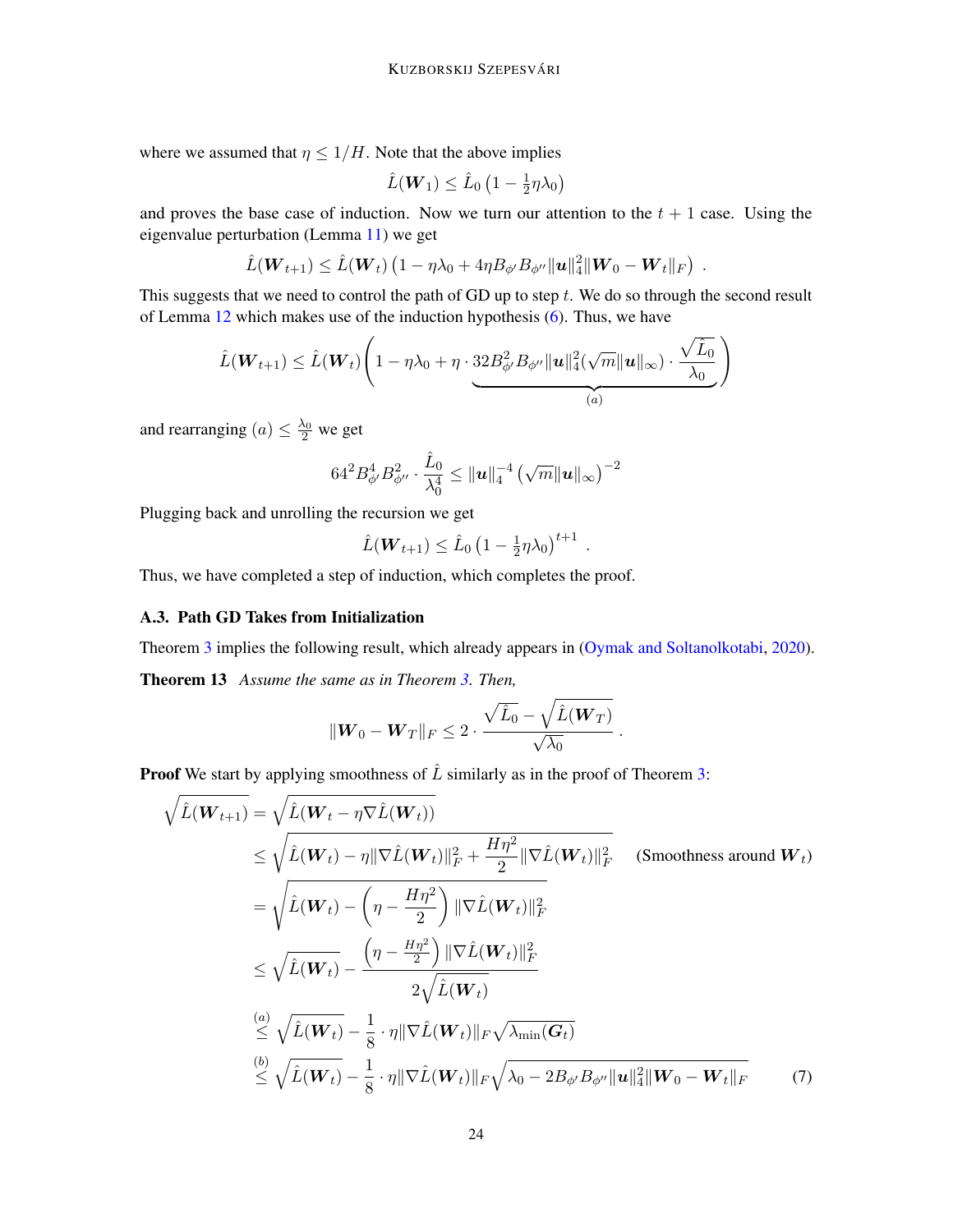where in step (a) we assumed  $\eta \leq 1/H$  and used Proposition [3](#page-18-1) and step (b) follows from Lemma [11.](#page-20-0) At this point Theorem [3](#page-11-1) combined with Lemma [12](#page-21-0) gives us that

$$
\lambda_0-2B_{\phi'}B_{\phi''}\|\boldsymbol u\|_4^2\|\boldsymbol W_0-\boldsymbol W_t\|_F\leq \lambda_0-2B_{\phi'}B_{\phi''}\|\boldsymbol u\|_4^2\cdot 8B_{\phi'}(\sqrt{m}\|\boldsymbol u\|_\infty)\cdot \frac{\sqrt{\hat L_0}}{\lambda_0}\leq \frac{\lambda_0}{2}
$$

where we assumed that

$$
\|\bm{u}\|_4^{-4}m^{-1}\|\bm{u}\|_\infty^{-2}\geq 16^2B_{\phi'}^4B_{\phi''}^2\cdot\frac{\hat L_0}{\lambda_0^4}
$$

which is definitely satisfied by assumptions of Theorem [3.](#page-11-1) Thus, rearranging Eq. [\(7\)](#page-23-1) we get

$$
\frac{1}{2}\eta \|\nabla \hat{L}(\boldsymbol{W}_t)\|_2 \sqrt{\lambda_0} \leq \sqrt{\hat{L}(\boldsymbol{W}_t)} - \sqrt{\hat{L}(\boldsymbol{W}_{t+1})}
$$

and so, taking the sum over  $t = 0, \ldots, T - 1$  we have

$$
\|\mathbf{W}_0 - \mathbf{W}_T\|_F \leq 2 \cdot \frac{\sqrt{\hat{L}_0} - \sqrt{\hat{L}(\mathbf{W}_T)}}{\sqrt{\lambda_0}}.
$$

# <span id="page-24-0"></span>Appendix B. Relationship Between Shallow Neural Networks, Neural Tangent Random Feature, and Neural Tangent Kernel

Throughout this section all random variables are fixed, and so they are denoted by lowercase letters. We will also occasionally make use of a vector notation, e.g.,  $\boldsymbol{y} = [y_1, \dots, y_n]^\top$ .

In the first result of this section, Theorem [14,](#page-25-0) we show that GD iterates  $(W_t)_t$  of a shallow neural network remain close to the Least-Squares-NTRF GD iterates throughout training (see ?? for a further discussion on NTRF). For the ease of comparison with  $(W_t)_t$  will represent NTRF iterates as  $d \times m$  matrices rather than dm-vectors and so in this section we will use NTRF in a matrix form,

$$
\boldsymbol{\Psi}^{\mathrm{rf}}(\boldsymbol{x}) = \left[u_1 \phi'(\boldsymbol{W}_{0,1}^{\top}\boldsymbol{x})\boldsymbol{x}, \ldots, u_m \phi'(\boldsymbol{W}_{0,m}^{\top}\boldsymbol{x})\boldsymbol{x}\right] \ , \qquad \boldsymbol{x} \in \mathbb{S}^{d-1} \ .
$$

Then, the NTRF empirical risk is defined as

$$
\hat{L}^{\mathrm{rf}}(\boldsymbol{W}) = \frac{1}{n} \sum_{i=1}^{n} \left( \mathrm{tr}(\boldsymbol{\Psi}(\boldsymbol{x}_i)^{\top} \boldsymbol{W}) - y_i \right)^2 , \qquad \boldsymbol{W} \in \mathbb{R}^{d \times m} .
$$

Then we have iterates  $\bm{W}_t^{\text{rf}} = \bm{W}_{t-1}^{\text{rf}} - \eta \nabla \hat{L}^{\text{rf}}(\bm{W}_{t-1})$  for  $t = 1, 2, \dots$ , where  $\bm{W}_0^{\text{rf}} = \bm{0}$ . That said, we abbreviate NTRF prediction vector at step  $t$  by

$$
\hat{\boldsymbol{y}}_t^{\mathrm{rf}} = \left[\mathrm{tr}(\boldsymbol{\Psi}^{\mathrm{rf}}(\boldsymbol{x}_1)^\top\boldsymbol{W}_t^{\mathrm{rf}}), \ldots, \mathrm{tr}(\boldsymbol{\Psi}^{\mathrm{rf}}(\boldsymbol{x}_n)^\top\boldsymbol{W}_t^{\mathrm{rf}}) \right]^\top
$$

.

In the second result of this section, Theorem [15,](#page-25-1) we establish a connection between NTRF and NTK predictions, where the latter are defined as

$$
\hat{\boldsymbol{y}}_t^{\mathrm{ntk}} = \hat{\boldsymbol{y}}_{t-1}^{\mathrm{ntk}} - 2\eta \boldsymbol{G}_{\infty}(\hat{\boldsymbol{y}}_{t-1}^{\mathrm{ntk}} - \boldsymbol{y})
$$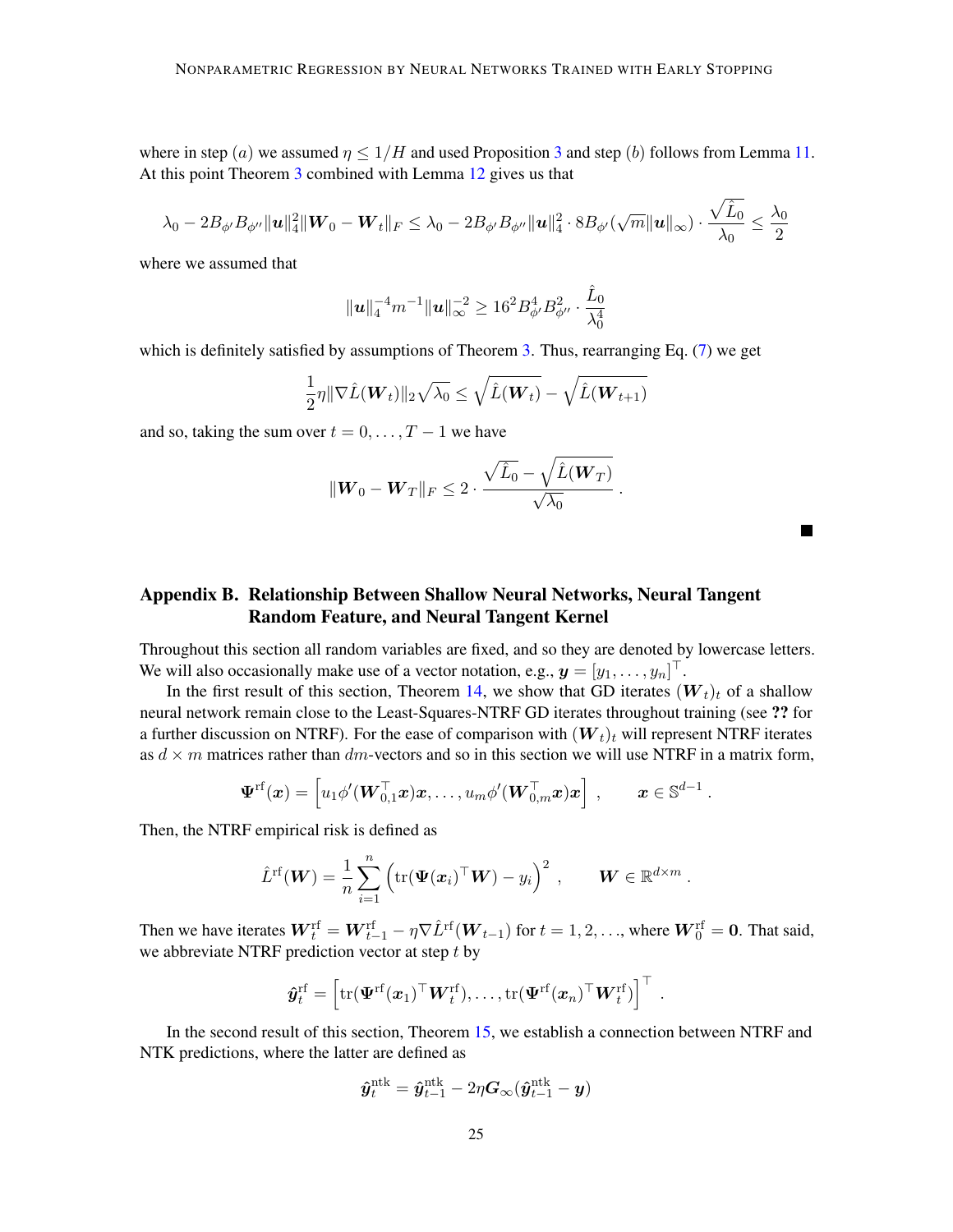for  $t = 1, 2, ...$  and  $\hat{\mathbf{y}}_t^{\text{ntk}} = \mathbf{0}$ . Proofs are similar to the ones given by [\(Bartlett et al.,](#page-14-3) [2021,](#page-14-3) Theorem 5.1) except here we consider GD instead of the Gradient Flow. Similar ideas also appears in [Arora](#page-14-4) [et al.](#page-14-4) [\(2019\)](#page-14-4) for ReLU networks.

Theorem 14 (Coupling of shallow network and NTRF iterates) *Assume the same as in Theorem [3.](#page-11-1) Define prediction difference at step* t*,*

<span id="page-25-0"></span>
$$
\delta_t = \frac{B_{\phi'} \|\hat{\pmb{y}}_t^{\text{rf}} - \hat{\pmb{y}}_t\|_2}{\sqrt{n}} \qquad (t = 0, 1, 2, \ldots) \enspace .
$$

*Then, for any*  $T \in \mathbb{N}$  *we have* 

$$
\|{\boldsymbol W}_T-{\boldsymbol W}_T^{\text{rf}}\|_F \leq 64 \hat L_0 B_{\phi''}\left(\frac{1}{16}\cdot \frac{\|{\boldsymbol u}\|_\infty}{\lambda_0^{1.5}} + B_{\phi'}^2\cdot \frac{\|{\boldsymbol u}\|_4^2}{\lambda_0^{2.5}} + B_{\phi'}\cdot \frac{\|{\boldsymbol u}\|_\infty}{\lambda_0^2}\right) + \frac{\delta_0}{\lambda_0}
$$

*and moreover for any*  $t = 0, 1, 2, \ldots$ 

$$
\delta_t \le 16 \hat{L}_0 B_{\phi''} \left( B_{\phi'}^2 \cdot \frac{\| \boldsymbol{u} \|_4^2}{\lambda_0^{1.5}} + B_{\phi'} \cdot \frac{\| \boldsymbol{u} \|_\infty}{\lambda_0} \right) \left( 1 - \frac{1}{2} \eta \lambda_0 \right)^{\frac{t}{2}} \mathbb{I}_{\{t > 0\}} + \delta_0 \left( 1 - 2 \eta \lambda_0 \right)^t. \tag{8}
$$

Proof The proof is given in Appendix [B.1.](#page-25-2)

The main conclusion of Theorem [14](#page-25-0) is that we can control  $||\bm{W}_T - \bm{W}_T^{\text{rf}}||_F$  by adjusting u and  $\delta_0$ . Note that by the standard choice  $u \in {\pm 1/\sqrt{m}}^m$ ,  $||u||_{\infty} = ||u||_4^2 = 1/\sqrt{m}$ , and so the distance between iterates can be chosen by setting the width m as a function of  $\lambda_0$ .

<span id="page-25-1"></span>The proof of the following is based on the concentration of entries of the Gram matrix  $G_0$  around entries of  $G_{\infty}$ .

**Lemma 15 (Coupling of NTRF and NTK predictions)** *With probability at least* 1 – 2n<sup>2</sup>e<sup>-x</sup> over  $\boldsymbol{W}_{0}$ ,

$$
\frac{1}{n}\|\hat{\boldsymbol{y}}_T^{\text{rf}}-\hat{\boldsymbol{y}}_T^{\text{ntk}}\|_2 \leq \frac{B_{\phi'}^2\|\boldsymbol{u}\|_\infty^2}{n\lambda_0}\cdot\sqrt{\frac{xm}{2}}~.
$$

Proof The proof is given in Appendix [B.2](#page-30-0)

Observe that, again, by the standard setting  $u \in \{\pm 1/\sqrt{m}\}^m$  we have  $\frac{1}{n} \|\hat{\mathbf{y}}_T^{\text{rf}} - \hat{\mathbf{y}}_T^{\text{ntk}} \|_2 \lesssim \frac{1}{n\lambda}$  $\frac{1}{n\lambda_0} \cdot \frac{1}{\sqrt{r}}$  $\overline{m}$ which can be made small by overparametrization.

# <span id="page-25-2"></span>B.1. Proof of Theorem [14](#page-25-0) (Coupling of shallow network and NTRF iterates)

For our proof we will require the following more of less standard lemma.

**Lemma 16 (NTRF Lemma)** For any  $W, \tilde{W} \in \mathbb{R}^{d \times m}$  and any  $x \in \mathbb{R}^d$ ,

$$
f_{\boldsymbol{W}}(\boldsymbol{x}) = f_{\boldsymbol{\tilde{W}}}(\boldsymbol{x}) + \sum_{k=1}^{m} u_k \phi' \left(\boldsymbol{\tilde{w}}_k^{\top} \boldsymbol{x}\right) \left(\boldsymbol{w}_k - \boldsymbol{\tilde{w}}_k\right)^{\top} \boldsymbol{x} + \epsilon(\boldsymbol{x})
$$

<span id="page-25-3"></span>**The State** 

<span id="page-25-4"></span> $\blacksquare$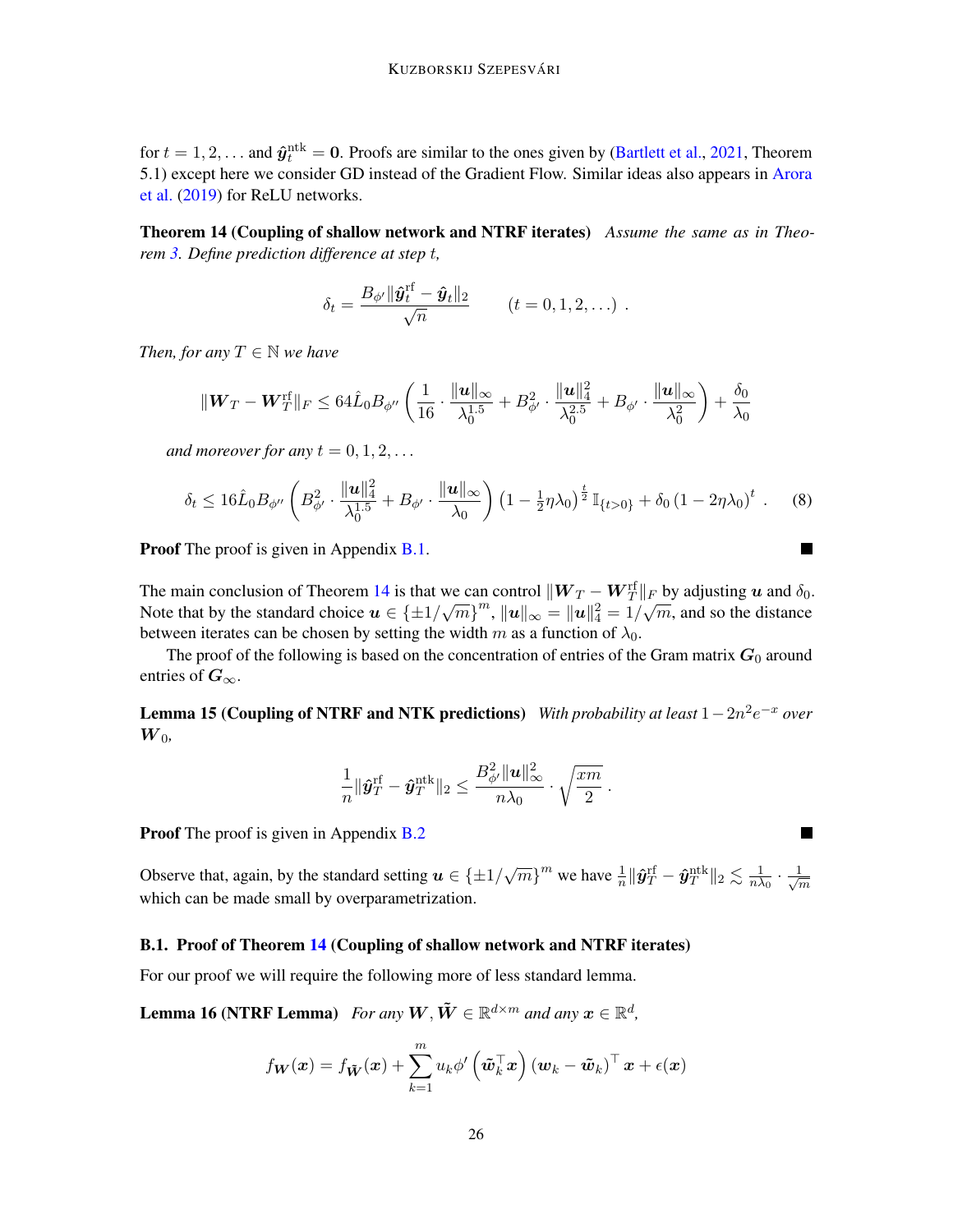*where*

$$
\epsilon(\boldsymbol{x}) = \frac{1}{2} \sum_{k=1}^{m} u_k \left( \int_0^1 \phi'' \left( \tau(\boldsymbol{w}_k^\top \boldsymbol{x}) + (1-\tau) \tilde{\boldsymbol{w}}_k^\top \boldsymbol{x} \right) d\tau \right) \left( (\boldsymbol{w}_k - \tilde{\boldsymbol{w}}_k)^\top \boldsymbol{x} \right)^2.
$$

*Note that*

$$
|\epsilon(\boldsymbol{x})| \leq \frac{B_{\phi''} \|\boldsymbol{x}\|}{2} \cdot \|\boldsymbol{u}\|_\infty \|\boldsymbol{W} - \tilde{\boldsymbol{W}}\|_F^2~.
$$

Proof By Taylor theorem,

$$
f_{\mathbf{W}}(\mathbf{x}) = f_{\tilde{\mathbf{W}}}(\mathbf{x}) + \sum_{k} u_{k} \phi' \left( \tilde{\mathbf{w}}_{k}^{\top} \mathbf{x} \right) (\mathbf{w}_{k} - \tilde{\mathbf{w}}_{k})^{\top} \mathbf{x} + \frac{1}{2} \sum_{k} u_{k} \left( \int_{0}^{1} \phi'' \left( \tau \mathbf{w}_{k}^{\top} \mathbf{x} + (1 - \tau) \tilde{\mathbf{w}}_{k}^{\top} \mathbf{x} \right) d\tau \right) \left( (\mathbf{w}_{k} - \tilde{\mathbf{w}}_{k})^{\top} \mathbf{x} \right)^{2}.
$$

Cauchy-Schwarz inequality gives us

$$
|\epsilon(\boldsymbol{x})| \leq \frac{B_{\phi''} \|\boldsymbol{x}\|}{2} \cdot \|\boldsymbol{u}\|_{\infty} \|\boldsymbol{W} - \tilde{\boldsymbol{W}}\|_F^2~.
$$

П

 $\blacksquare$ 

We will also need:

**Corollary 2** *Assume the same as in Theorem [13.](#page-23-0) Then, for any*  $t \geq 0$ *,* 

<span id="page-26-0"></span>
$$
\|\bm{G}_0-\bm{G}_t\|_2 \leq 4B_{\phi'}B_{\phi''}\|\bm{u}\|_4^2 \cdot \sqrt{\frac{\hat{L}_0}{\lambda_0}}.
$$

Proof The statement comes by combining Eq. [\(4\)](#page-20-1) and Theorem [13.](#page-23-0)

Proof of Theorem [14](#page-25-0) GD updates combined with triangle inequality give us

$$
\|\boldsymbol{W}_T - \boldsymbol{W}_T^{\mathrm{rf}}\|_2 \leq \eta \sum_{t=0}^{T-1} \|\nabla \hat{L}(\boldsymbol{W}_t) - \nabla \hat{L}^{\mathrm{rf}}(\boldsymbol{W}_t^{\mathrm{rf}})\|_F.
$$

Recall notation and basic properties of the gradient from Appendix [A.1,](#page-18-0) and in the following abbreviate  $J_t = J(W_t)$  and  $r_t = r(W_t)$ . Then,

$$
\text{vec}(\nabla \hat{L}(\boldsymbol{W}_t)) = \boldsymbol{J}_t \boldsymbol{r}_t , \qquad \text{vec}(\nabla \hat{L}^{\text{rf}}(\boldsymbol{W}_t^{\text{rf}})) = \boldsymbol{J}_0 \boldsymbol{r}_t^{\text{rf}} ,
$$

and so by triangle and Cauchy-Schwarz inequalities,

$$
\|\nabla \hat{L}(\boldsymbol{W}_t) - \nabla \hat{L}^{\mathrm{rf}}(\boldsymbol{W}_t^{\mathrm{rf}})\|_F = \|\boldsymbol{J}_t \boldsymbol{r}_t - \boldsymbol{J}_0 \boldsymbol{r}_t^{\mathrm{rf}}\|_2
$$
  
\$\leq \underbrace{\|\boldsymbol{J}\_t - \boldsymbol{J}\_0\|\_2 \|\boldsymbol{r}\_t\|\_2}\_{(a)} + \underbrace{\|\boldsymbol{J}\_0\|\_2 \|\boldsymbol{r}\_t - \boldsymbol{r}\_t^{\mathrm{rf}}\|\_2}\_{(b)}.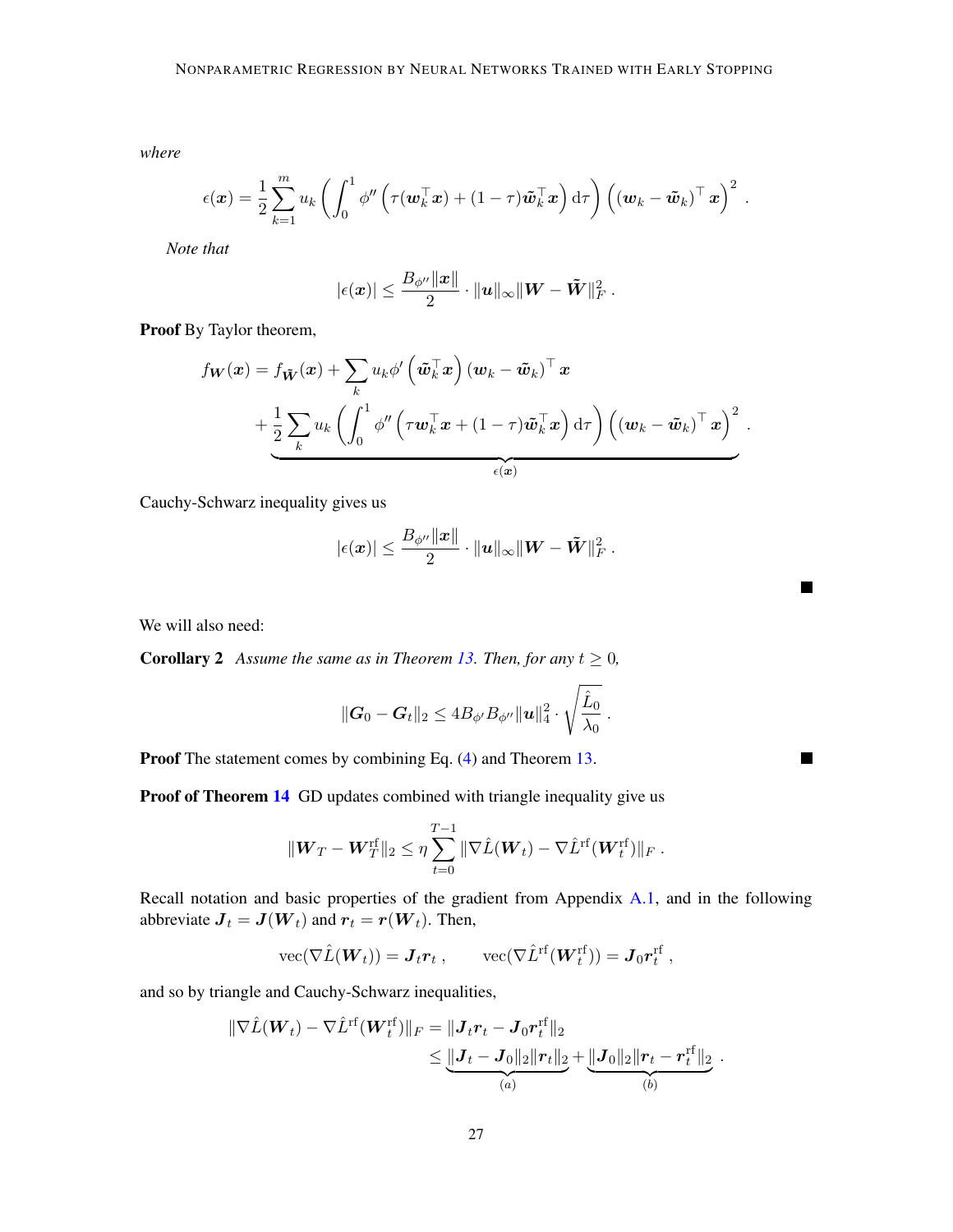We first pay attention to term  $(a)$ :

$$
\|J_t - J_0\|_2 \|r_t\|_2 \leq \sqrt{n} \|u\|_{\infty} B_{\phi''} \|W_t - W_0\|_F \|r_t\|_2
$$
 (Lemma 9)  

$$
\leq 2\sqrt{n} \|u\|_{\infty} B_{\phi''} \|W_t - W_0\|_F \sqrt{\frac{\hat{L}(W_t)}{n}}
$$
  

$$
\leq 2 \|u\|_{\infty} B_{\phi''} \left(2\sqrt{\frac{\hat{L}_0}{\lambda_0}}\right) \sqrt{\hat{L}(W_t)}
$$
 (Theorem 13)

where we have  $\hat{L}(\boldsymbol{W}_t) \leq \hat{L}_0(1 - \frac{1}{2})$  $(\frac{1}{2}\eta\lambda_0)^t$  by GD convergence bound of Theorem [3.](#page-11-1) Now we upper bound term (b). Proposition [3](#page-18-1) gives us that  $||J(W_0)||_2 = \sqrt{n\lambda_{\max}(G_0)} \le B_{\phi'}\sqrt{n}$ , and so

$$
\begin{aligned} \|\bm{J}_0\|_2 \|\bm{r}_t - \bm{r}_t^{\text{rf}}\|_2 &\leq B_{\phi'}\sqrt{n} \|\bm{r}_t - \bm{r}_t^{\text{rf}}\|_2 \\ &= \frac{2B_{\phi'}}{\sqrt{n}} \cdot \|\hat{\bm{y}}_t - \hat{\bm{y}}_t^{\text{rf}}\|_2 \end{aligned}
$$

which comes by definition of  $r_t$  and  $r_t^{\text{rf}}$ . Putting terms together,

$$
\|\nabla \hat{L}(\boldsymbol{W}_t) - \nabla \hat{L}^{\mathrm{rf}}(\boldsymbol{W}_t^{\mathrm{rf}})\|_F \leq 4\hat{L}_0 B_{\phi''} \cdot \frac{\|\boldsymbol{u}\|_{\infty}}{\sqrt{\lambda_0}} \cdot \left(1 - \frac{1}{2}\eta\lambda_0\right)^{\frac{t}{2}} + \frac{2B_{\phi'}}{\sqrt{n}} \cdot \|\boldsymbol{\hat{y}}_t - \boldsymbol{\hat{y}}_t^{\mathrm{rf}}\|_2.
$$

The bulk of the proof will be in controlling  $\|\hat{\bm{y}}_t - \hat{\bm{y}}_t^{\text{rf}}\|_2$  – the distance between predictions.

**Controlling**  $\|\hat{\mathbf{y}}_t - \hat{\mathbf{y}}_t^{\text{rf}}\|_2$ . The plan is to bound  $\|\hat{\mathbf{y}}_t - \hat{\mathbf{y}}_t^{\text{rf}}\|_2$  recursively. To achieve this, we first bound an instantaneous change in predictions, that is  $\hat{\bm{y}}_{t+1}-\hat{\bm{y}}_t$  and  $\hat{\bm{y}}_{t+1}^{\rm rf}-\hat{\bm{y}}_t^{\rm rf}$  . We start with the former.

By Lemma [16](#page-25-3) with  $W = W_{t+1}$  and  $\tilde{W} = W_t$  (and so  $\epsilon_t$  is time-dependent)

$$
\hat{y}_{t+1,i} - \hat{y}_{t,i} = \hat{f}_{\boldsymbol{W}_{t+1}}(\boldsymbol{x}_i) - \hat{f}_{\boldsymbol{W}_t}(\boldsymbol{x}_i) \n= \sum_{k=1}^m u_k \phi'(\boldsymbol{w}_{t,k}^\top \boldsymbol{x}_i) (\boldsymbol{w}_{t+1,k} - \boldsymbol{w}_{t,k})^\top \boldsymbol{x}_i + \epsilon_t(\boldsymbol{x}_i) \n= -\eta \sum_{k=1}^m u_k^2 \sum_{j=1}^n \phi'(\boldsymbol{w}_{t,k}^\top \boldsymbol{x}_i) \phi'(\boldsymbol{w}_{t,k}^\top \boldsymbol{x}_j) (\boldsymbol{x}_i^\top \boldsymbol{x}_j) r_{t,j} + \epsilon_t(\boldsymbol{x}_i)
$$

where the last step followed by recalling the gradient w.r.t. the kth neuron:

$$
(\boldsymbol{w}_{t+1,k}-\boldsymbol{w}_{t,k})^\top \boldsymbol{x}_i = -\eta u_k \sum_{j=1}^n \phi'(\boldsymbol{w}_{t,k}^\top \boldsymbol{x}_j) r_{t,j} \boldsymbol{x}_j^\top \boldsymbol{x}_i~.
$$

Now, recalling the form of  $G_t$  from Definition [8,](#page-18-3) the above in the vectorized form is

$$
\hat{\boldsymbol{y}}_{t+1} - \hat{\boldsymbol{y}}_t = -\eta n \boldsymbol{G}_t \boldsymbol{r}_t + \boldsymbol{\epsilon}_t ,
$$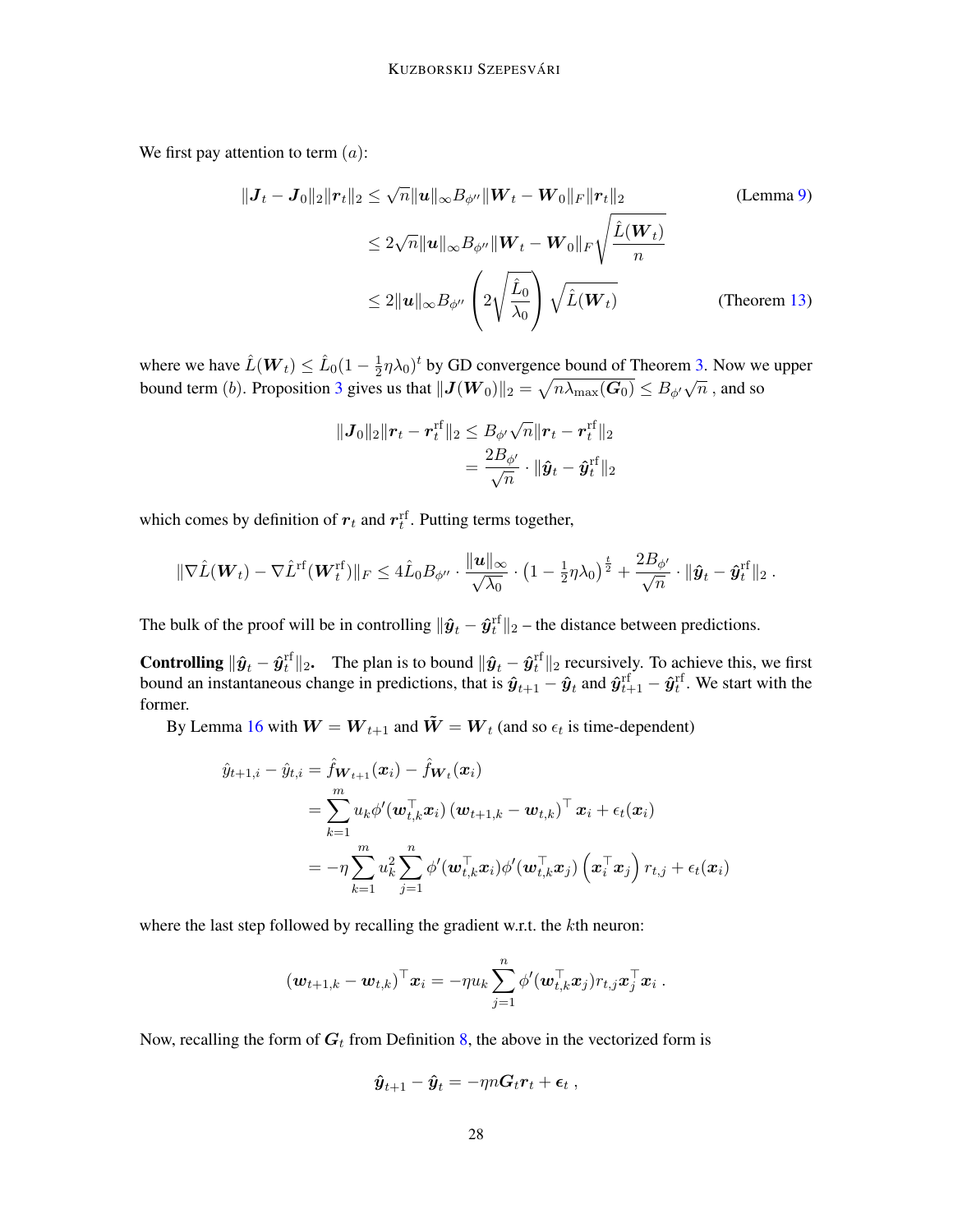where  $\epsilon_t = [\epsilon_t(\mathbf{x}_1), \dots, \epsilon_t(\mathbf{x}_n)]^\top$ . Note also that in such case for any  $t \geq 0$ ,

<span id="page-28-0"></span>
$$
\|\epsilon_t\|_2^2 \leq \eta^2 \sum_{i=1}^n B_{\phi''}^2 \|\mathbf{x}_i\|^2 \|\mathbf{u}\|_{\infty}^2 \|\nabla \hat{L}(\mathbf{W}_t)\|_F^4
$$
  
\n
$$
\leq \eta^2 n B_{\phi''}^2 \|\mathbf{u}\|_{\infty}^2 \|\nabla \hat{L}(\mathbf{W}_t)\|_F^4
$$
  
\n
$$
\leq \eta^2 n B_{\phi''}^2 \|\mathbf{u}\|_{\infty}^2 \cdot 4^2 \hat{L}(\mathbf{W}_t)^2
$$
 (9)

where we used Proposition [3](#page-18-1) to control the gradient.

At the same time, for NTRF predictions we have a similar expression:

$$
\begin{aligned} \boldsymbol{\hat{y}}_{t+1}^{\mathrm{rf}}-\boldsymbol{\hat{y}}_{t}^{\mathrm{rf}}&=\boldsymbol{J}_{0}^{\top}\boldsymbol{W}_{t+1}^{\mathrm{rf}}-\boldsymbol{J}_{0}^{\top}\boldsymbol{W}_{t}^{\mathrm{rf}}\\ &=\boldsymbol{J}_{0}^{\top}\left(\boldsymbol{W}_{t}^{\mathrm{rf}}-\eta\boldsymbol{J}_{0}\boldsymbol{r}_{t}^{\mathrm{rf}}\right)-\boldsymbol{J}_{0}^{\top}\boldsymbol{W}_{t}^{\mathrm{rf}}\\ &=-\eta\boldsymbol{J}_{0}^{\top}\boldsymbol{J}_{0}\boldsymbol{r}_{t}^{\mathrm{rf}}\\ &=-\eta n\boldsymbol{G}_{0}\boldsymbol{r}_{t}^{\mathrm{rf}}\,. \end{aligned}
$$

Now we will consider the difference of instantaneous changes in predictions. Straightforward computation gives us

$$
\begin{aligned} \hat{\boldsymbol{y}}_{t+1}^{\mathrm{rf}} - \hat{\boldsymbol{y}}_{t+1} &= \hat{\boldsymbol{y}}_{t}^{\mathrm{rf}} - \hat{\boldsymbol{y}}_{t} - \eta n \boldsymbol{G}_{0} \boldsymbol{r}_{t}^{\mathrm{rf}} + \eta n \boldsymbol{G}_{t} \boldsymbol{r}_{t} - \boldsymbol{\epsilon}_{t} \\ &= \hat{\boldsymbol{y}}_{t}^{\mathrm{rf}} - \hat{\boldsymbol{y}}_{t} - 2 \eta \boldsymbol{G}_{0} (\hat{\boldsymbol{y}}_{t}^{\mathrm{rf}} - \boldsymbol{y}) + 2 \eta \boldsymbol{G}_{t} (\hat{\boldsymbol{y}}_{t} - \boldsymbol{y}) - \boldsymbol{\epsilon}_{t} \\ &= \hat{\boldsymbol{y}}_{t}^{\mathrm{rf}} - \hat{\boldsymbol{y}}_{t} - 2 \eta \boldsymbol{G}_{0} (\hat{\boldsymbol{y}}_{t}^{\mathrm{rf}} - \hat{\boldsymbol{y}}_{t}) + 2 \eta (\boldsymbol{G}_{t} - \boldsymbol{G}_{0}) \hat{\boldsymbol{y}}_{t} + 2 \eta (\boldsymbol{G}_{0} - \boldsymbol{G}_{t}) \boldsymbol{y} - \boldsymbol{\epsilon}_{t} \\ &= \hat{\boldsymbol{y}}_{t}^{\mathrm{rf}} - \hat{\boldsymbol{y}}_{t} - 2 \eta \boldsymbol{G}_{0} (\hat{\boldsymbol{y}}_{t}^{\mathrm{rf}} - \hat{\boldsymbol{y}}_{t}) + 2 \eta (\boldsymbol{G}_{0} - \boldsymbol{G}_{t}) (\boldsymbol{y} - \hat{\boldsymbol{y}}_{t}) \\ &= (\boldsymbol{I} - 2 \eta \boldsymbol{G}_{0}) \left( \hat{\boldsymbol{y}}_{t}^{\mathrm{rf}} - \hat{\boldsymbol{y}}_{t} \right) + 2 \eta (\boldsymbol{G}_{0} - \boldsymbol{G}_{t}) (\boldsymbol{y} - \hat{\boldsymbol{y}}_{t}) - \boldsymbol{\epsilon}_{t} \, .\end{aligned}
$$

Taking  $\ell^2$  norm on both sides, and applying Cauchy-Schwarz inequality we get

$$
\|\hat{\boldsymbol{y}}_{t+1}^{\text{rf}} - \hat{\boldsymbol{y}}_{t+1}\|_2 \leq (1 - 2\eta\lambda_0) \|\hat{\boldsymbol{y}}_t^{\text{rf}} - \hat{\boldsymbol{y}}_t\|_2 + 2\eta \|\boldsymbol{G}_0 - \boldsymbol{G}_t\|_2 \|\boldsymbol{y} - \hat{\boldsymbol{y}}_t\|_2 + \|\boldsymbol{\epsilon}_t\|_2
$$

and so we observe that the above is amenable to recursion: The only remaining bit is to control the second term on the r.h.s. while the third term is readily given by Eq. [\(9\)](#page-28-0). Now, to upper bound the second term we use Corollary [2,](#page-26-0) that is

$$
\begin{aligned} \|\boldsymbol{G}_0 - \boldsymbol{G}_t\|_2 \|\boldsymbol{y} - \hat{\boldsymbol{y}}_t\|_2 &\leq \|\boldsymbol{G}_0 - \boldsymbol{G}_t\|_2 \sqrt{n\hat{L}(\boldsymbol{W}_t)} \\ &\leq 4B_{\phi'}B_{\phi''}\|\boldsymbol{u}\|_4^2 \sqrt{\frac{\hat{L}_0}{\lambda_0}} \cdot \sqrt{n\hat{L}(\boldsymbol{W}_t)} \\ &\leq 4B_{\phi'}B_{\phi''}\|\boldsymbol{u}\|_4^2 \sqrt{\frac{\hat{L}_0}{\lambda_0}} \cdot \sqrt{n\hat{L}_0(1 - \frac{1}{2}\eta\lambda_0)^t} \end{aligned}
$$

and where the last inequality comes by GD convergence bound of Theorem [3.](#page-11-1) Similarly, by Eq. [\(9\)](#page-28-0),

$$
\|\boldsymbol{\epsilon}_t\|_2 \leq 4\eta B_{\phi''} \|\mathbf{u}\|_{\infty} \sqrt{n} \hat{L}(\mathbf{W}_t)
$$
  
\$\leq 4\eta B\_{\phi''} \|\mathbf{u}\|\_{\infty} \hat{L}\_0 \sqrt{n(1 - \frac{1}{2}\eta \lambda\_0)^t}\$.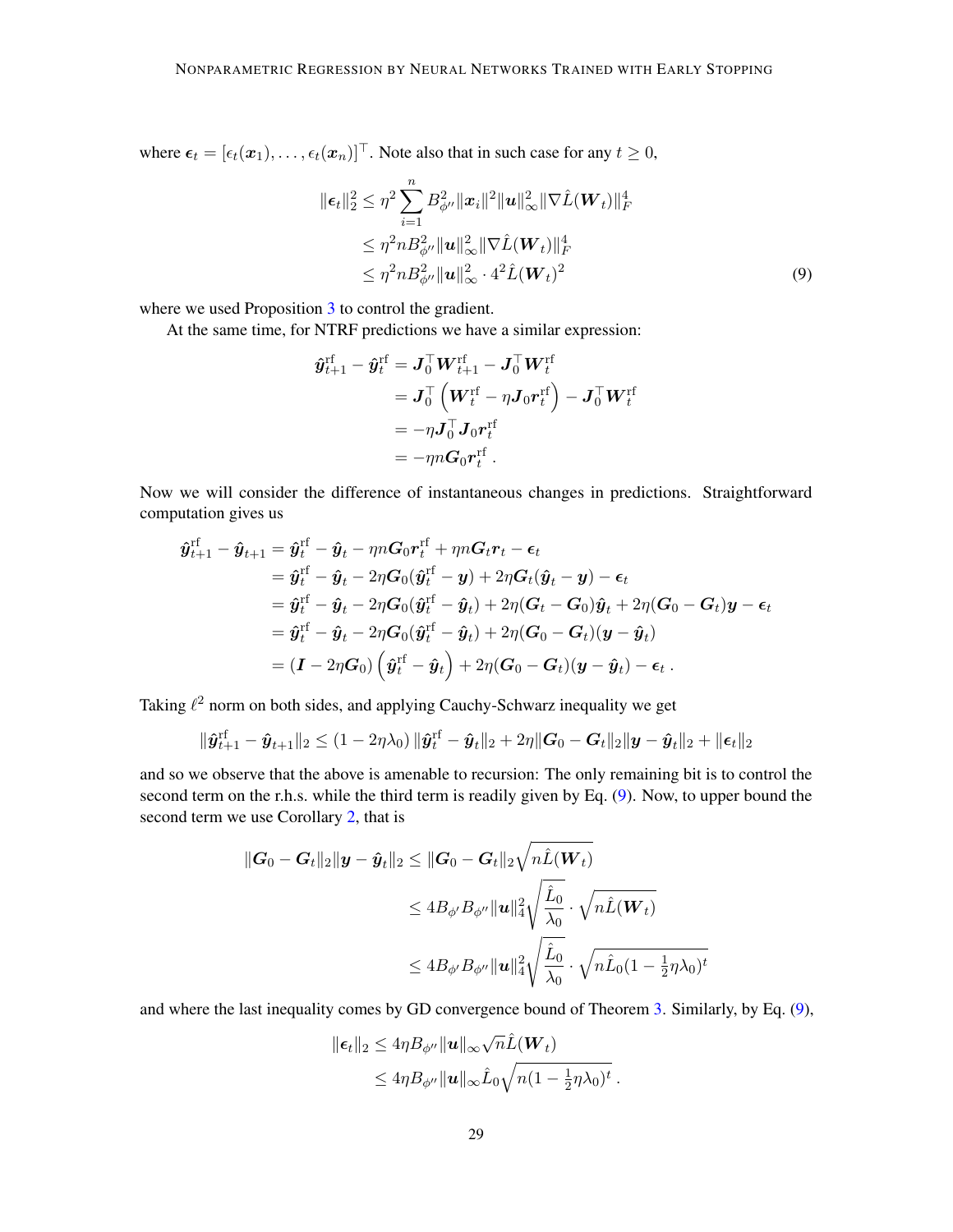Putting things together we get

$$
\|\hat{\boldsymbol{y}}_{t+1}^{\mathrm{rf}} - \hat{\boldsymbol{y}}_{t+1}\|_2 \leq (1 - 2\eta\lambda_0) \|\hat{\boldsymbol{y}}_t^{\mathrm{rf}} - \hat{\boldsymbol{y}}_t\|_2 + \eta \left(1 - \frac{1}{2}\eta\lambda_0\right)^{\frac{t}{2}} \cdot \underbrace{4B_{\phi''}\sqrt{n}\hat{L}_0\left(B_{\phi'} \cdot \frac{\|\boldsymbol{u}\|_4^2}{\sqrt{\lambda_0}} + \|\boldsymbol{u}\|_{\infty}\right)}_A
$$

.

П

By observing that recursion of a form  $a_{t+1} \le ba_t + c_t$  unrolls into  $a_{t+1} \le a_0 b^{t+1} + \sum_{\tau=0}^t c_\tau b^{t-\tau}$ we have

$$
\begin{aligned} \|\hat{\bm{y}}_{t+1}^{\text{rf}} - \hat{\bm{y}}_{t+1}\|_2 &\leq \eta A \sum_{\tau=0}^{t} \left(1 - \frac{1}{2} \eta \lambda_0\right)^{\frac{\tau}{2}} \left(1 - 2\eta \lambda_0\right)^{t-\tau} + \|\hat{\bm{y}}_0^{\text{rf}} - \hat{\bm{y}}_0\|_2 \left(1 - 2\eta \lambda_0\right)^{t+1} \\ &\leq \frac{4A}{\lambda_0} \left(1 - \frac{1}{2} \eta \lambda_0\right)^{\frac{t}{2}} \mathbb{I}_{\{t>0\}} + \|\hat{\bm{y}}_0^{\text{rf}} - \hat{\bm{y}}_0\|_2 \left(1 - 2\eta \lambda_0\right)^{t+1} \end{aligned}
$$

where we assumed that  $\eta \lambda_0 \leq 1$  and obtained the last inequality by elementary summation:

$$
\eta \sum_{\tau=0}^t \left(1 - \frac{1}{2}\eta \lambda_0\right)^{\frac{\tau}{2}} \left(1 - 2\eta \lambda_0\right)^{t-\tau} \leq \eta \sum_{\tau=0}^t \left(1 - \frac{1}{2}\eta \lambda_0\right)^{t-\frac{\tau}{2}} \leq \frac{4}{\lambda_0} \left(1 - \frac{1}{2}\eta \lambda_0\right)^{\frac{t}{2}} \mathbb{I}_{\{t>0\}}.
$$

Expanding A completes the proof of the bound on  $\delta_t$ , Eq. [\(8\)](#page-25-4).

**Controlling**  $\|\nabla \hat{L}(W_t) - \nabla \hat{L}^{\text{rf}}(W_t^{\text{rf}})\|_F$ . Finally, we go back to the gradient difference by plugging in the above and have

$$
\begin{aligned} \|\nabla \hat{L}(\boldsymbol{W}_{t}) - \nabla \hat{L}^{\text{rf}}(\boldsymbol{W}_{t}^{\text{rf}})\|_{F} &\leq 4\hat{L}_{0}B_{\phi''} \cdot \frac{\|\boldsymbol{u}\|_{\infty}}{\sqrt{\lambda_{0}}} \cdot \left(1 - \frac{1}{2}\eta\lambda_{0}\right)^{\frac{t}{2}} \\ &+ \frac{2B_{\phi'}}{\sqrt{n}} \left(\frac{4A}{\lambda_{0}}\left(1 - \frac{1}{2}\eta\lambda_{0}\right)^{\frac{t-1}{2}}\mathbb{I}_{\{t>0\}} + \|\boldsymbol{\hat{y}}_{0}^{\text{rf}} - \boldsymbol{\hat{y}}_{0}\|_{2}\left(1 - 2\eta\lambda_{0}\right)^{t}\right) \end{aligned}
$$

and moreover recall that  $\|{\bm{W}}_T - {\bm{W}}_T^{\text{rf}}\|_F \leq \sum_{t=0}^{T-1} \eta \|\nabla \hat{L}({\bm{W}}_t) - \nabla \hat{L}^{\text{rf}}({\bm{W}}_t^{\text{rf}})\|_F.$  Summing over  $t = 0, \ldots, T - 1$  we get

$$
\| \boldsymbol{W}_T - \boldsymbol{W}_T^{\text{rf}} \|_F \leq 4\hat{L}_0 B_{\phi''} \cdot \frac{\| \boldsymbol{u} \|_\infty}{\sqrt{\lambda_0} \lambda_0} + \frac{2B_{\phi'}}{\sqrt{n}} \left( \frac{8A}{\lambda_0^2} + \| \boldsymbol{\hat{y}}_0^{\text{rf}} - \boldsymbol{\hat{y}}_0 \|_2 \cdot \frac{1}{2\lambda_0} \right)
$$

and expanding abbreviation A, that is

$$
\begin{aligned} \|\boldsymbol{W}_T - \boldsymbol{W}_T^{\text{rf}}\|_F &\leq 4\hat{\boldsymbol{L}}_0 B_{\phi''} \cdot \frac{\|\boldsymbol{u}\|_{\infty}}{\lambda_0^{1.5}} + 64 B_{\phi'} B_{\phi''} \hat{\boldsymbol{L}}_0 \left(B_{\phi'} \cdot \frac{\|\boldsymbol{u}\|_4^2}{\lambda_0^{2.5}} + \frac{\|\boldsymbol{u}\|_{\infty}}{\lambda_0^2}\right) \\ &+ \frac{B_{\phi'} \|\hat{\boldsymbol{y}}_0^{\text{rf}} - \hat{\boldsymbol{y}}_0\|_2}{\sqrt{n}} \cdot \frac{1}{\lambda_0} \end{aligned}
$$

we complete the proof.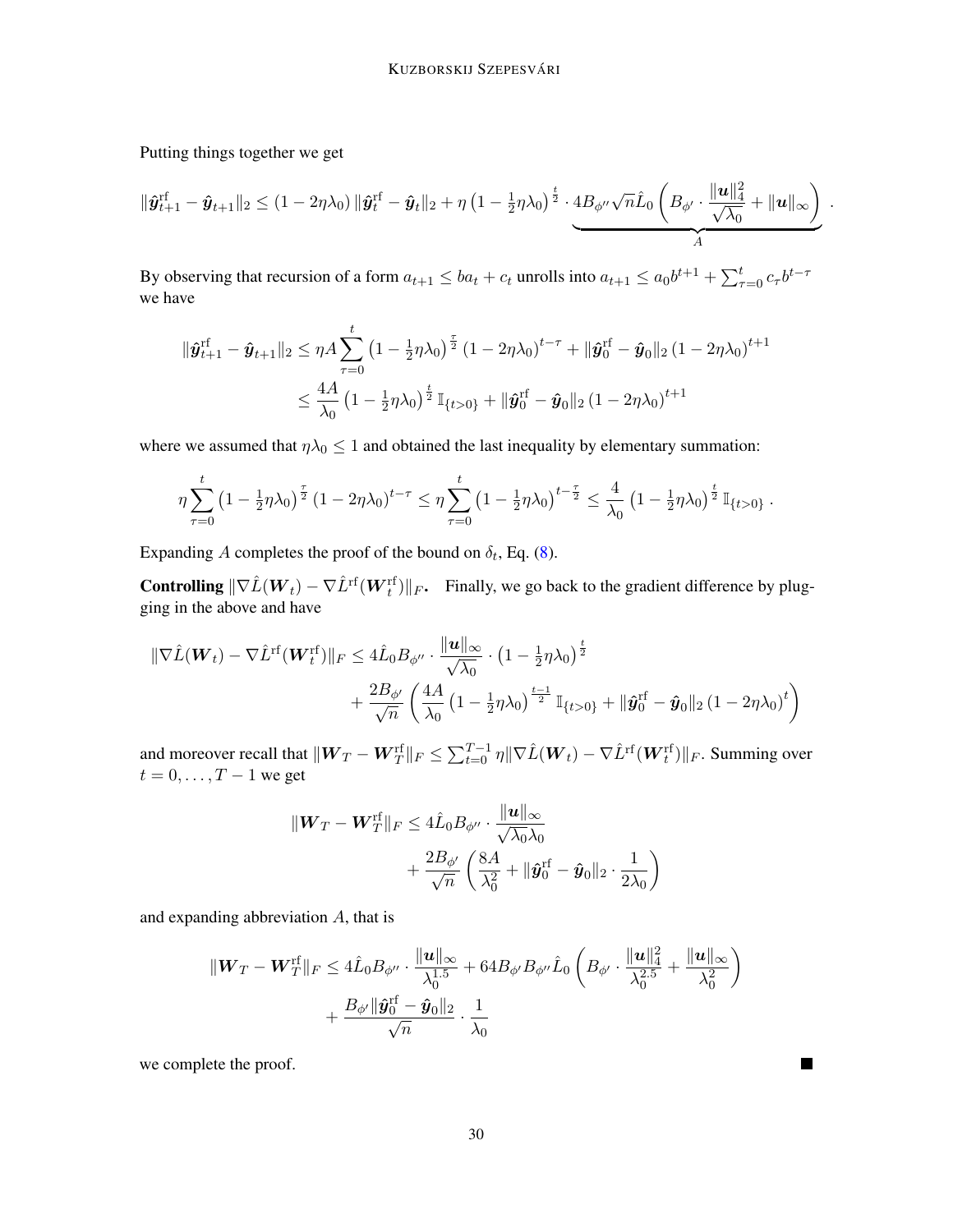# <span id="page-30-0"></span>B.2. Proof of Lemma [15](#page-25-1)

We will need the following basic lemma (also shown in [\(Du et al.,](#page-15-2) [2018;](#page-15-2) [Arora et al.,](#page-14-4) [2019\)](#page-14-4)):

Proposition 5 (Concentration of NTRF matrix around NTK matrix) *With probability at least*  $1 - 2n^2 e^{-x}$  over  $W_0$ ,

$$
\|\boldsymbol{G}_0-\boldsymbol{G}_\infty\|_2 \leq \frac{B_{\phi'}^2 \|\boldsymbol{u}\|_\infty^2}{n}\sqrt{\frac{x m}{2}}~.
$$

**Proof** Since each entry is independent, by Hoeffding's inequality we have for any  $t \geq 0$ ,

$$
\mathbb{P}(n|(G_0)_{i,j}-(G_{\infty})_{i,j}| \geq t) \leq 2e^{-\frac{2t^2}{B_{\phi'}^4||\mathbf{u}||_{\infty}^4m}},
$$

and applying the union bound, w.p. at least  $1 - 2n^2 e^{-x}$ ,

$$
n^2\|\boldsymbol{G}_0-\boldsymbol{G}_{\infty}\|_2^2 \leq n^2\|\boldsymbol{G}_0-\boldsymbol{G}_{\infty}\|_F^2 \leq \frac{B_{\phi'}^4x\|\boldsymbol{u}\|_{\infty}^4m}{2}.
$$

<span id="page-30-1"></span> $\blacksquare$ 

**Proof of Lemma [15](#page-25-1)** Recall update rules for any  $t = 1, 2, \ldots$ ,

$$
\begin{aligned} \hat{\boldsymbol{y}}_{t+1}^{\mathrm{rf}} &= \hat{\boldsymbol{y}}_{t}^{\mathrm{rf}} - \frac{2\eta}{n} \boldsymbol{J}_0^\top \boldsymbol{J}_0\left(\hat{\boldsymbol{y}}_{t}^{\mathrm{rf}} - \boldsymbol{y}\right) \ , \\ \hat{\boldsymbol{y}}_{t+1}^{\mathrm{ntk}} &= \hat{\boldsymbol{y}}_{t}^{\mathrm{ntk}} - 2\eta \boldsymbol{G}_{\infty}(\hat{\boldsymbol{y}}_{t}^{\mathrm{ntk}} - \boldsymbol{y}) \ , \end{aligned}
$$

and so

$$
\begin{aligned} &\hat{\boldsymbol{y}}_{t+1}^{\mathrm{rf}}-\hat{\boldsymbol{y}}_{t+1}^{\mathrm{ntk}}=\hat{\boldsymbol{y}}_{t}^{\mathrm{rf}}-\hat{\boldsymbol{y}}_{t}^{\mathrm{ntk}}+2\eta\left(\boldsymbol{G}_{\infty}(\hat{\boldsymbol{y}}_{t}^{\mathrm{ntk}}-\boldsymbol{y})-\boldsymbol{G}_{0}\left(\hat{\boldsymbol{y}}_{t}^{\mathrm{rf}}-\boldsymbol{y}\right)\right)\\ &=\hat{\boldsymbol{y}}_{t}^{\mathrm{rf}}-\hat{\boldsymbol{y}}_{t}^{\mathrm{ntk}}+2\eta\left(\boldsymbol{G}_{\infty}(\hat{\boldsymbol{y}}_{t}^{\mathrm{ntk}}-\boldsymbol{y})-\boldsymbol{G}_{0}\left(\hat{\boldsymbol{y}}_{t}^{\mathrm{rf}}-\boldsymbol{y}\right)+\boldsymbol{G}_{0}(\hat{\boldsymbol{y}}_{t}^{\mathrm{ntk}}-\boldsymbol{y})-\boldsymbol{G}_{0}(\hat{\boldsymbol{y}}_{t}^{\mathrm{ntk}}-\boldsymbol{y})\right)\\ &=\hat{\boldsymbol{y}}_{t}^{\mathrm{rf}}-\hat{\boldsymbol{y}}_{t}^{\mathrm{ntk}}+2\eta\left((\boldsymbol{G}_{\infty}-\boldsymbol{G}_{0})(\hat{\boldsymbol{y}}_{t}^{\mathrm{ntk}}-\boldsymbol{y})-\boldsymbol{G}_{0}\left(\hat{\boldsymbol{y}}_{t}^{\mathrm{rf}}-\hat{\boldsymbol{y}}_{t}^{\mathrm{ntk}}\right)\right)\\ &=\left(\boldsymbol{I}-2\eta \boldsymbol{G}_{0}\right)\left(\hat{\boldsymbol{y}}_{t}^{\mathrm{rf}}-\hat{\boldsymbol{y}}_{t}^{\mathrm{ntk}}\right)+2\eta(\boldsymbol{G}_{\infty}-\boldsymbol{G}_{0})(\hat{\boldsymbol{y}}_{t}^{\mathrm{ntk}}-\boldsymbol{y})\ .\end{aligned}
$$

Taking  $\ell^2$  norm of both sides, applying triangle and Cauchy-Schwarz inequalities, and unrolling the recursion we get

$$
\|\hat{\mathbf{y}}_{T}^{\text{rf}} - \hat{\mathbf{y}}_{T}^{\text{ntk}}\|_{2} \leq 2\eta \|\mathbf{G}_{\infty} - \mathbf{G}_{0}\|_{2} \sum_{t=0}^{T-1} \|\hat{\mathbf{y}}_{t}^{\text{ntk}} - \mathbf{y}\|_{2} (1 - 2\eta\lambda_{0})^{T-t}
$$
\n
$$
\overset{(a)}{\leq} 2\eta n \|\mathbf{G}_{\infty} - \mathbf{G}_{0}\|_{2} \sum_{t=0}^{T-1} (1 - 2\eta\lambda_{0})^{T-t}
$$
\n
$$
= 2\eta n \|\mathbf{G}_{\infty} - \mathbf{G}_{0}\|_{2} \cdot \frac{1 - 2\eta\lambda_{0}}{2\eta\lambda_{0}} \cdot (1 - (1 - 2\eta\lambda_{0})^{T})
$$
\n
$$
= \|\mathbf{G}_{\infty} - \mathbf{G}_{0}\|_{2} \cdot \frac{n}{\lambda_{0}}
$$
\n
$$
\leq \frac{B_{\phi'}^{2} \|\mathbf{u}\|_{\infty}^{2}}{\lambda_{0}} \cdot \sqrt{\frac{xm}{2}} \qquad (\text{W.p.} \geq 1 - 2n^{2}e^{-x} \text{ over } \mathbf{W}_{0} \text{ by Proposition 5})
$$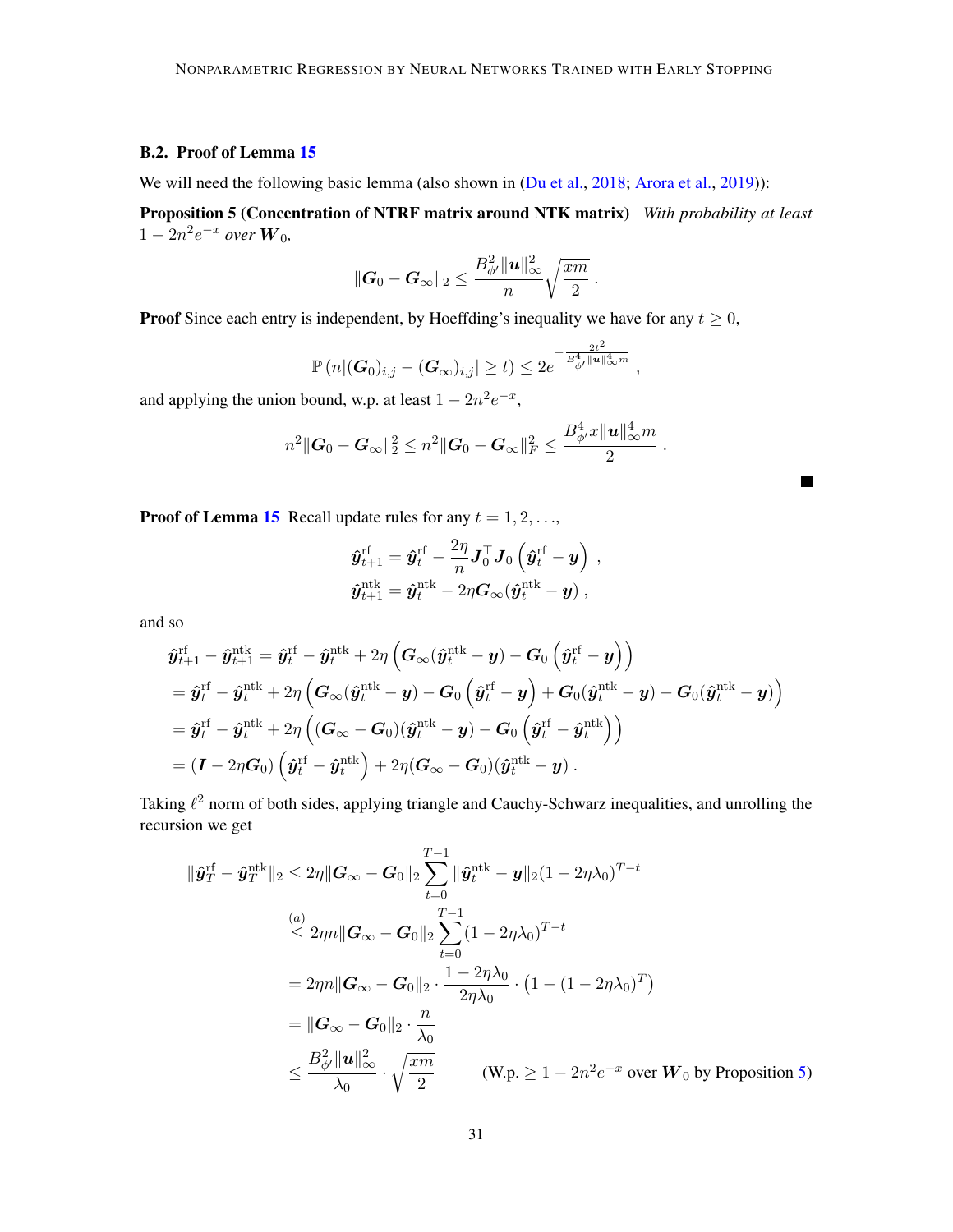where in step (*a*) we use the fact that  $\frac{1}{n} \|\hat{\mathbf{y}}_t^{\text{ntk}} - \mathbf{y}\|_2 \leq 1$  as can be seen from the exponential convergence rate.

# <span id="page-31-0"></span>Appendix C. Lipschitzness of a Trained Network

In this section we prove the following theorem:

**Theorem [4](#page-11-2) (restated)** Consider Assumption [1,](#page-9-0) assume that  $u \in {\pm 1/\sqrt{m}}^m$ , and that for some  $C_0 > 0,$ 

$$
m\geq \frac{C_0^2B_{\phi''}^2}{\lambda_0^4}\;,\quad \eta\leq \frac{1}{2B_{\phi'}+\frac{2}{C_0}\cdot \lambda_0^2\sqrt{2\hat{L}_0}}
$$

.

*Then, almost surely we have*

$$
\mathrm{Lip}(\hat{f}_{\mathbf{W}_T}) \leq \frac{12 \cdot 64^2 \hat{L}_0^2}{C_0^3} \left( B_{\phi'}^4 \cdot \lambda_0 + B_{\phi'}^2 \cdot \lambda_0^2 + \frac{1}{16} \cdot \lambda_0^3 \right) + \frac{2}{C_0} \left( 2B_{\phi'} \cdot \frac{\|\hat{\boldsymbol{Y}}_0\|_2^2}{n} + \frac{\|\boldsymbol{Y}\|_2^2}{n} \cdot \lambda_0 \right) .
$$

Observe that we have  $\text{Lip}(\hat{f}_{\mathbf{W}_T}) = \mathcal{O}(1)$  as  $\lambda_0 \to 0$  under mild conditions on initialization, in particular, having  $\|\hat{Y}_0\|_2^2/n \lesssim 1$  $\|\hat{Y}_0\|_2^2/n \lesssim 1$  and so  $\hat{L}_0 \lesssim 1$  as shown in Proposition 1 by introducing a randomized initialization.

The proof critically relies on the fact that neural network GD iterates  $(W_t)_t$  remain close to least-squares-NTRF GD iterates  $(\boldsymbol{W}_t^{\text{rf}})_t$  throughout training, as was shown in Appendix [B.](#page-24-0) **Proof of Theorem [4](#page-11-2)** Recall that we assumed the setting

$$
\mathbf{u} \in \left\{\pm 1/\sqrt{m}\right\}^m \quad \text{and} \quad m \ge (C_0^2 B_{\phi''}^2)/\lambda_0^4,
$$

and so we have  $\|\mathbf{u}\|_{\infty} = \|\mathbf{u}\|_{4}^{2} = 1/\sqrt{m} = \lambda_0^2/(C_0 B_{\phi''})$ ,

Observe that

$$
\text{Lip}(\hat{f}_{\mathbf{W}_T}) = \sup_{\mathbf{x} \in \mathbb{S}^{d-1}} \left\| \sum_{k=1}^m u_k \phi'(\mathbf{w}_{T,k}^\top \mathbf{x}) \mathbf{w}_{T,k} \right\|_2
$$
  
\n
$$
\leq \|\mathbf{u}\|_{\infty} \sup_{\mathbf{x} \in \mathbb{S}^{d-1}} \sum_{k=1}^m |\phi'(\mathbf{w}_{T,k}^\top \mathbf{x})| \|\mathbf{w}_{T,k}\|_2
$$
  
\n
$$
\overset{(a)}{\leq} \|\mathbf{u}\|_{\infty} B_{\phi''} \sum_{k=1}^m \|\mathbf{w}_{T,k}\|_2^2
$$
  
\n
$$
= \|\mathbf{u}\|_{\infty} B_{\phi''} \|\mathbf{W}_T\|_F^2
$$
  
\n
$$
= \frac{\lambda_0^2}{C_0} \cdot \|\mathbf{W}_T\|_F^2
$$

where in (a) we used assumption that  $|\phi'(z)| \leq B_{\phi''}|z|$  for all  $z \in \mathbb{R}$  and Cauchy-Schwarz inequality. Now we take care of the norm of  $W_T$ . The triangle inequality gives us

$$
\|\boldsymbol{W}_T\|_F^2 \le 2\|\boldsymbol{W}_T - \boldsymbol{W}_T^{\text{rf}}\|_F^2 + 2\|\boldsymbol{W}_T^{\text{rf}}\|_F^2.
$$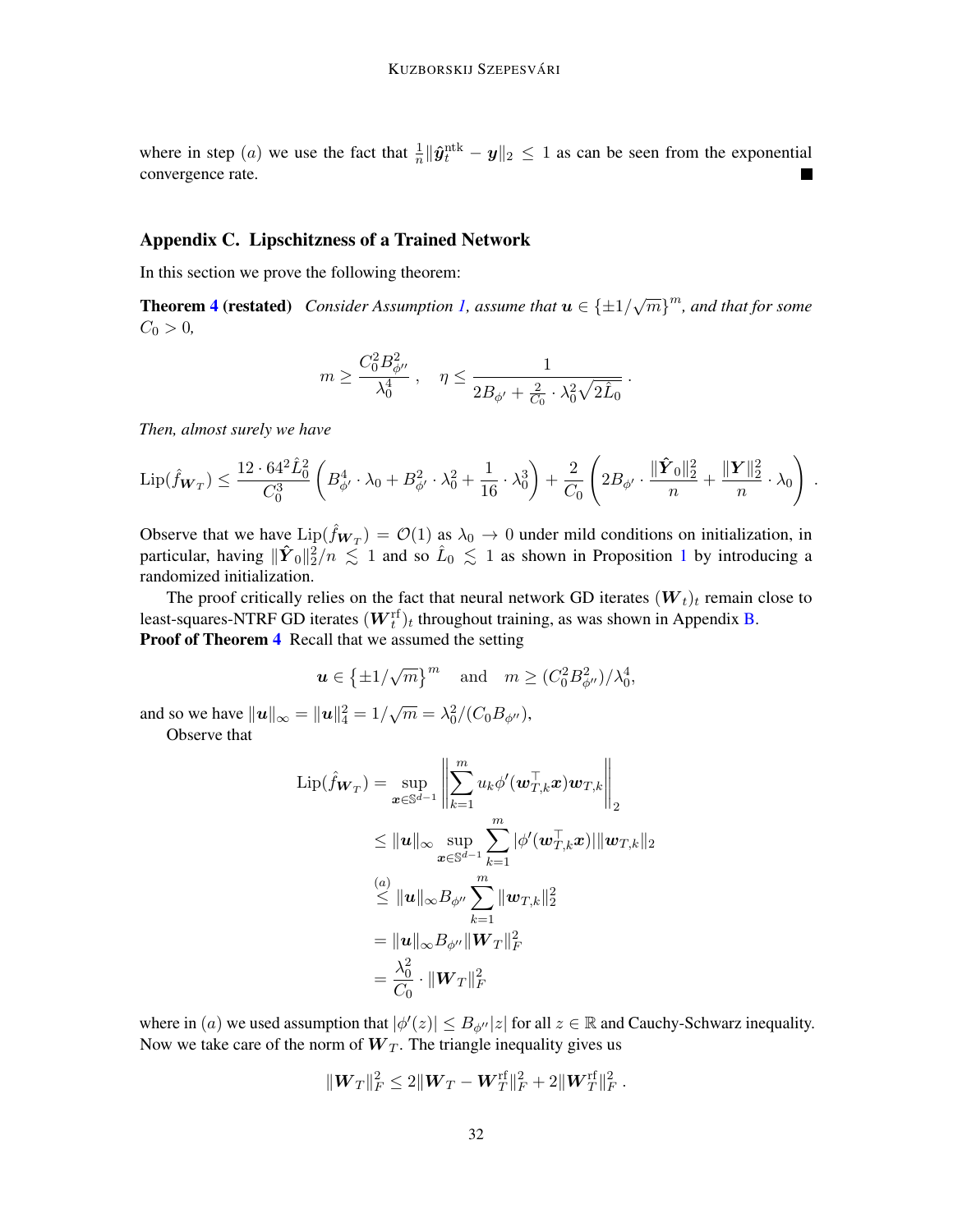The first term is immediately bounded by Theorem [14,](#page-25-0) namely,

$$
\begin{aligned} \|{\boldsymbol W}_T-{\boldsymbol W}_T^{\text{rf}}\|_F^2 &\leq \left(64\hat{{\boldsymbol L}}_0B_{\phi''}\left(\frac{1}{16}\cdot\frac{\|{\boldsymbol u}\|_\infty}{\lambda_0^{1.5}}+B_{\phi'}^2\cdot\frac{\|{\boldsymbol u}\|_4^2}{\lambda_0^{2.5}}+B_{\phi'}\cdot\frac{\|{\boldsymbol u}\|_\infty}{\lambda_0^2}\right)+\frac{\delta_0}{\lambda_0}\right)^2\\ &\leq \frac{6\cdot 64^2\hat{{\boldsymbol L}}_0^2}{C_0^2}\left(\frac{1}{16^2}\cdot\lambda_0+B_{\phi'}^4\cdot\frac{1}{\lambda_0}+B_{\phi'}^2\right)+2\cdot\frac{\delta_0^2}{\lambda_0^2} \end{aligned}
$$

where we used elementary inequality  $(x_1 + \cdots + x_n)^2 \le n(x_1^2 + \cdots + x_n^2)$ . Now we take care of  $\|\boldsymbol{W}^{\text{rf}}_{T}\|_F^2$ . Denote<sup>[5](#page-32-1)</sup>

$$
\boldsymbol{J}_0 = [\boldsymbol{\psi}^{\mathrm{rf}}(\boldsymbol{x}_1), \dots, \boldsymbol{\psi}^{\mathrm{rf}}(\boldsymbol{x}_n)] \quad \text{and} \quad \boldsymbol{\Sigma} = \frac{1}{n} \boldsymbol{J}_0 \boldsymbol{J}_0^\top.
$$

Now assuming that  $\boldsymbol{W}^{\text{rf}}_{0} = \boldsymbol{0}$ , we observe that

$$
\boldsymbol{W}_{T}^{\mathrm{rf}} = \eta \sum_{t=0}^{T-1} (\boldsymbol{I} - \eta \boldsymbol{\Sigma})^{t} \left(\frac{1}{n} \boldsymbol{J}_{0} \boldsymbol{Y}\right)
$$

which comes by unrolling GD updated for  $t = 0, \ldots, T - 1$  steps. Then taking  $\eta \leq 1/\lambda_{\text{max}}(\Sigma)$ ,

$$
\begin{aligned} \| \boldsymbol{W}_T^{\mathrm{rf}} \|_F^2 &\leq \left\| \eta \sum_{t=0}^{\infty} (\boldsymbol{I} - \eta \boldsymbol{\Sigma})^t \left(\frac{1}{n} \boldsymbol{J}_0 \boldsymbol{Y}\right) \right\|_F^2 \\ &\stackrel{(b)}{=} \left\| \boldsymbol{\Sigma}^{\dagger} \left(\frac{1}{n} \boldsymbol{J}_0 \boldsymbol{Y}\right) \right\|_F^2 \\ &= \boldsymbol{Y}^{\top} \boldsymbol{J}_0^{\top} (\boldsymbol{J}_0 \boldsymbol{J}_0^{\top})^{\dagger 2} \boldsymbol{J}_0 \boldsymbol{Y} \\ &\stackrel{(c)}{=} \boldsymbol{Y}^{\top} (n \boldsymbol{G}_0)^{-1} \boldsymbol{Y} \\ &\leq \frac{\| \boldsymbol{Y} \|_2^2}{n \lambda_0} \end{aligned}
$$

where  $(b)$  follows from the fact that the Neumann-type series converge to the Moore-Penrose pseudo-inverse [\(Ben-Israel and Charnes,](#page-14-10) [1963\)](#page-14-10), and  $(c)$  can be observed by Singular Value Decomposition (SVD) of  $J_0$ . Putting all together completes the proof.

 $\blacksquare$ 

# <span id="page-32-0"></span>C.1. Randomized Initialization

Finally, the following proposition establishes that the sum of squared predictions at initialization is indeed well-behaved when initialization is randomized.

**Proposition [1](#page-12-2) (restated)** Assume that  $u \sim \text{unif } (\{\pm 1/\sqrt{m}\})^m$  independently from each other and *other sources of randomness. Fix the parameter of a failure probability*  $x > 0$ *.* 

• If  $\sup_{z\in \mathbb R} \phi(z)=B_\phi$ , then with probability at least  $1-ne^{-x}$  over  $u$ ,  $\frac{\|\hat{\mathbf{Y}}_0\|_2^2}{n}\leq \frac{1}{2}B_\phi^2 x$ .

<span id="page-32-1"></span><sup>5.</sup> Here  $J_0 = J(W_0)$  with  $J(\cdot)$  defined in Appendix [A.1.](#page-18-0)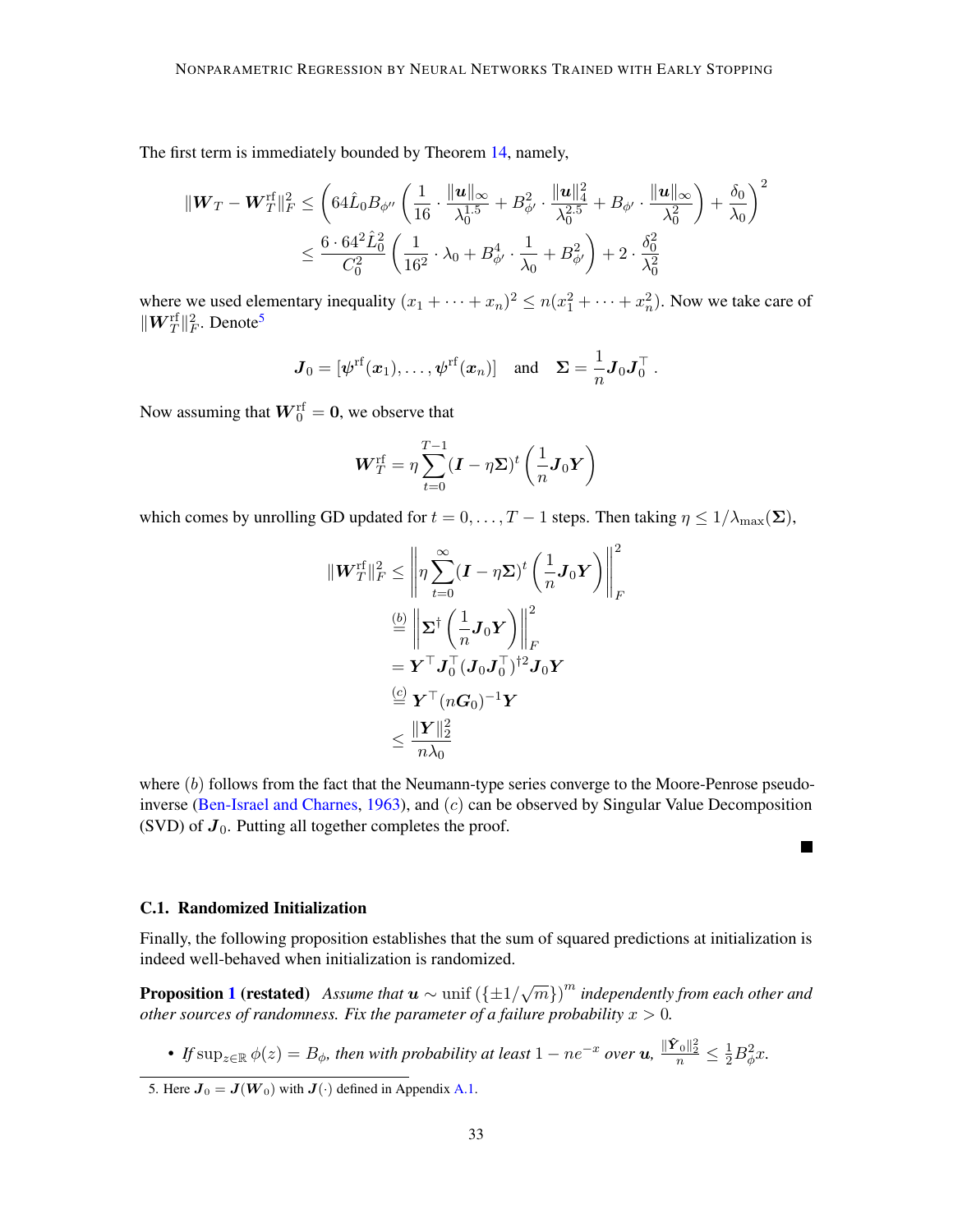• *If*  $\phi$  *is unbounded but obeys*  $\phi(z) \leq |z|$  *for all*  $z \in \mathbb{R}$ *, and entries of*  $W_0$  *are sampled* from  $\mathcal{N}(0,\nu_{\text{init}}^2)$  independently from each other and other sources of randomness, then with *probability at least*  $1 - 3ne^{-x}$  *over*  $(\boldsymbol{W}_0, \boldsymbol{u})$  *we have*  $\frac{\Vert \hat{\boldsymbol{Y}}_0 \Vert_2^2}{n} \le d \nu_{\mathrm{init}}^2 x$ .

Proof Observe that

$$
\frac{\|\hat{\boldsymbol{Y}}_0\|_2^2}{n} = \frac{1}{n} \sum_{i=1}^n \left( \sum_{k=1}^m u_k \phi(\boldsymbol{W}_{0,k}^\top \boldsymbol{x}_i) \right)^2.
$$

In particular, since  $u \sim \text{unif } (\{\pm 1/\sqrt{m}\})^m$ , and is independent from  $(W_0, S)$ , for any  $i \in [n]$ , Hoeffding's inequality gives us that with probability at least  $1 - e^{-x}$ ,  $x \ge 0$ :

$$
\sum_{k=1}^m u_k \phi(\boldsymbol{W}_{0,k}^\top \boldsymbol{x}_i) \leq \sqrt{\frac{x}{2m} \sum_{k=1}^m \phi(\boldsymbol{W}_{0,k}^\top \boldsymbol{x}_i)^2 }~.
$$

When  $\phi$  is bounded by  $B_{\phi}$ , then we immediately have boundedness of  $\|\hat{\boldsymbol{Y}}_0\|_2^2/n$ . By applying a union bound for  $i \in [n]$  we get, w.p. at least  $1 - ne^{-x}$ ,

$$
\frac{\|\hat{\pmb{Y}}_0\|_2^2}{n} \leq \frac{1}{n}\sum_{i=1}^n\frac{x}{2m}\sum_{k=1}^m \phi(\pmb{W}_{0,k}^\top \pmb{x}_i)^2 \leq \frac{B_\phi^2 x}{2}\,.
$$

When  $\phi$  is unbounded but obeys  $\phi(z) \leq |z|$ , similarly as before, for any  $i \in [n]$ , w.p. at least  $1 - e^{-x}$ :

$$
\sum_{k=1}^m u_k \phi(\boldsymbol{W}_{0,k}^{\top} \boldsymbol{x}_i) \leq \frac{x}{2m} \sum_{k=1}^m \| \boldsymbol{W}_{0,k} \|^2 \| \boldsymbol{x}_i \|^2 \leq \frac{x}{2m} \cdot \| \boldsymbol{W}_0 \|^2_F \ ,
$$

and by the Gaussian concentration and a combining with the above through the union bound, with probability at least  $1-3e^{-x}$  over  $(\boldsymbol{W}_0,\boldsymbol{u})$  we have

$$
\frac{x}{2m} \cdot ||\mathbf{W}_0||_F^2 \leq x d\nu_{\rm init}^2.
$$

 $\blacksquare$ 

So, w.p. at least  $1 - 3ne^{-x}$ ,  $\frac{\|\hat{\mathbf{Y}}_0\|_2^2}{n} \leq x d\nu_{\text{init}}^2$ .

Corollary [1](#page-12-1) (restated) *Consider Assumption [1](#page-9-0) and let initialization be randomized according to Assumption [2.](#page-9-3) Fix the parameter of a failure probability* x > 0*, and let* m *and* η *be set as in Theorem* [4](#page-11-2) with  $C_0 = 64B_{\phi'}^2\sqrt{2(B_Y^2 + dv_{\text{init}}^2x)}$ . *Then, with probability at least*  $1 - 3ne^{-x}$  *over*  $(\boldsymbol{W}_0,\boldsymbol{u}),$ 

$$
\operatorname{Lip}(\hat{f}_{\mathbf{W}_T}) \le C_{\phi'} \left( B_Y^2 + d\nu_{\text{init}}^2 x \right) .
$$

*where*  $C_{\phi}$  *depends only on*  $B_{\phi}$ *<sup><i>.*</sup>.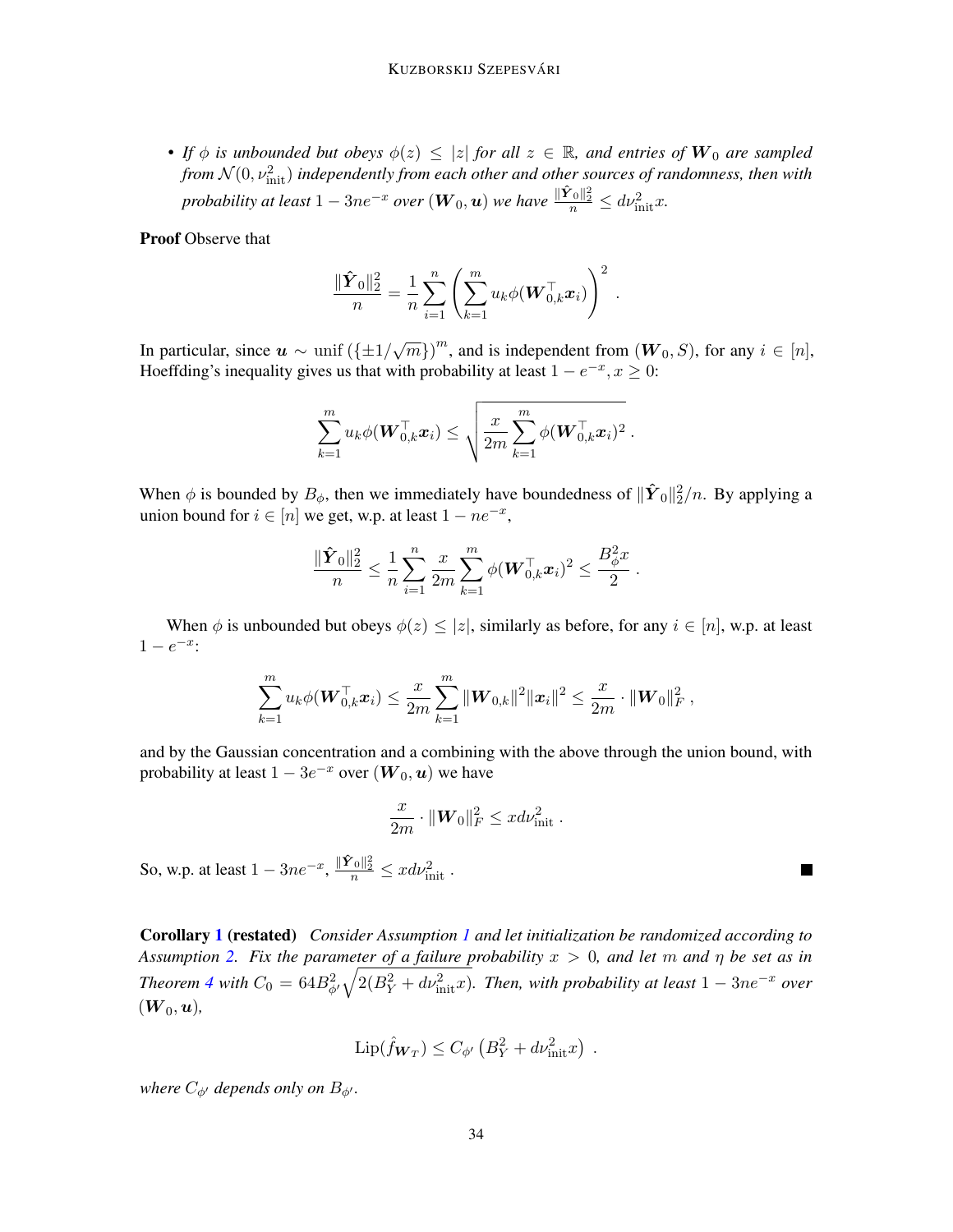**Proof** The statement comes by combining Theorem [4](#page-11-2) and Proposition [1.](#page-12-2) Below we provide some clarifications.

Note that  $\hat{L}_0 \leq \frac{2}{n}$  $\frac{2}{n}\|\hat{\boldsymbol{Y}}_0\|_2^2+\frac{2}{n}$  $\frac{2}{n} \|\mathbf{Y}\|_2^2 \le 2(B_Y^2 + d\nu_{\text{init}}^2 x)$  w.p. at least  $1 - 3ne^{-x}$  as given by Proposition [1.](#page-12-2) We choose parametrization  $m \geq (C_0^2 B_{\phi'}^2)/\lambda_0^4$  with  $C_0 = 64B_{\phi'}^2 \sqrt{2(B_Y^2 + d\nu_{\rm init}^2 x)}$ , which satisfies Theorem [3.](#page-11-1) According to Theorem [4,](#page-11-2)

$$
\begin{split} \mathrm{Lip}(\hat{f}_{\boldsymbol{W}_{T}}) & \leq \frac{12\sqrt{2(B_{Y}^{2}+d\nu_{\mathrm{init}}^{2}x)}}{64B_{\phi'}^{6}}\left(B_{\phi'}^{4}\cdot\lambda_{0}+B_{\phi'}^{2}\cdot\lambda_{0}^{2}+\frac{1}{16}\cdot\lambda_{0}^{3}\right) \\ & +\frac{1}{32B_{\phi'}^{2}\sqrt{2(B_{Y}^{2}+d\nu_{\mathrm{init}}^{2}x)}}\left(2B_{\phi'}\cdot\frac{\|\hat{\boldsymbol{Y}}_{0}\|_{2}^{2}}{n}+\frac{\|\boldsymbol{Y}\|_{2}^{2}}{n}\cdot\lambda_{0}\right) \\ & \leq \frac{12\sqrt{2(B_{Y}^{2}+d\nu_{\mathrm{init}}^{2}x)}}{64B_{\phi'}^{6}}\left(B_{\phi'}^{4}+B_{\phi'}^{2}+\frac{1}{16}\right)+\frac{1}{32B_{\phi'}^{2}\sqrt{2}}\left(2B_{\phi'}\cdot\frac{\|\hat{\boldsymbol{Y}}_{0}\|_{2}^{2}}{n}+\frac{\|\boldsymbol{Y}\|_{2}^{2}}{n}\right) \end{split}.
$$

# <span id="page-34-0"></span>Appendix D. Proof of a Rate with Noise

In this section we show the following:

**Theorem [2](#page-10-0) (restated)** *Assume that*  $\phi$  *is such that NTK is a Mercer kernel. Consider Assumption [1,](#page-9-0)* [2,](#page-9-3) [3](#page-9-4) with label noise  $\sigma^2 > 0$ , and [4](#page-10-1) with  $r > \frac{1}{2}$ . Fix the parameter of a failure probability  $x > 0$ , and let variance of initialization be  $\nu_{\rm init}^2 = \frac{1}{dx} n^{-\frac{2}{2+d}}$ . Assume the parameter setting

$$
m \geq 2 \cdot 64^2 B_{\phi'}^4 B_{\phi''}^2 \cdot \frac{B_Y^2 + n^{-\frac{2}{2+d}}}{\lambda_0^4} \ , \quad \eta = 1 \ ,
$$

and set the stopping time as  $\widehat{T} = \left\lceil n^{\frac{1}{2(r+1)}} \right\rceil$  . Then, with probability at least  $1 - (3n + 2n^2)e^{-x}$  over  $(\boldsymbol{W}_0,\boldsymbol{u}),$ 

$$
\mathbb{E}[L(\mathbf{W}_{\widehat{T}}) | \mathbf{W}_0, \mathbf{u}] - \sigma^2
$$
  
\$\leq C\_d (\text{Lip}(f^\*) + C\_{\phi',Y}) n^{-\frac{2}{2+d}} + (\rho^2 (2r-1)^{2r-1} + C'\_{\phi',Y}) n^{-\frac{2r-1}{2r+2}} + \frac{\sqrt{x}}{128B\_{\phi''}} \cdot \frac{\lambda\_0}{n}\$

where  $C_d$  depends only on  $d$  and constants  $C_{\phi',Y}, C'_{\phi',Y}$  depend only on  $B_{\phi'}, B_Y$ .

Proof The theorem is based on the "master" Theorem [5,](#page-12-3) where we only need to handle the expected optimization error

<span id="page-34-1"></span>
$$
R(\sigma^2) = \mathbb{E}\left[\frac{1}{n}\sum_{i=1}^n \left(f^{\star}(\boldsymbol{X}_i) - \hat{f}_{\boldsymbol{W}_{\widehat{T}}}(\boldsymbol{X}_i)\right)^2 \middle| \boldsymbol{W}_0, \boldsymbol{u}\right].
$$
 (10)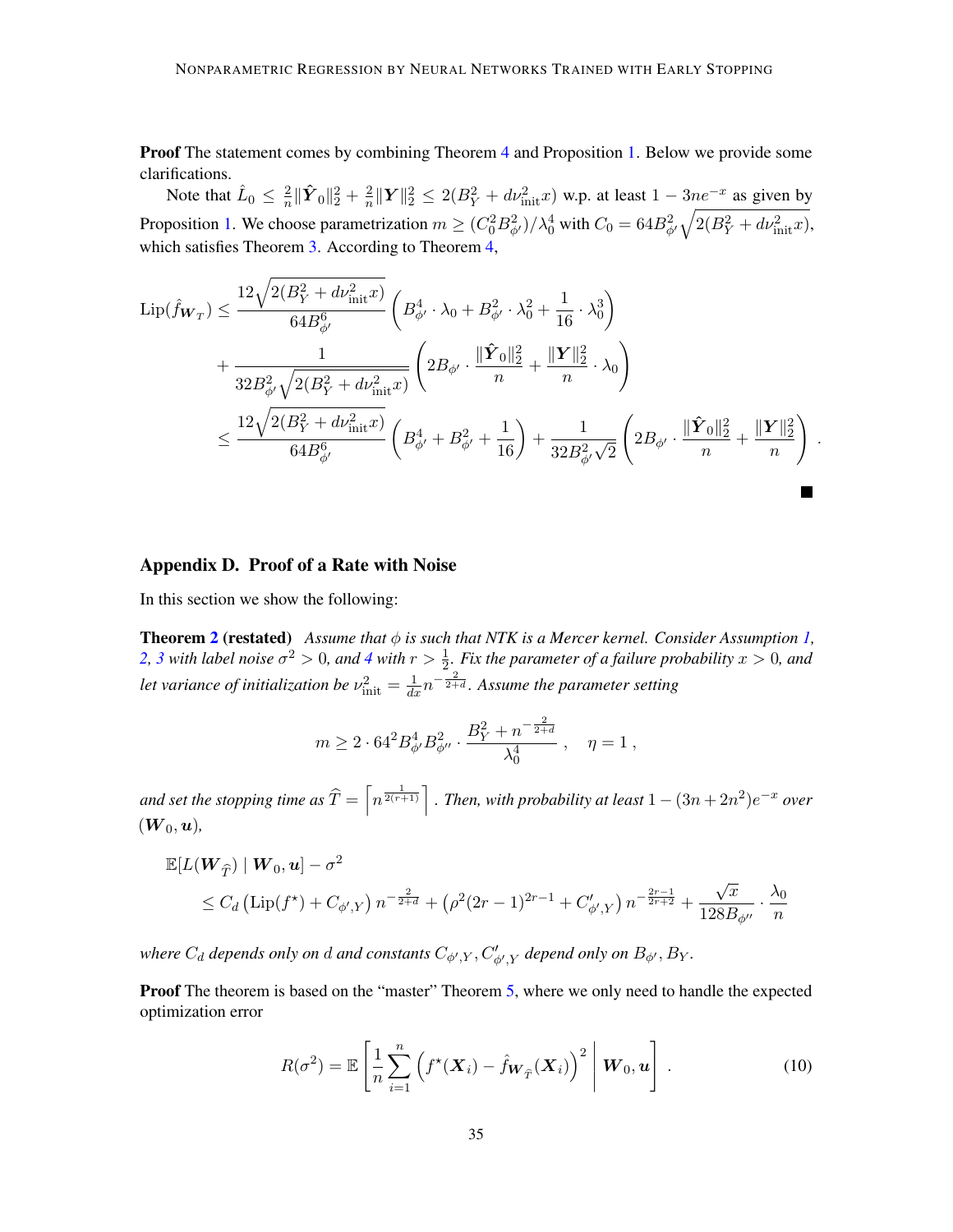In the rest of the proof, abbreviate  $Y_i^* = f^*(\bm{X}_i)$ , recall that  $\hat{Y}_{t,i} = \hat{f}_{\bm{W}_t}(\bm{X}_i)$ , and recall that  $\hat{\bm{Y}}_t^{\text{rf}}$ t and  $\mathbf{\hat{Y}}_t^\text{ntk}$  $t_t^{\text{max}}$  are vectors of NTRF and NTK predictions on the training sample at step t (as defined in Appendix [B\)](#page-24-0). Then, the term inside of expectation in Eq.  $(10)$  can be decomposed as

$$
\frac{1}{n}\|\hat{\boldsymbol{Y}}_{\widehat{T}}-\boldsymbol{Y}^{\star}\|_2^2 \leq 3\left(\underbrace{\frac{1}{n}\|\hat{\boldsymbol{Y}}_{\widehat{T}}-\hat{\boldsymbol{Y}}_{\widehat{T}}^{\mathrm{rf}}\|_2^2}_{(a)}+\underbrace{\frac{1}{n}\|\hat{\boldsymbol{Y}}_{\widehat{T}}^{\mathrm{rf}}-\hat{\boldsymbol{Y}}_{\widehat{T}}^{\mathrm{ntk}}\|_2^2}_{(b)}+\underbrace{\frac{1}{n}\|\hat{\boldsymbol{Y}}_{\widehat{T}}^{\mathrm{ntk}}-\boldsymbol{Y}^{\star}\|_2^2}_{(c)}\right).
$$

The first two terms are handled by reusing results of Appendix [B.](#page-24-0) In particular, term  $(a)$  is controlled thanks to the fact that predictions of the network and linear NTRF-based predictor are close when the network is overparameterized and its prediction at  $t = 0$  is small enough (this can be done by setting  $\nu_{\text{init}}^2$  appropriately): This is shown by Theorem [14](#page-25-0) (Eq. [\(8\)](#page-25-4)). Term (b) is, again, small when network is overparameterized since prediction with NTRF is similar to prediction with NTK when the number of random features is large enough: This is given by Lemma [15.](#page-25-1) Abbreviate

$$
\epsilon_t = (1 - \frac{1}{2}\eta\lambda_0)^t, \qquad t \ge 0.
$$

 $\sqrt{2}$ 

Then, having  $u \in {\pm 1/\sqrt{m}}^m$ ,

$$
(a) \leq \left(16\hat{L}_0 B_{\phi''} \left(\frac{B_{\phi'}}{\sqrt{m}\lambda_0^{1.5}} + \frac{1}{\sqrt{m}\lambda_0}\right)^2 \epsilon_{\hat{T}/2} + \frac{\|\hat{\mathbf{Y}}_0\|_2}{\sqrt{n}} \cdot \epsilon_{\hat{T}}\right)
$$
  

$$
\leq \left(\frac{16\hat{L}_0}{C_0} \left(B_{\phi'}\sqrt{\lambda_0} + \lambda_0\right) \epsilon_{\hat{T}/2} + \frac{\|\hat{\mathbf{Y}}_0\|_2}{\sqrt{n}} \cdot \epsilon_{\hat{T}}\right)^2
$$
  

$$
\leq \frac{(ii)}{8} \cdot \frac{3}{B_{\phi'}^2} + \frac{B_{\phi'}^2}{B_{\phi'}^4} \left(B_{\phi'}^2\lambda_0 + \lambda_0^2\right) \epsilon_{\hat{T}} + 3d\nu_{\text{init}}^2 x
$$
  

$$
\leq \frac{(iii)}{8} \cdot \frac{3}{8}(B_Y^2 + d\nu_{\text{init}}^2 x) \cdot \frac{1 + B_{\phi'}^2}{B_{\phi'}^4} \cdot \frac{1}{\eta \hat{T}} + 3d\nu_{\text{init}}^2 x
$$

where step (*i*) comes by setting  $m \geq \frac{C_0^2 B_{\phi}^2}{\lambda^4}$  $\frac{1-\phi''}{\lambda_0^4}$  per condition of a theorem. In step  $(ii)$  we use elementary inequality  $(x+y+z)^2 \leq 3(x^2+y^2+z^2)$  together with the fact that  $\frac{1}{n} \|\hat{Y}_0\|_2^2 \leq dv_{\text{init}}^2 x$ w.p. at least  $1-3ne^{-x}$  over  $(W_0, u)$  by Proposition [1,](#page-12-2) which also implies that  $\hat{L}_0 \le 2(B_Y^2 + d\nu_{\rm init}^2 x)$ : At this point we recall the setting  $C_0 = 64B_{\phi'}^2 \sqrt{2(B_Y^2 + dv_{\rm init}^2 x)}$ , and after some simplifications the step follows. The final step is (*iii*) where we use the fact that  $\lambda_0^2 \leq \lambda_0$  and that  $\lambda_0 \epsilon_{\hat{T}} \leq \frac{2}{\eta \hat{T}}$  as can be seen from definition of  $\epsilon_{\hat{T}}$ . Setting the variance of initialization to match the nonparametric rate, that is  $\nu_{\text{init}}^2 = \frac{1}{dx} n^{-\frac{2}{2+d}}$ , gives us

$$
(a) \leq \frac{3}{8}(B_Y^2 + n^{-\frac{2}{2+d}}) \cdot \frac{1 + B_{\phi'}^2}{B_{\phi'}^4} \cdot \frac{1}{\eta \widehat{T}} + 3n^{-\frac{2}{2+d}}.
$$

Now we turn our attention to term  $(b)$ , which thanks to Lemma [15](#page-25-1) and a setting of m as before, is bounded w.p. at least  $1 - 2n^2 e^{-x}$  over  $\boldsymbol{W}_0$ , as

$$
(b) \leq \frac{B_{\phi'}^2}{n\lambda_0} \cdot \sqrt{\frac{x}{2m}} \leq \frac{B_{\phi'}^2 \lambda_0}{nC_0 B_{\phi''}} \cdot \sqrt{\frac{x}{2}} \leq \frac{\sqrt{x}}{128 B_{\phi''}} \cdot \frac{\lambda_0}{n} .
$$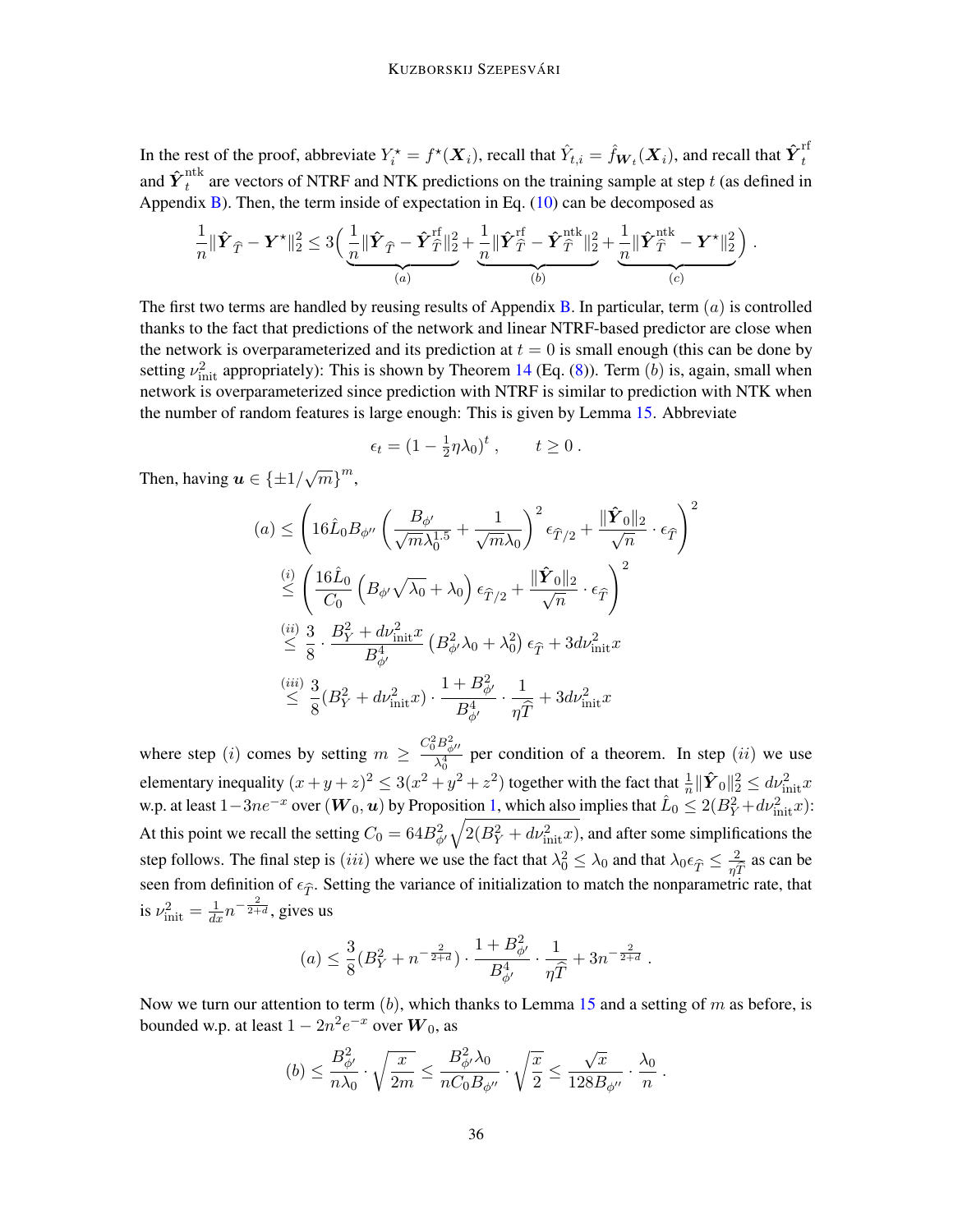Thus, bounds on terms  $(a)$  and  $(b)$  are combined using the union bound.

All that remains to do is to handle term  $(c)$ , that is the average loss of a KLS predictor trained by GD with early stopping. At this point we use a reproducing property of  $\kappa$  and a Cauchy-Schwarz inequality to get that

$$
\frac{1}{n} \|\hat{\boldsymbol{Y}}^{\text{ntk}}_{\hat{T}} - \boldsymbol{Y}^{\star}\|_{2}^{2} = \frac{1}{n} \sum_{i=1}^{n} \left(\hat{f}_{\hat{T}}^{\text{ntk}}(\boldsymbol{X}_{i}) - f^{\star}(\boldsymbol{X}_{i})\right)^{2}
$$
\n
$$
= \frac{1}{n} \sum_{i=1}^{n} \left\langle \hat{f}_{\hat{T}}^{\text{ntk}} - f^{\star}, \kappa(\boldsymbol{X}_{i}, \cdot) \right\rangle_{\mathcal{H}}^{2}
$$
\n
$$
= \frac{1}{n} \sum_{i=1}^{n} \kappa(\boldsymbol{X}_{i}, \boldsymbol{X}_{i})^{2} \|\hat{f}_{\hat{T}}^{\text{ntk}} - f^{\star}\|_{\mathcal{H}}^{2}
$$
\n
$$
\leq \|\hat{f}_{\hat{T}}^{\text{ntk}} - f^{\star}\|_{\mathcal{H}}^{2}.
$$

Then, we have the following "early stopping" theorem (here it is adapted to NTK, albeit one can employ any Mercer kernel):

**Theorem 17** ([\(Yao et al.,](#page-16-0) [2007,](#page-16-0) Main Theorem, point (2)))) *Consider Assumption [4.](#page-10-1) Let*  $r > \frac{1}{2}$ . *Then, setting the step size as*  $\eta = 1$ *, and the stopping time as* 

$$
\widehat{T} = \left\lceil n^{\frac{1}{2(r+1)}} \right\rceil \;,
$$

*we have*

$$
\mathbb{P}\left(\|\hat{f}_{\hat{T}}^{\text{ntk}} - f^{\star}\|_{\mathcal{H}} \ge (c'_1 \sqrt{\ln(2/\delta)} + c'_2) n^{-\frac{r - 0.5}{2r + 2}}\right) \le \delta \qquad \delta \in (0, 1),
$$
  
where  $c'_1 = 8B_Y$ ,  $c'_2 = (\rho(2r - 1)/e)^{r - \frac{1}{2}}$ .

Squaring, using basic inequality  $(x + y)^2 \leq 2x^2 + 2y^2$ , and by simple integration over  $\delta$  we have

$$
\mathbb{E}\left[\|\hat{f}_t^{\text{ntk}} - f^{\star}\|_{\mathcal{H}}^2\right] \le 4\left(c_1'^2 + c_2'^2\right)n^{-\frac{2r-1}{2r+2}}.
$$

The theorem above suggests that one can achieve a faster convergence to the regression function whenever  $f^*$  has a certain smoother regularity controlled by  $r > \frac{1}{2}$ , which comes at an expense of exponential dependence of  $c_2'$  on r (see [\(Yao et al.,](#page-16-0) [2007;](#page-16-0) [Orabona,](#page-16-12) [2014\)](#page-16-12) for discussion). Putting all together we have,

$$
R(\sigma^2) = \frac{1}{n} \mathbb{E} \left[ \|\hat{\boldsymbol{Y}}_{\hat{T}} - \boldsymbol{Y}^{\star}\|_{2}^{2} \, \Big|\, \boldsymbol{W}_{0}, \boldsymbol{u} \right]
$$
  
\$\leq C\_{1}(\lambda\_{0} + \lambda\_{0}^{2}) + 3n^{-\frac{2}{2+d}} + \frac{\sqrt{x}}{128B\_{\phi''}} \cdot \frac{\lambda\_{0}}{n} + 4\left( (8B\_{Y})^{2} + \left(\frac{\rho}{e}\right)^{2} (2r - 1)^{2r - 1} \right) n^{-\frac{2r - 1}{2r + 2}},

and so

$$
L(\mathbf{W}_{T}) - \sigma^{2} \leq 3C_{d} \left( \text{Lip}(f^{\star})^{2} + C_{\phi'}^{2} \left( B_{Y}^{2} + n^{-\frac{2}{2+d}} \right)^{2} \right) n^{-\frac{2}{2+d}}
$$
  
+  $\frac{3}{8} (B_{Y}^{2} + n^{-\frac{2}{2+d}}) \cdot \frac{1 + B_{\phi'}^{2}}{B_{\phi'}^{4}} \cdot n^{-\frac{1}{4}} + 3n^{-\frac{2}{2+d}} + \frac{\sqrt{x}}{128B_{\phi''}} \cdot \frac{\lambda_{0}}{n}$   
+  $4 \left( (8B_{Y})^{2} + \left( \frac{\rho}{e} \right)^{2} (2r - 1)^{2r - 1} \right) n^{-\frac{2r - 1}{2r + 2}}$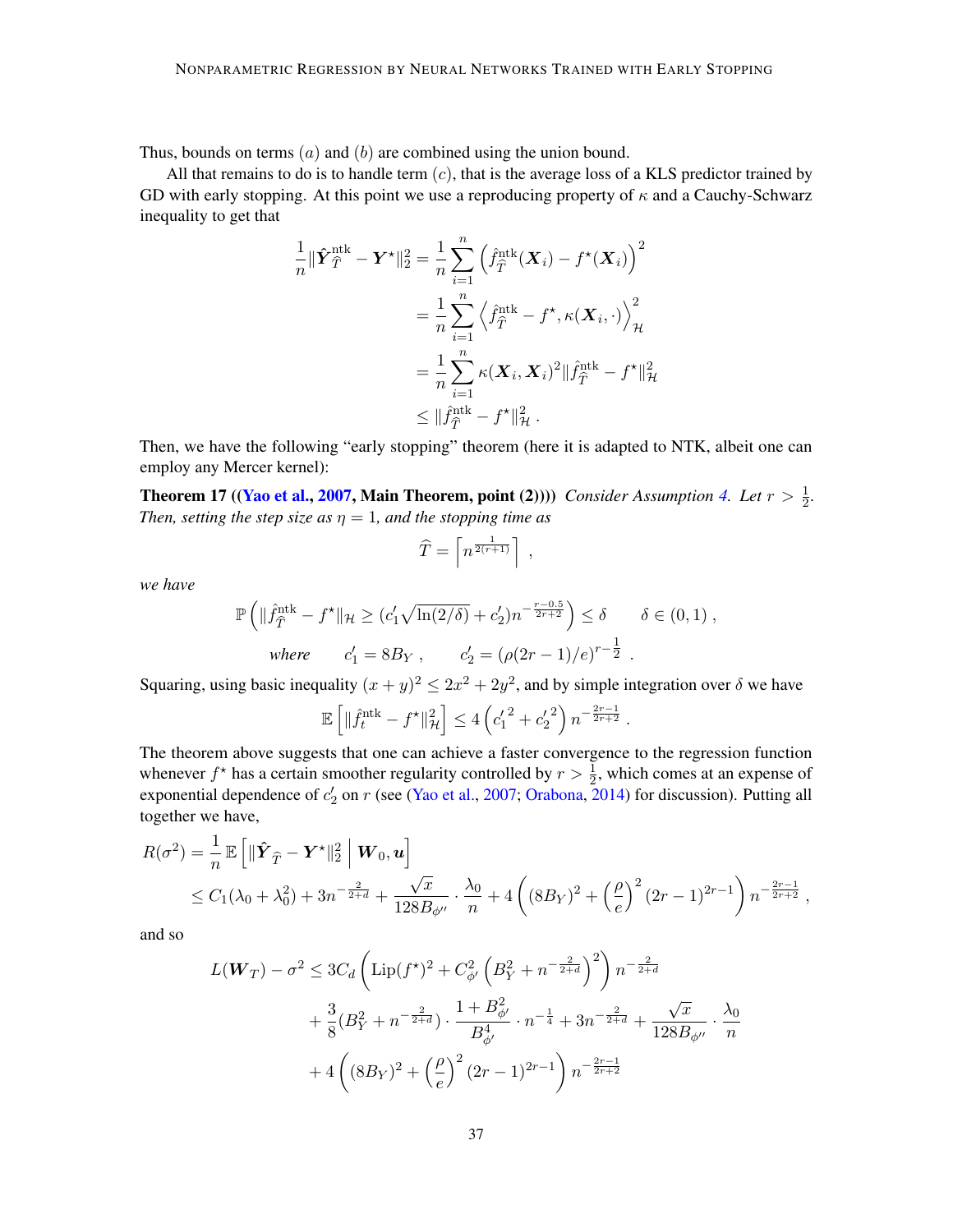where  $C_d$  depends only on d and  $C_{\phi}$  depends only on  $B_{\phi}$ . The proof is now complete.

#### <span id="page-37-0"></span>Appendix E. Additional Proofs

**Proposition [2](#page-13-1) (restated)** *For any*  $(i, j) \in [n]^2$ ,

$$
\mathbb{E}[(\hat{f}_{\boldsymbol{W}_T}(\boldsymbol{X}_i) - f^{\star}(\boldsymbol{X}_i))^2 \mid \boldsymbol{W}_0, \boldsymbol{u}] = \mathbb{E}[(\hat{f}_{\boldsymbol{W}_T}(\boldsymbol{X}_j) - f^{\star}(\boldsymbol{X}_j))^2 \mid \boldsymbol{W}_0, \boldsymbol{u}].
$$

**Proof** The statement follows from the fact that GD is symmetric w.r.t. sample  $S$  (that is  $\hat{f}_{\bm{W}_T} = \hat{f}_{\bm{W}_T'}$ where  $W'_T$  is obtained by minimizing empirical risk on some permutation  $S'$  of S) and the fact that elements of S are identically distributed. In other words, denoting  $S = (z_i)_{i=1}^n$ ,  $g(f, (x, y)) =$  $(f(x) - y)^2$ , and  $A(z_1, \ldots, z_n) = \hat{f}_{\mathbf{W}_T}$ , we have

$$
\int g(A(z_1, \ldots, z_i, \ldots, z_j, \ldots, z_n), z_i) dP(z_i) dP(z_j)
$$
\n
$$
= \int g(A(z_1, \ldots, z_j, \ldots, z_i, \ldots, z_n), z_i) dP(z_i) dP(z_j)
$$
\n(Symmetry)\n
$$
= \int g(A(z_1, \ldots, z_i, \ldots, z_j, \ldots, z_n), z_j) dP(z_j) dP(z_i).
$$
\n(Exchanging  $z_i$  and  $z_j$ )

**Lemma [7](#page-13-0) (restated)** *Let*  $(X, \|\cdot\|)$  *be a metric space with metric dimension d and let*  $P_X \in \mathcal{M}_1(\mathcal{X})$ *. Let*  $X, X_1, \ldots, X_n \sim P_X$  *independently from each other. Then, for any*  $\beta > 0$ *,* 

$$
\mathbb{E}\left[\left\|\boldsymbol{X}-\boldsymbol{X}_{\pi(\boldsymbol{X})}\right\|^{\beta}\right] \leq C_d n^{-\frac{\beta}{d+\beta}}
$$

*where*

$$
C_d = 2^{\beta} e^{-\frac{\beta}{d+\beta}} \left(\frac{2^{\beta}}{d}\right)^{-\frac{\beta}{d+\beta}} \left(1 + \frac{1}{d} \operatorname{diam}(\mathcal{X})^{\beta} D_{\|\cdot\|}\right) .
$$

**Proof** The proof is based on the following general lemma which upper bounds the probability mass of collection of subsets of some domain, not hit by an i.i.d. sample.

**Lemma 18 ([\(Shalev-Shwartz and Ben-David,](#page-16-13) [2014,](#page-16-13) Lemma 19.2))** Let  $(C_i)_{i=1}^N$  be a collection *of subsets of some set*  $X$ *, let*  $P_X \in M_1(\mathcal{X})$ *, let*  $S = (X_1, \ldots, X_n) \sim P_X^n$  with elements distributed *independently from each other, and moreover let*  $X \sim P_X$  *be distributed independently from S. Then*  $\mathbb{E}\left[\sum_{i}^{\mathcal{L}}\right]_{C_i\cap S=\varnothing}\mathbb{P}(X\in C_i)\right]\leq \frac{N}{n\epsilon}$  $\frac{N}{ne}$  .

Equipped with the lemma, we define event  $E = \{ \bm{X} \in \bigcup_{i \, : \, C_i \cap S = \varnothing} C_i \}$  and its complement  $\neg E =$  $\left\{ \boldsymbol{X} \in \bigcup_{i \; : \; C_i \cap S \neq \varnothing} C_i \right\}$ . Now we note that

$$
\mathbb{E}\left[\mathbb{P}(E \mid S)\right] = \mathbb{E}\left[\mathbb{P}\left(\boldsymbol{X} \in \bigcup_{i \,:\, C_i \cap S = \varnothing} C_i \mid S\right)\right] \le \mathbb{E}\left[\sum_{i \,:\, C_i \cap S = \varnothing} \mathbb{P}\left(\boldsymbol{X} \in C_i \mid S\right)\right] \le \frac{N}{ne}
$$